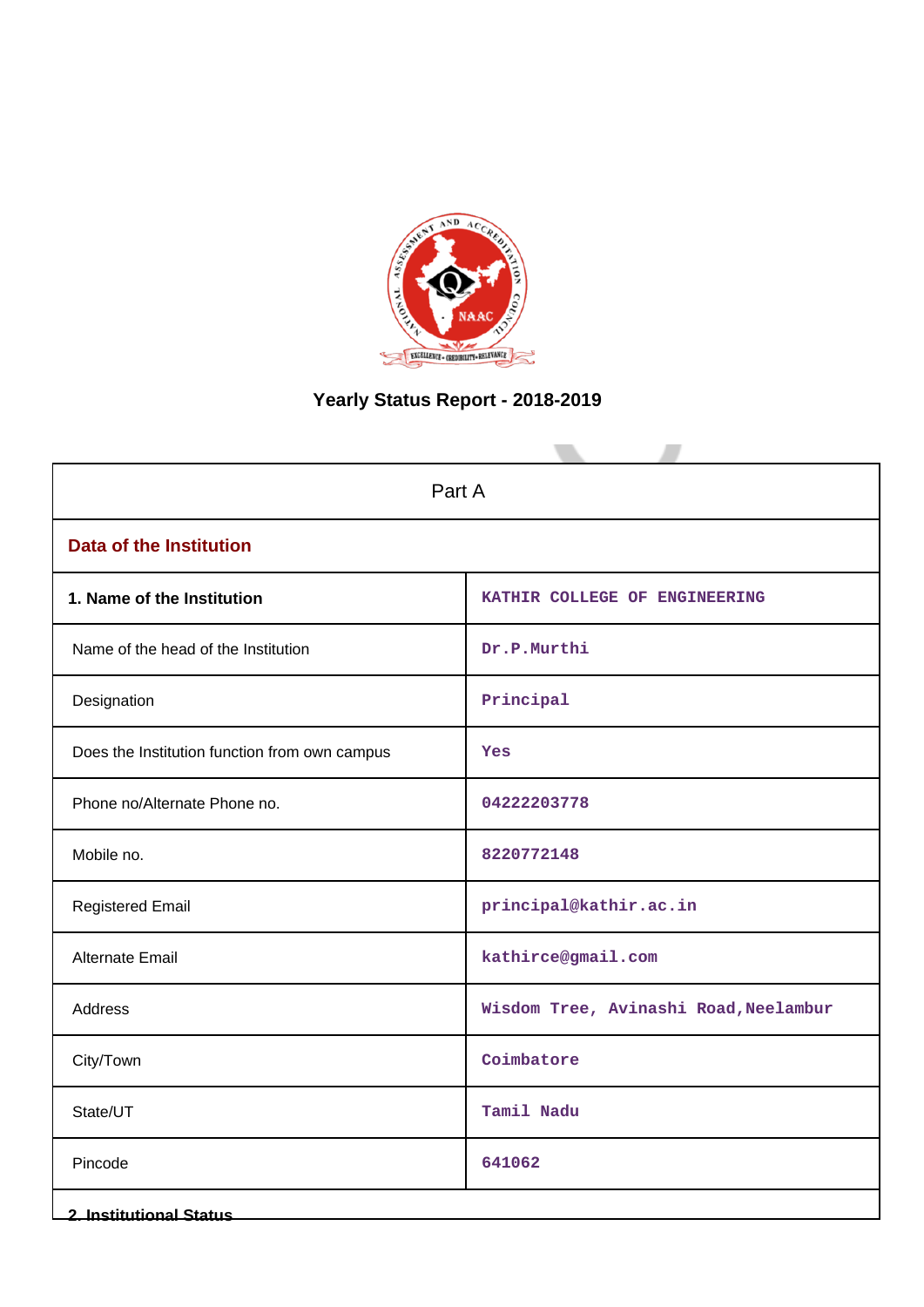| Affiliated / Constituent                                                 | Affiliated                                          |
|--------------------------------------------------------------------------|-----------------------------------------------------|
| Type of Institution                                                      | Co-education                                        |
| Location                                                                 | Rural                                               |
| <b>Financial Status</b>                                                  | Self financed                                       |
| Name of the IQAC co-ordinator/Director                                   | Dr.B.Vaikundaselvan                                 |
| Phone no/Alternate Phone no.                                             | 04222203778                                         |
| Mobile no.                                                               | 9843648317                                          |
| <b>Registered Email</b>                                                  | iqac@kathir.ac.in                                   |
| Alternate Email                                                          | kathirce@gmail.com                                  |
| 3. Website Address                                                       |                                                     |
| Web-link of the AQAR: (Previous Academic Year)                           | http://kathir.ac.in/uploads/AQAR_Lin<br>k Doc/1.pdf |
| 4. Whether Academic Calendar prepared during<br>the year                 | Yes                                                 |
| if yes, whether it is uploaded in the institutional website:<br>Weblink: | http://www.kathir.ac.in/agar.shtml                  |

# **5. Accrediation Details**

| Cycle | Grade | <b>CGPA</b> | Year of      | Validity          |             |
|-------|-------|-------------|--------------|-------------------|-------------|
|       |       |             | Accrediation | Period From       | Period To   |
|       |       | 2.53        | 2016         | $24 - May - 2016$ | 24-May-2021 |

# **6. Date of Establishment of IQAC 05-Jun-2018**

# **7. Internal Quality Assurance System**

| Quality initiatives by IQAC during the year for promoting quality culture |                    |                                       |  |  |
|---------------------------------------------------------------------------|--------------------|---------------------------------------|--|--|
| Item / Title of the quality initiative by<br>IQAC.                        | Date & Duration    | Number of participants/ beneficiaries |  |  |
| Orientation Program for<br><b>CBCS</b>                                    | $05 - Jun - 2018$  | 30                                    |  |  |
| IQAC Meeting 1                                                            | $14 -$ Sep $-2018$ | 10                                    |  |  |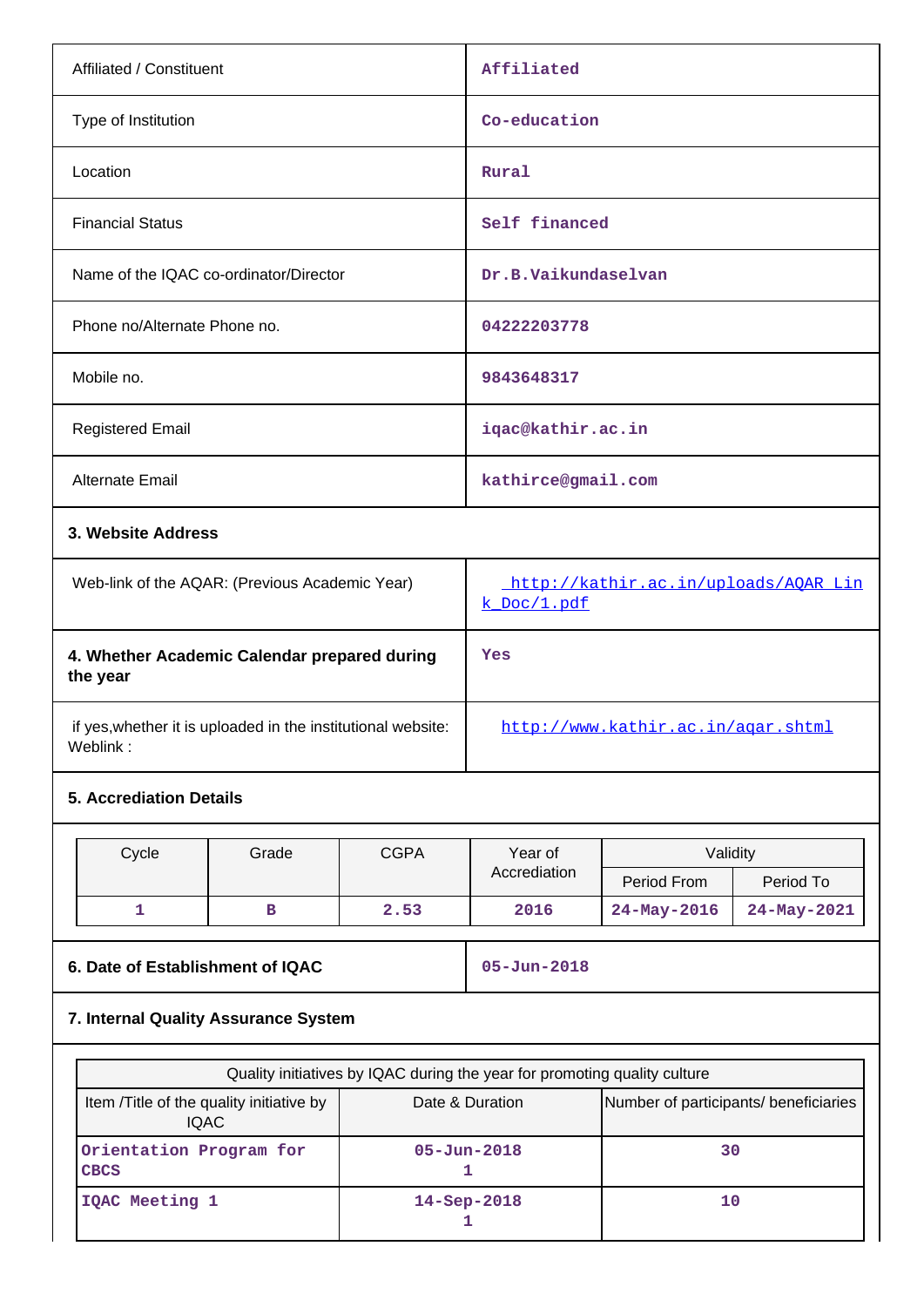| IQAC Meeting                                                                                                                |                                             |  |     | $20 - \text{Feb} - 2019$<br>1                           |  | 11     |
|-----------------------------------------------------------------------------------------------------------------------------|---------------------------------------------|--|-----|---------------------------------------------------------|--|--------|
| <b>Accreditation Awareness</b><br>Program                                                                                   |                                             |  |     | $08 - \text{Mar} - 2019$<br>1                           |  | 70     |
| Discussion on the new<br>format of NAAC                                                                                     |                                             |  |     | $14 - \text{Mar} - 2019$<br>1                           |  | 35     |
| Internal Audit                                                                                                              |                                             |  |     | $02 - May - 2019$<br>1                                  |  | 35     |
| <b>Accreditation Awareness</b><br>Program                                                                                   |                                             |  |     | 09-May-2019<br>1                                        |  | 30     |
|                                                                                                                             |                                             |  |     | <u>View File</u>                                        |  |        |
| 8. Provide the list of funds by Central/ State Government- UGC/CSIR/DST/DBT/ICMR/TEQIP/World<br><b>Bank/CPE of UGC etc.</b> |                                             |  |     |                                                         |  |        |
| Institution/Departmen<br>t/Faculty                                                                                          | Scheme                                      |  |     | Year of award with<br><b>Funding Agency</b><br>duration |  | Amount |
|                                                                                                                             |                                             |  |     | No Data Entered/Not Applicable!!!                       |  |        |
|                                                                                                                             |                                             |  |     | View File                                               |  |        |
| 9. Whether composition of IQAC as per latest<br><b>NAAC guidelines:</b>                                                     |                                             |  |     | Yes                                                     |  |        |
| Upload latest notification of formation of IQAC                                                                             |                                             |  |     | View File                                               |  |        |
| year :                                                                                                                      | 10. Number of IQAC meetings held during the |  |     | 2                                                       |  |        |
| The minutes of IQAC meeting and compliances to the<br>decisions have been uploaded on the institutional<br>website          |                                             |  | Yes |                                                         |  |        |
| Upload the minutes of meeting and action taken report                                                                       |                                             |  |     | View File                                               |  |        |
| 11. Whether IQAC received funding from any of<br>the funding agency to support its activities<br>during the year?           |                                             |  |     | No                                                      |  |        |

**12. Significant contributions made by IQAC during the current year(maximum five bullets)**

**Academic Audit**

**Motivation to students for participating in Innovative programs**

**Feedback System**

**Faculty Empowerment Programs**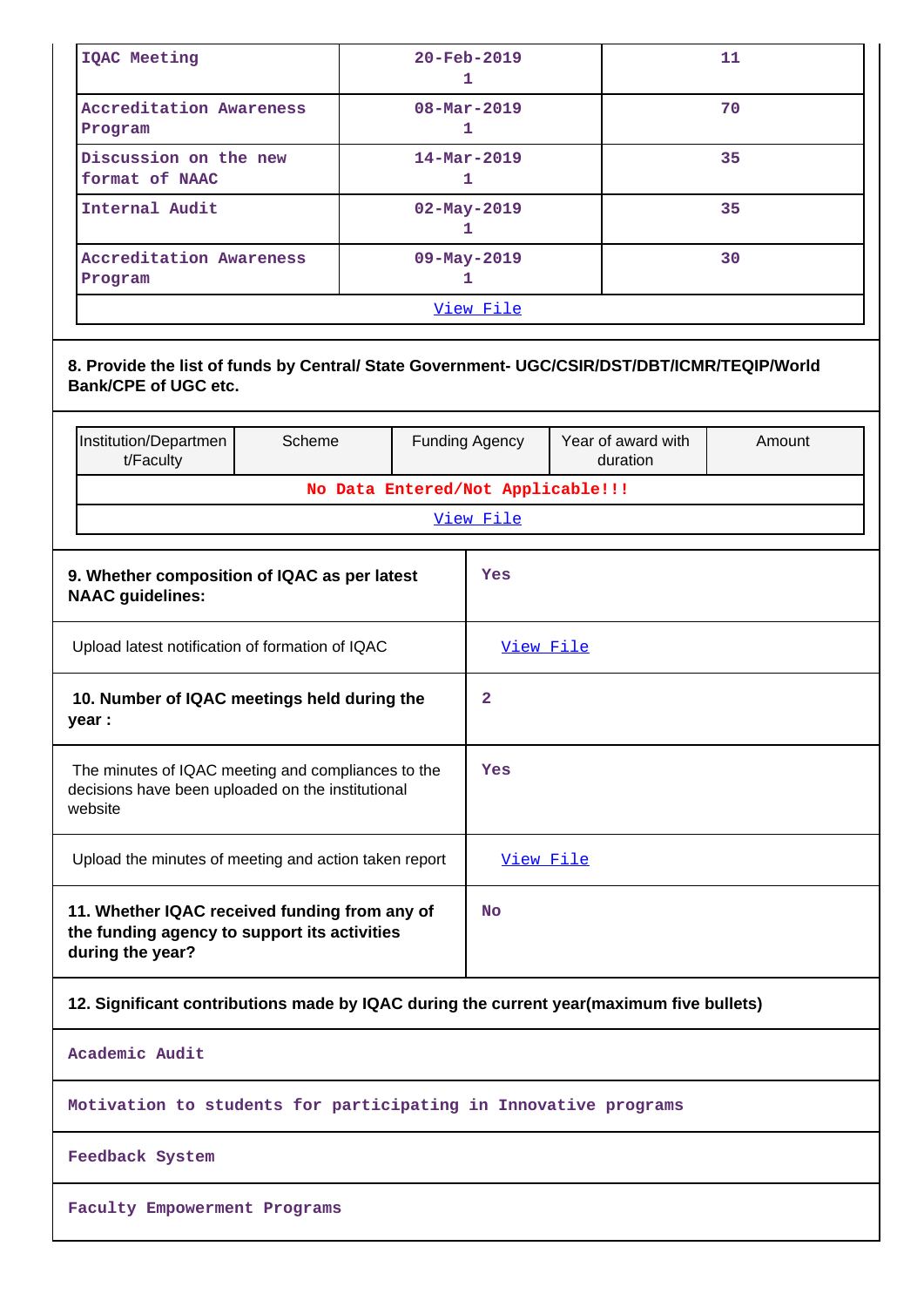### [View File](https://assessmentonline.naac.gov.in/public/Postacc/Contribution/10683_Contribution.xls)

**13. Plan of action chalked out by the IQAC in the beginning of the academic year towards Quality Enhancement and outcome achieved by the end of the academic year**

| Plan of Action                                                                                                       | Achivements/Outcomes                                                                                                                                                                                                                                                                                                                             |
|----------------------------------------------------------------------------------------------------------------------|--------------------------------------------------------------------------------------------------------------------------------------------------------------------------------------------------------------------------------------------------------------------------------------------------------------------------------------------------|
| Signing of MOU with industrial<br>organisations                                                                      | MOU's Signed                                                                                                                                                                                                                                                                                                                                     |
| International Conference                                                                                             | Organized on 24.03.2018                                                                                                                                                                                                                                                                                                                          |
| Student Enrichment Activities                                                                                        | Technical symposium was organized                                                                                                                                                                                                                                                                                                                |
| Academic Calendar                                                                                                    | Prepared                                                                                                                                                                                                                                                                                                                                         |
| Faculty Enrichment program                                                                                           | Conducted one program for each<br>department                                                                                                                                                                                                                                                                                                     |
| Certification Courses                                                                                                | Conducted                                                                                                                                                                                                                                                                                                                                        |
|                                                                                                                      | View File                                                                                                                                                                                                                                                                                                                                        |
| 14. Whether AQAR was placed before statutory<br>body?                                                                | Yes                                                                                                                                                                                                                                                                                                                                              |
| Name of Statutory Body                                                                                               | <b>Meeting Date</b>                                                                                                                                                                                                                                                                                                                              |
| Management Team                                                                                                      | $18 - Jul - 2019$                                                                                                                                                                                                                                                                                                                                |
| 15. Whether NAAC/or any other accredited<br>body(s) visited IQAC or interacted with it to<br>assess the functioning? | <b>No</b>                                                                                                                                                                                                                                                                                                                                        |
| 16. Whether institutional data submitted to<br>AISHE:                                                                | <b>No</b>                                                                                                                                                                                                                                                                                                                                        |
| 17. Does the Institution have Management<br><b>Information System?</b>                                               | Yes                                                                                                                                                                                                                                                                                                                                              |
| If yes, give a brief descripiton and a list of modules<br>currently operational (maximum 500 words)                  | The Institute has a MIS, Rever<br>Innovations software. The modules<br>currently in operation include the<br>admission application management<br>system, the student on boarding and<br>information system, Learning Management<br>System among others. The HR modules and<br>Finance modules are currently in the<br>process of implementation. |
|                                                                                                                      | Part B                                                                                                                                                                                                                                                                                                                                           |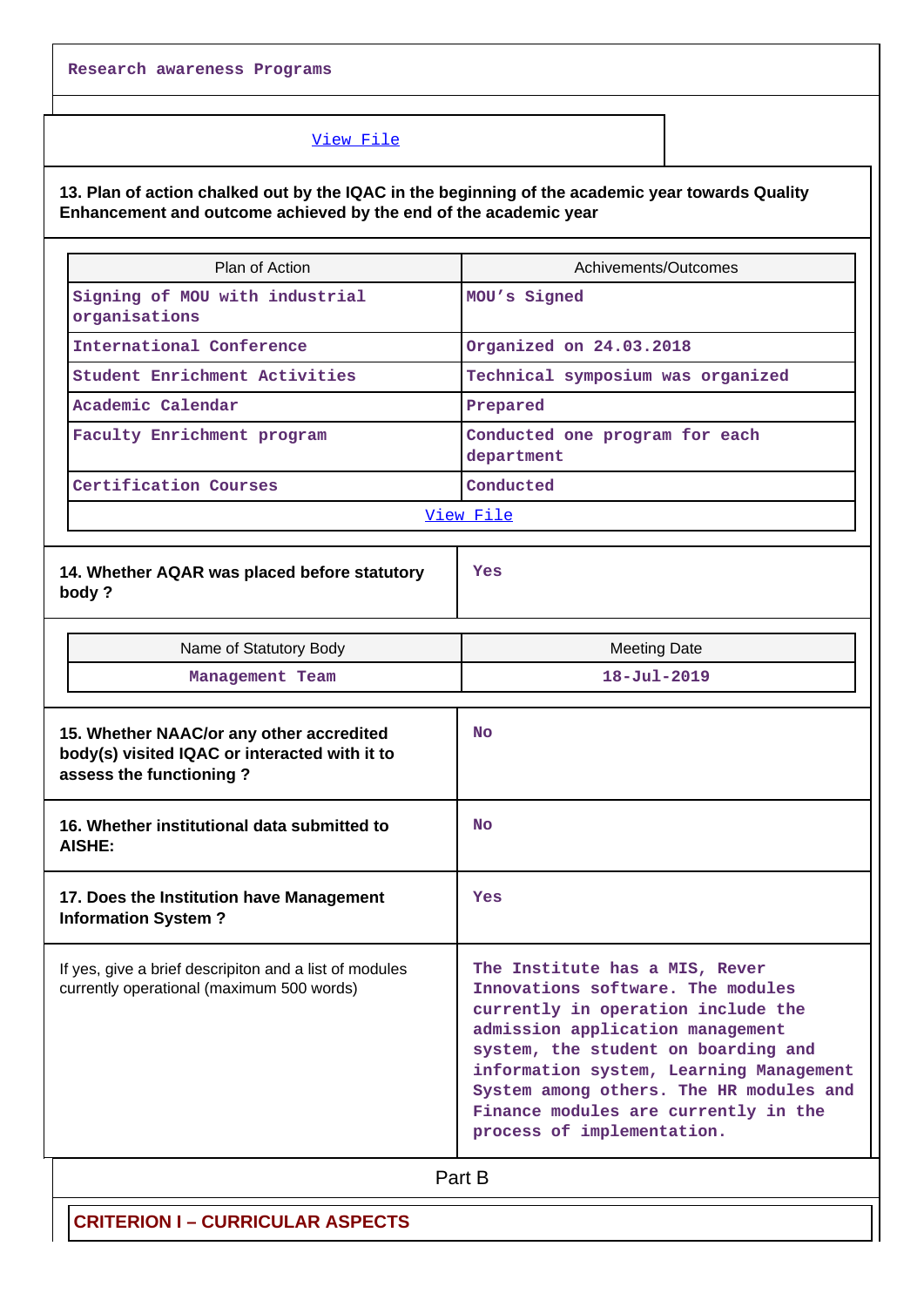#### **1.1 – Curriculum Planning and Implementation**

 $\perp$ 

 1.1.1 – Institution has the mechanism for well planned curriculum delivery and documentation. Explain in 500 words

 **The institution is affiliated to Anna University, Chennai. Accordingly, we follow the curriculum designed by Anna University, Chennai. Going beyond the University curriculum and based on the Program Advisory Council (PAC) recommendations, value added courses and content beyond syllabus are framed for which the institution designs the curriculum. In order to have an effective teaching, learning and evaluation process, Kathir College of Engineering (KCE) follows a systematic approach beginning with the preparation of the academic calendar. The Academic Calendar is prepared at the commencement of the semester and becomes the guiding document for scheduling teaching, learning and evaluation activities. It is prepared by every department for every programme before the semester starts. It schedules all the events planned by a department for a semester including the common events conducted by the institute. The calendar is circulated and uploaded in the website for easy reference to students and faculty. The Academic Schedule provided by the University is observed while preparing the Academic Calendar. In addition, the Assessment Schedule laid down by the University with schedule of internal tests, last instruction day, commencement of end semester theory and practical examinations conducted by the University provides input to the institution's academic calendar. The Course Plan document further drives the planning of curriculum delivery and documentation. It is a vital document that micro-manages the activities to be carried out with regard to the teaching-learning process. The Course File is prepared by concerned faculty members for all the courses before the start of the semester and it is approved by the respective Head of the Department. The Course File addresses the Course Planning and Delivery aspects. 1.Department Vision, Mission 2. Programme Outcomes (PO) 3. Programme Objectives 4. Course Syllabus 5. Course Objectives 6. Course Outcomes (CO) 7. Mapping of COs and POs 8. Identification of curriculum gap 9. Details of Content beyond syllabus 10. Lesson plan 11.Delivery methods / models planned and 12. Guest lectures, workshops planned. Course delivery : 1.Course Material 2. List of textbooks, reference books, journals and websites 3. EBooks, E-Materials, video (To be written in a DVD and attached) 4. Scope for self-learning 5. Old university question papers 6. Question bank (Unit I to V) 7.Slow learners coaching record Evaluation: The evaluation scheme considers among other inputs, if the semester is odd or even, public holidays, course plan and the schedule for weekly tests, internal tests and model examinations are prepared by the examination cell of the institution. These schedules are integrated into the Academic Calendar for holistic reference and execution. The evaluation is performed in accordance with the curriculum design. The evaluation pattern consists of continuous internal assessment and university examination with 20% and 80 % weightage respectively. The internal assessment element of 20 marks is an average of the three internal tests. The internal test question papers are prepared by the subject handling faculty members and reviewed by the HODs before sending it to the Examination Cell. The end semester examinations are conducted by Anna University, Chennai**

| 1.1.2 – Certificate/ Diploma Courses introduced during the academic year |                 |                          |                 |                                                 |                          |  |  |
|--------------------------------------------------------------------------|-----------------|--------------------------|-----------------|-------------------------------------------------|--------------------------|--|--|
| Certificate                                                              | Diploma Courses | Dates of<br>Introduction | <b>Duration</b> | Focus on employ<br>ability/entreprene<br>urship | Skill<br>Development     |  |  |
| Employment<br>opportunitie<br>s in<br>government,                        | Nil             | 05/03/2019               |                 | Employabil<br>ity                               | Employabil<br>ity Skills |  |  |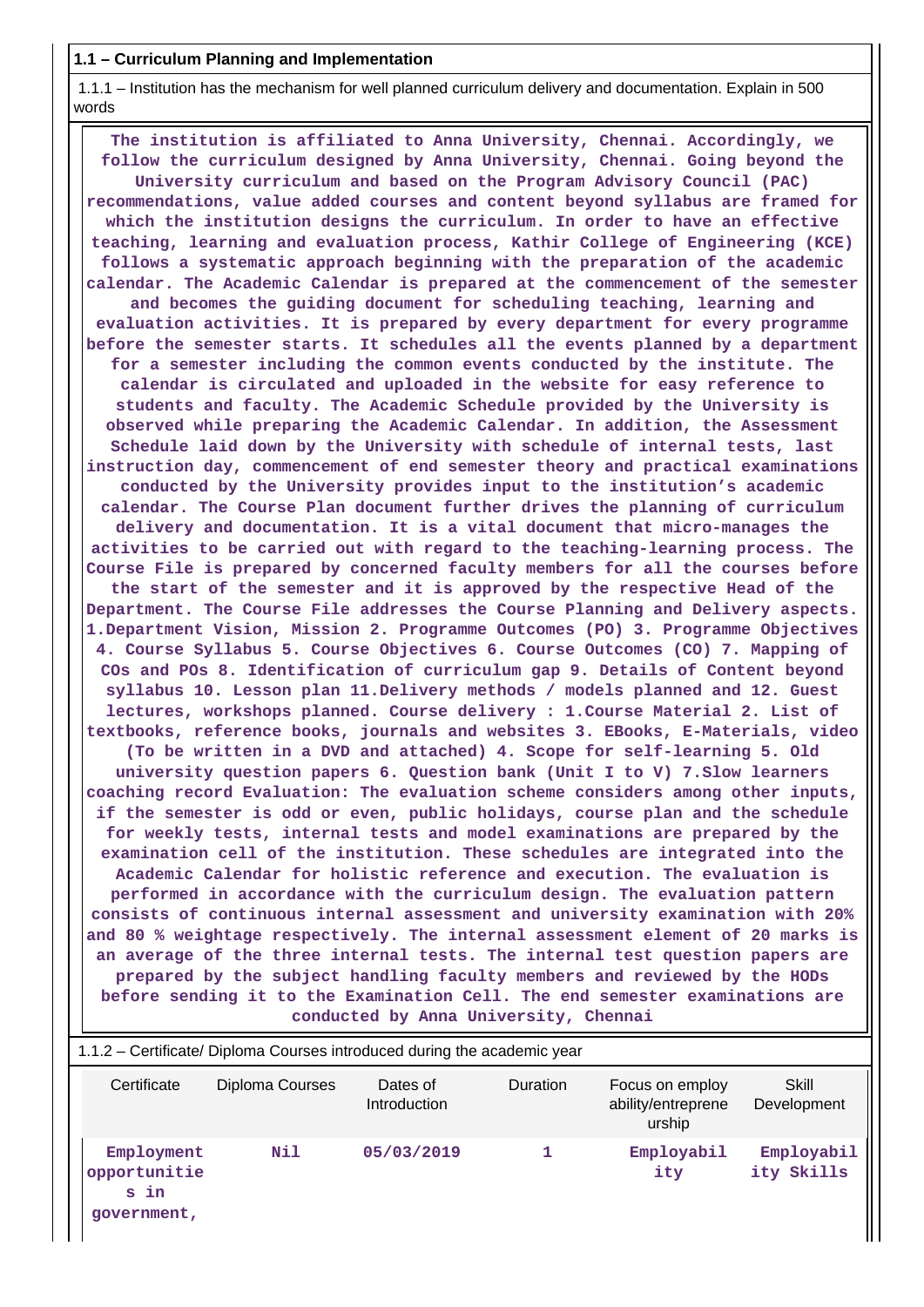| public and<br>private                                            |     |                                                                    |              |                       |                                                    |  |
|------------------------------------------------------------------|-----|--------------------------------------------------------------------|--------------|-----------------------|----------------------------------------------------|--|
| Basics on<br>3d printing                                         | Nil | 02/07/2018                                                         | 20           | Employabil<br>ity     | Design<br>skills                                   |  |
| Personality<br>development                                       | N11 | 02/07/2018                                                         | 20           | Employabil<br>ity     | Communicat<br>ion skills                           |  |
| CAE in<br>Automotive<br>Industries                               | Nil | 02/07/2018                                                         | 20           | Employabil<br>ity     | Design<br>skills                                   |  |
| Programming<br>in C                                              | Nil | 06/09/2018                                                         | 15           | Employabil<br>ity     | Programming<br>skills                              |  |
| Programming<br>in Python                                         | Nil | 11/10/2018                                                         | 15           | Employabil<br>ity     | Programming<br>skills                              |  |
| Application<br>of<br>Industrial<br>Robotics                      | Nil | 27/07/2018                                                         | $\mathbf{2}$ | Employabil<br>ity     | Application<br>Development<br>skills               |  |
| Control<br>system in<br>Industry<br>field                        | Nil | 06/09/2018                                                         | 1            | Employabil<br>ity     | Hardware<br>design<br>skills                       |  |
| Amplifier<br>used for Com<br>munication                          | Nil | 11/10/2018                                                         | 1            | Employabil<br>ity     | Hardware<br>design<br>skills                       |  |
| Hardware<br>product<br>design based<br>Arduino and<br><b>TOT</b> | Nil | 08/02/2019                                                         | $\mathbf{2}$ | Employabil<br>ity     | Hardware<br>design<br>skills                       |  |
| Recent<br>challenges<br>in Mobile<br>Computing                   | Nil | 22/02/2019                                                         | $\mathbf{2}$ | Employabil<br>ity     | Hardware<br>design<br>skills                       |  |
| Project to<br>Product                                            | Nil | 01/03/2019                                                         | 1            | Entreprene<br>urship  | Entreprene<br>urship<br>skills<br>design<br>skills |  |
| <b>Embedded</b><br>Systems                                       | Nil | 08/03/2019                                                         | $\mathbf{2}$ | Employabil<br>ity     | Hardware<br>design<br>skills                       |  |
| 1.2 - Academic Flexibility                                       |     |                                                                    |              |                       |                                                    |  |
|                                                                  |     | 1.2.1 - New programmes/courses introduced during the academic year |              |                       |                                                    |  |
| Programme/Course                                                 |     | Programme Specialization                                           |              | Dates of Introduction |                                                    |  |
|                                                                  |     | No Data Entered/Not Applicable !!!                                 |              |                       |                                                    |  |
| View File                                                        |     |                                                                    |              |                       |                                                    |  |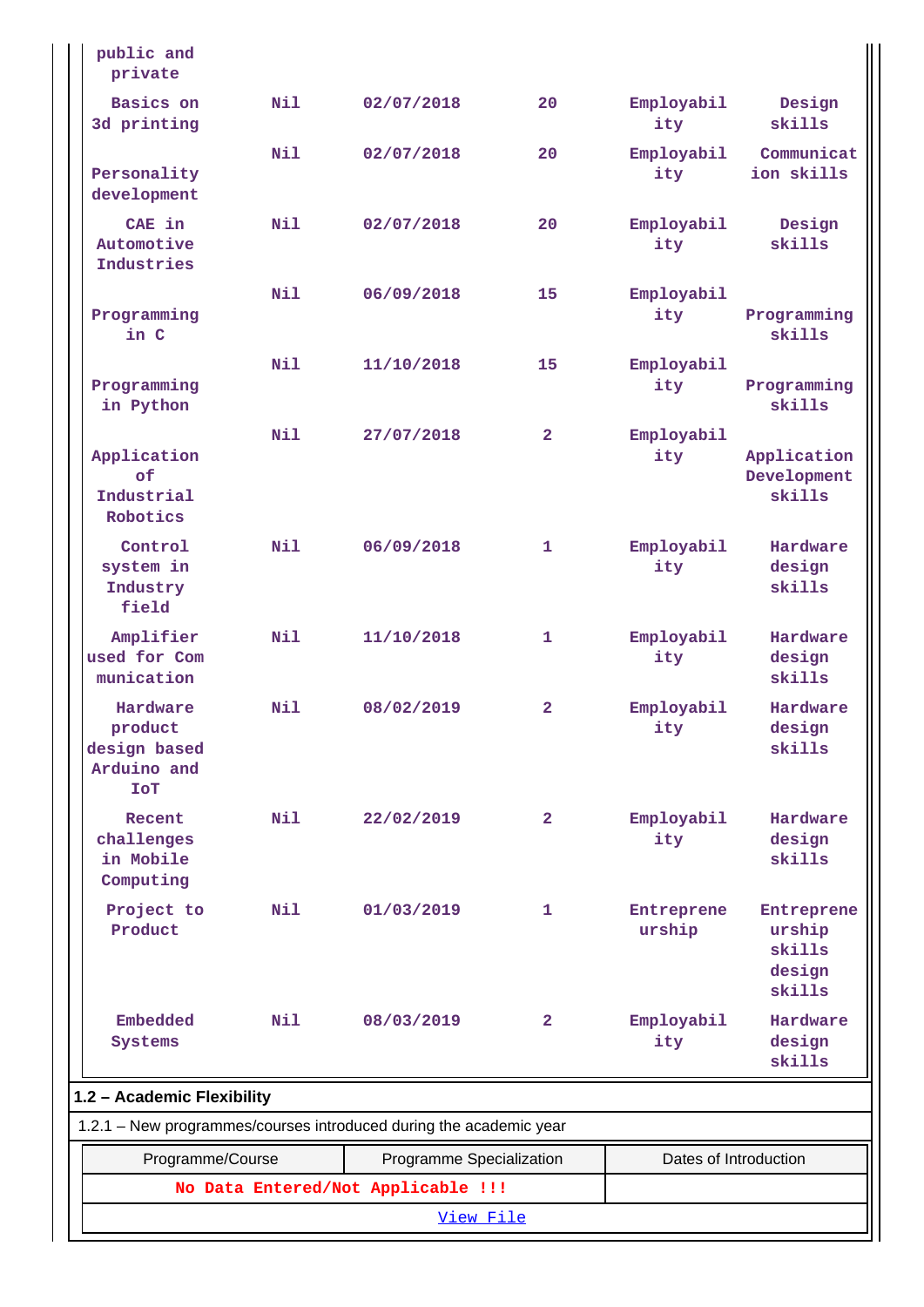1.2.2 – Programmes in which Choice Based Credit System (CBCS)/Elective course system implemented at the affiliated Colleges (if applicable) during the academic year.

| Name of programmes adopting<br><b>CBCS</b>                         | Programme Specialization                                                                   | Date of implementation of<br><b>CBCS/Elective Course System</b> |
|--------------------------------------------------------------------|--------------------------------------------------------------------------------------------|-----------------------------------------------------------------|
| ВE                                                                 | Computer Science and<br>Engineering                                                        | 02/07/2018                                                      |
| BE                                                                 | Civil Engineering                                                                          | 02/07/2018                                                      |
| BE                                                                 | Electrical Electronics<br>Engineering                                                      | 02/07/2018                                                      |
| <b>BE</b>                                                          | Electronics and<br>Communication Engineering                                               | 02/07/2018                                                      |
| BE                                                                 | Mechanical Engineering                                                                     | 02/07/2018                                                      |
| MЕ                                                                 | Applied Electronics                                                                        | 02/07/2018                                                      |
| ME                                                                 | Computer Science and<br>Engineering                                                        | 02/07/2018                                                      |
| ME                                                                 | Manufacturing<br>Engineering                                                               | 02/07/2018                                                      |
| MЕ                                                                 | Power Electronics and<br>Drives                                                            | 02/07/2018                                                      |
| <b>MBA</b>                                                         | Master of Business<br>Administration                                                       | 02/07/2018                                                      |
|                                                                    | 1.2.3 - Students enrolled in Certificate/ Diploma Courses introduced during the year       |                                                                 |
|                                                                    |                                                                                            | Diploma Course                                                  |
| <b>Number of Students</b>                                          | 766                                                                                        | Nil                                                             |
|                                                                    | 1.3.1 - Value-added courses imparting transferable and life skills offered during the year |                                                                 |
| <b>Value Added Courses</b>                                         | Date of Introduction                                                                       | Number of Students Enrolled                                     |
| C                                                                  | 22/08/2018                                                                                 | 75                                                              |
| Python                                                             | 04/02/2019                                                                                 | 75                                                              |
| Life skill for<br>Engineers                                        | 22/08/2018                                                                                 | 30                                                              |
| MATLAB for Mechanical<br>Engineers                                 | 04/02/2019                                                                                 | 30                                                              |
| Hands on training in TI-<br>Tiva C series<br>microcontroller       | 20/08/2018                                                                                 | 30                                                              |
| Workshop on Arduino<br>microcontroller                             | 11/02/2019                                                                                 | 45                                                              |
| <b>STAAD PRO</b>                                                   | 10/09/2018                                                                                 | 45                                                              |
| 1.3 - Curriculum Enrichment<br><b>AUTOCAD</b>                      | 06/02/2019                                                                                 | 50                                                              |
| Workshop on Yoga and<br>Demonstrations of various<br><b>Asanas</b> | 20/08/2018                                                                                 | 40                                                              |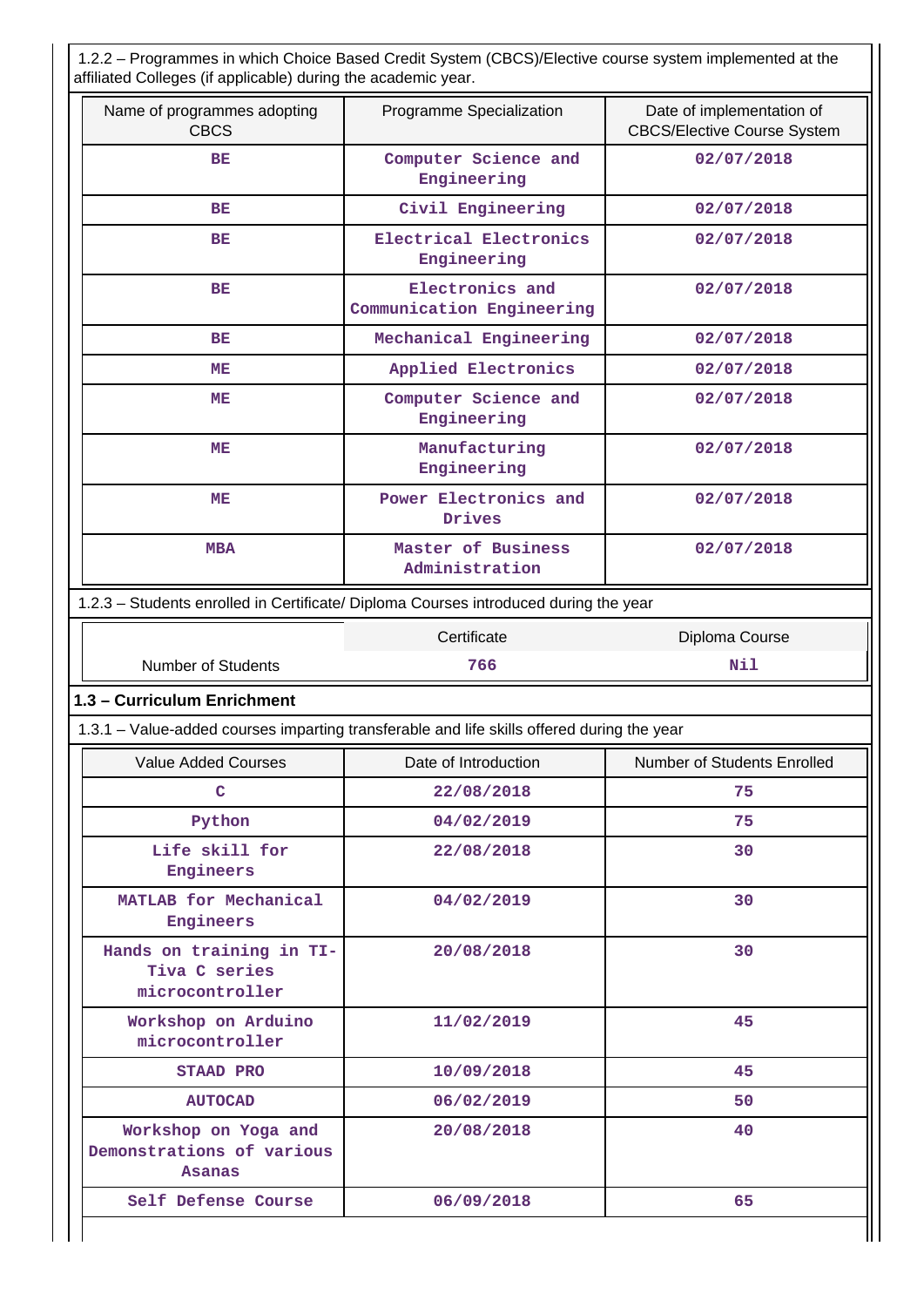| View File                                                                                                                                                                                                                                                                                                                                                                                                                                                                                                                                                                                                                                                                                                                                                                                                                                                                                                                                                                                                                                                                                                                                                                                                                                                                                                                                          |                                                     |                                       |                   |  |                                   |                                                              |
|----------------------------------------------------------------------------------------------------------------------------------------------------------------------------------------------------------------------------------------------------------------------------------------------------------------------------------------------------------------------------------------------------------------------------------------------------------------------------------------------------------------------------------------------------------------------------------------------------------------------------------------------------------------------------------------------------------------------------------------------------------------------------------------------------------------------------------------------------------------------------------------------------------------------------------------------------------------------------------------------------------------------------------------------------------------------------------------------------------------------------------------------------------------------------------------------------------------------------------------------------------------------------------------------------------------------------------------------------|-----------------------------------------------------|---------------------------------------|-------------------|--|-----------------------------------|--------------------------------------------------------------|
| 1.3.2 - Field Projects / Internships under taken during the year                                                                                                                                                                                                                                                                                                                                                                                                                                                                                                                                                                                                                                                                                                                                                                                                                                                                                                                                                                                                                                                                                                                                                                                                                                                                                   |                                                     |                                       |                   |  |                                   |                                                              |
|                                                                                                                                                                                                                                                                                                                                                                                                                                                                                                                                                                                                                                                                                                                                                                                                                                                                                                                                                                                                                                                                                                                                                                                                                                                                                                                                                    | Project/Programme Title<br>Programme Specialization |                                       |                   |  |                                   | No. of students enrolled for Field<br>Projects / Internships |
| BЕ                                                                                                                                                                                                                                                                                                                                                                                                                                                                                                                                                                                                                                                                                                                                                                                                                                                                                                                                                                                                                                                                                                                                                                                                                                                                                                                                                 |                                                     | Computer Science and<br>Engineering   |                   |  |                                   | 43                                                           |
| BE                                                                                                                                                                                                                                                                                                                                                                                                                                                                                                                                                                                                                                                                                                                                                                                                                                                                                                                                                                                                                                                                                                                                                                                                                                                                                                                                                 |                                                     |                                       | Civil Engineering |  |                                   | 25                                                           |
| BE                                                                                                                                                                                                                                                                                                                                                                                                                                                                                                                                                                                                                                                                                                                                                                                                                                                                                                                                                                                                                                                                                                                                                                                                                                                                                                                                                 |                                                     | Electrical Electronics<br>Engineering |                   |  |                                   | 4                                                            |
| ВE                                                                                                                                                                                                                                                                                                                                                                                                                                                                                                                                                                                                                                                                                                                                                                                                                                                                                                                                                                                                                                                                                                                                                                                                                                                                                                                                                 |                                                     | Communication Engineering             | Electronics and   |  |                                   | 27                                                           |
| BE                                                                                                                                                                                                                                                                                                                                                                                                                                                                                                                                                                                                                                                                                                                                                                                                                                                                                                                                                                                                                                                                                                                                                                                                                                                                                                                                                 |                                                     | Mechanical Engineering                |                   |  |                                   | 44                                                           |
| <b>MBA</b>                                                                                                                                                                                                                                                                                                                                                                                                                                                                                                                                                                                                                                                                                                                                                                                                                                                                                                                                                                                                                                                                                                                                                                                                                                                                                                                                         |                                                     | Master of Business<br>Administration  |                   |  |                                   | 32                                                           |
|                                                                                                                                                                                                                                                                                                                                                                                                                                                                                                                                                                                                                                                                                                                                                                                                                                                                                                                                                                                                                                                                                                                                                                                                                                                                                                                                                    |                                                     |                                       | <u>View File</u>  |  |                                   |                                                              |
| 1.4 - Feedback System                                                                                                                                                                                                                                                                                                                                                                                                                                                                                                                                                                                                                                                                                                                                                                                                                                                                                                                                                                                                                                                                                                                                                                                                                                                                                                                              |                                                     |                                       |                   |  |                                   |                                                              |
| 1.4.1 - Whether structured feedback received from all the stakeholders.                                                                                                                                                                                                                                                                                                                                                                                                                                                                                                                                                                                                                                                                                                                                                                                                                                                                                                                                                                                                                                                                                                                                                                                                                                                                            |                                                     |                                       |                   |  |                                   |                                                              |
| <b>Students</b>                                                                                                                                                                                                                                                                                                                                                                                                                                                                                                                                                                                                                                                                                                                                                                                                                                                                                                                                                                                                                                                                                                                                                                                                                                                                                                                                    |                                                     |                                       |                   |  | Yes                               |                                                              |
| <b>Teachers</b>                                                                                                                                                                                                                                                                                                                                                                                                                                                                                                                                                                                                                                                                                                                                                                                                                                                                                                                                                                                                                                                                                                                                                                                                                                                                                                                                    |                                                     |                                       | Yes               |  |                                   |                                                              |
| <b>Employers</b>                                                                                                                                                                                                                                                                                                                                                                                                                                                                                                                                                                                                                                                                                                                                                                                                                                                                                                                                                                                                                                                                                                                                                                                                                                                                                                                                   |                                                     |                                       | Yes               |  |                                   |                                                              |
| Alumni                                                                                                                                                                                                                                                                                                                                                                                                                                                                                                                                                                                                                                                                                                                                                                                                                                                                                                                                                                                                                                                                                                                                                                                                                                                                                                                                             |                                                     |                                       | Yes               |  |                                   |                                                              |
| Parents                                                                                                                                                                                                                                                                                                                                                                                                                                                                                                                                                                                                                                                                                                                                                                                                                                                                                                                                                                                                                                                                                                                                                                                                                                                                                                                                            |                                                     |                                       | Yes               |  |                                   |                                                              |
| 1.4.2 – How the feedback obtained is being analyzed and utilized for overall development of the institution?<br>(maximum 500 words)                                                                                                                                                                                                                                                                                                                                                                                                                                                                                                                                                                                                                                                                                                                                                                                                                                                                                                                                                                                                                                                                                                                                                                                                                |                                                     |                                       |                   |  |                                   |                                                              |
| <b>Feedback Obtained</b>                                                                                                                                                                                                                                                                                                                                                                                                                                                                                                                                                                                                                                                                                                                                                                                                                                                                                                                                                                                                                                                                                                                                                                                                                                                                                                                           |                                                     |                                       |                   |  |                                   |                                                              |
| . The institution collects structured feedback from all the stakeholders on the<br>teaching learning processes, facilities in the institution, course outcome,<br>programme outcome, outcome based education etc. . Feedback from students is<br>obtained on teaching learning processes at the end of the course. The feedback<br>is analysed and corrective actions are carried out to improve lecture delivery,<br>conduction of labs, value added programmes, etc. . Every semester feedback is<br>obtained from students about the facilities in the institution. The feedback is<br>analysed and the required changes are made according to their needs. . Through<br>online forms and in person feedback is obtained from employers about the<br>program outcome and the progress of our alumni employed. . The alumni feedback<br>on program outcome is obtained when alumni visit the institution, during alumni<br>meet organised in the institution and also places where alumni meets held. .<br>Parents meeting is convened once in every semester to get the feedback about<br>the progress of their wards, improvement needed in the facilities. . The<br>structured feedback received from the stakeholders, is consolidated by the Head<br>of the departments and submitted to the Head of the Institution for further<br>action. |                                                     |                                       |                   |  |                                   |                                                              |
| <b>CRITERION II – TEACHING- LEARNING AND EVALUATION</b>                                                                                                                                                                                                                                                                                                                                                                                                                                                                                                                                                                                                                                                                                                                                                                                                                                                                                                                                                                                                                                                                                                                                                                                                                                                                                            |                                                     |                                       |                   |  |                                   |                                                              |
| 2.1 - Student Enrolment and Profile                                                                                                                                                                                                                                                                                                                                                                                                                                                                                                                                                                                                                                                                                                                                                                                                                                                                                                                                                                                                                                                                                                                                                                                                                                                                                                                |                                                     |                                       |                   |  |                                   |                                                              |
| 2.1.1 - Demand Ratio during the year                                                                                                                                                                                                                                                                                                                                                                                                                                                                                                                                                                                                                                                                                                                                                                                                                                                                                                                                                                                                                                                                                                                                                                                                                                                                                                               |                                                     |                                       |                   |  |                                   |                                                              |
| Name of the<br>Programme                                                                                                                                                                                                                                                                                                                                                                                                                                                                                                                                                                                                                                                                                                                                                                                                                                                                                                                                                                                                                                                                                                                                                                                                                                                                                                                           | Programme<br>Specialization                         | Number of seats<br>available          |                   |  | Number of<br>Application received | <b>Students Enrolled</b>                                     |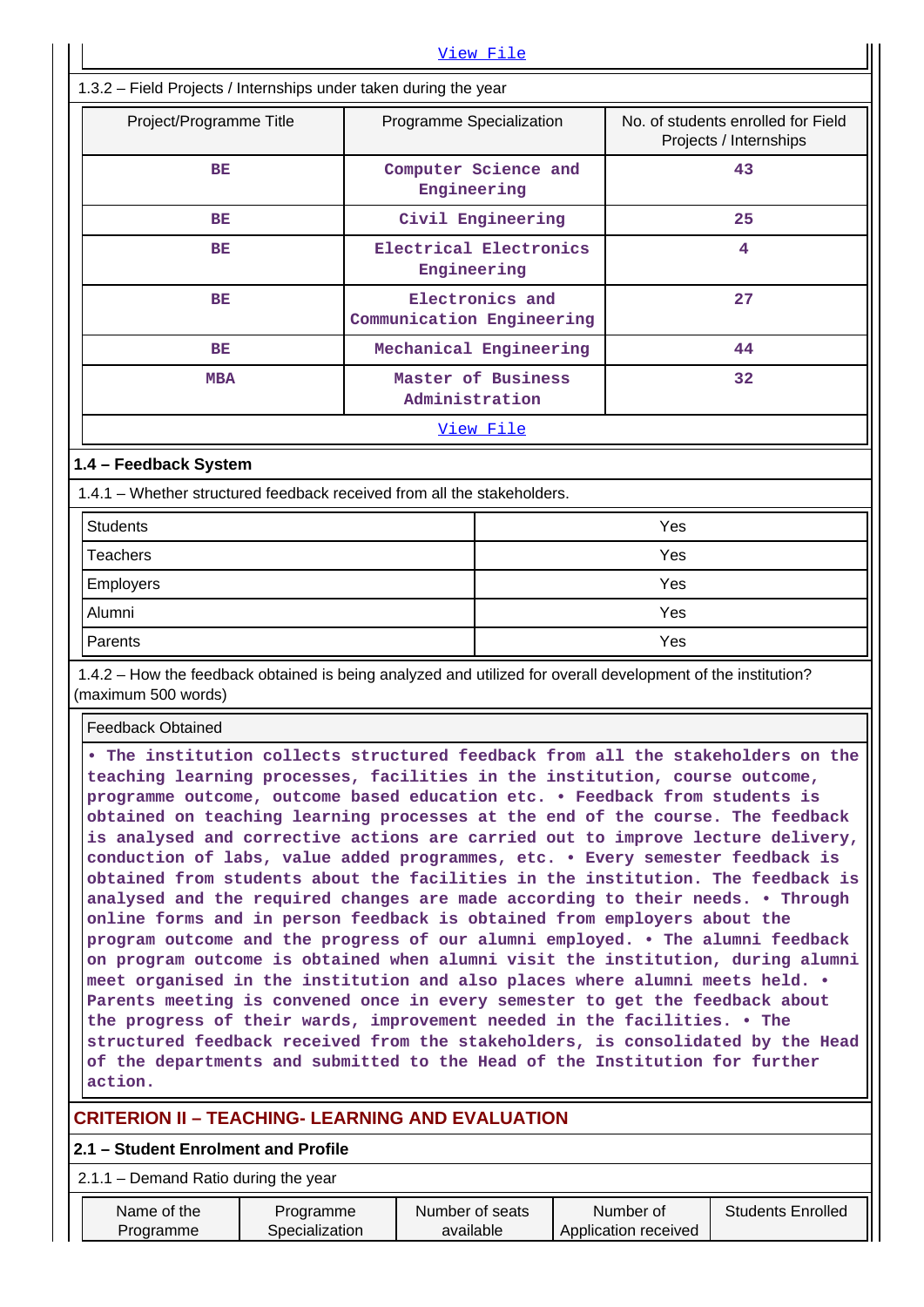| <b>MBA</b>                                                                                                  | <b>MBA</b>                                                                                                                                                |                                                              |                                      | 60                                                                                               |  | 49                                                                                               | 45                                                          |
|-------------------------------------------------------------------------------------------------------------|-----------------------------------------------------------------------------------------------------------------------------------------------------------|--------------------------------------------------------------|--------------------------------------|--------------------------------------------------------------------------------------------------|--|--------------------------------------------------------------------------------------------------|-------------------------------------------------------------|
| MЕ                                                                                                          | Power<br>Electronics and<br>Drives                                                                                                                        |                                                              |                                      | 18                                                                                               |  | 8                                                                                                | 5                                                           |
| MЕ                                                                                                          | Manufacturing<br>Engineering                                                                                                                              |                                                              |                                      | 18                                                                                               |  | 25                                                                                               | 11                                                          |
| MЕ                                                                                                          | Computer<br>Science<br>Engineering                                                                                                                        |                                                              |                                      | 18                                                                                               |  | 15                                                                                               | 5                                                           |
| MЕ                                                                                                          | Applied<br>Electronics                                                                                                                                    |                                                              |                                      | 18                                                                                               |  | 10                                                                                               | $\overline{a}$                                              |
| <b>BE</b>                                                                                                   | Mechanical<br>Engineering                                                                                                                                 |                                                              |                                      | 60                                                                                               |  | 80                                                                                               | 47                                                          |
| BE                                                                                                          | Civil<br>Engineering                                                                                                                                      |                                                              |                                      | 60                                                                                               |  | 20                                                                                               | 14                                                          |
| <b>BE</b>                                                                                                   | Electrical<br>and Electronics<br>Engineering                                                                                                              |                                                              |                                      | 60                                                                                               |  | 39                                                                                               | 18                                                          |
| BE                                                                                                          | Electronics<br>and<br>Communication<br>Engineering                                                                                                        |                                                              |                                      | 60                                                                                               |  | 80                                                                                               | 20                                                          |
| <b>BE</b>                                                                                                   | Computer<br>Science and<br>Engineering                                                                                                                    |                                                              |                                      | 60                                                                                               |  | 70                                                                                               | 48                                                          |
|                                                                                                             |                                                                                                                                                           |                                                              |                                      | View File                                                                                        |  |                                                                                                  |                                                             |
| 2.2 - Catering to Student Diversity                                                                         |                                                                                                                                                           |                                                              |                                      |                                                                                                  |  |                                                                                                  |                                                             |
| 2.2.1 - Student - Full time teacher ratio (current year data)                                               |                                                                                                                                                           |                                                              |                                      |                                                                                                  |  |                                                                                                  |                                                             |
| Year                                                                                                        | Number of<br>students enrolled<br>in the institution<br>(UG)                                                                                              | Number of<br>students enrolled<br>in the institution<br>(PG) |                                      | Number of<br>fulltime teachers<br>available in the<br>institution<br>teaching only UG<br>courses |  | Number of<br>fulltime teachers<br>available in the<br>institution<br>teaching only PG<br>courses | Number of<br>teachers<br>teaching both UG<br>and PG courses |
| 2018                                                                                                        | 817                                                                                                                                                       |                                                              | 149                                  | 72                                                                                               |  | 19                                                                                               | <b>Nill</b>                                                 |
| 2.3 - Teaching - Learning Process                                                                           |                                                                                                                                                           |                                                              |                                      |                                                                                                  |  |                                                                                                  |                                                             |
|                                                                                                             | 2.3.1 - Percentage of teachers using ICT for effective teaching with Learning Management Systems (LMS), E-<br>learning resources etc. (current year data) |                                                              |                                      |                                                                                                  |  |                                                                                                  |                                                             |
| Number of<br><b>Teachers on Roll</b>                                                                        | Number of<br>teachers using<br>ICT (LMS, e-<br>Resources)                                                                                                 | <b>ICT Tools and</b><br>resources<br>available               |                                      | Number of ICT<br>enabled<br>Classrooms                                                           |  | Numberof smart<br>classrooms                                                                     | E-resources and<br>techniques used                          |
| 91                                                                                                          | 91                                                                                                                                                        |                                                              | 20                                   | 22                                                                                               |  | 6                                                                                                | Nill                                                        |
|                                                                                                             |                                                                                                                                                           |                                                              | View File of ICT Tools and resources |                                                                                                  |  |                                                                                                  |                                                             |
|                                                                                                             |                                                                                                                                                           |                                                              |                                      |                                                                                                  |  | View File of E-resources and techniques used                                                     |                                                             |
| 2.3.2 - Students mentoring system available in the institution? Give details. (maximum 500 words)           |                                                                                                                                                           |                                                              |                                      |                                                                                                  |  |                                                                                                  |                                                             |
| The College has a monitoring system comprising of mentors/ advisors for each student for academic, personal |                                                                                                                                                           |                                                              |                                      |                                                                                                  |  |                                                                                                  |                                                             |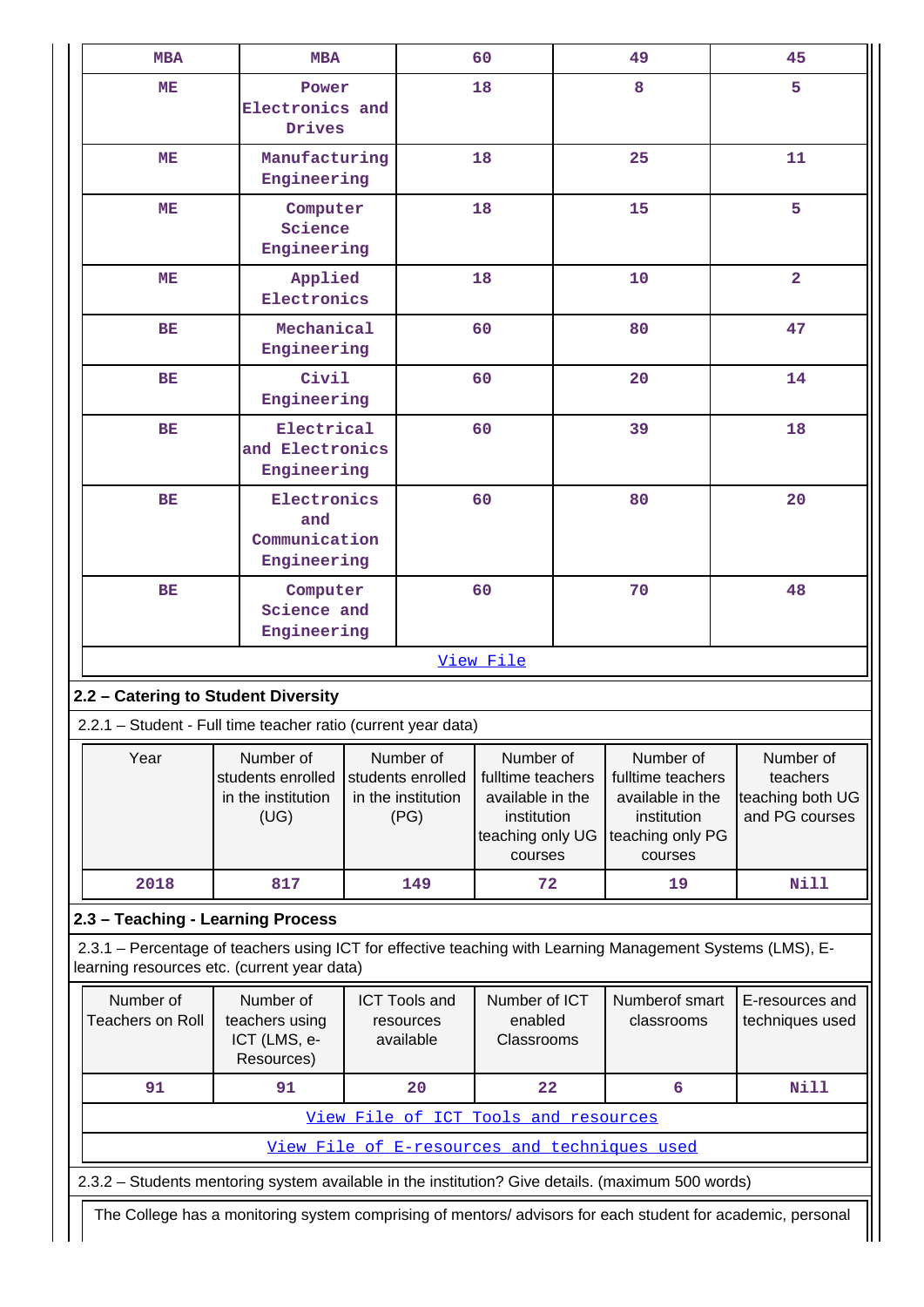and psycho-socio guidance. This enables the students to express/ share their academic and personal difficulties with their Advisor and Mentors. The college follows mentor mentee system for counselling, mentoring and to improve the academic performance of the students as well as to understand and solve personal issues of the students. Each class has a class advisor who also acts as a mentor for a group of students. Each mentor is allotted with 15 to 20 students to provide academic, personal and psycho-socio support and guidance. The mentor maintains all particulars of students in a progress card and the counselling records. Daily evening hours by each faculty stays after college hours for counselling the students which helps the faculty to have individual attention for the needy students. It helps the mentor to study how far a particular student has been successful in his/her academic career. Both the class advisor and mentor constantly update the progress of the student to their parents/ guardians. The mentors are guiding and supporting the students to enhance academic, co-curricular and extracurricular activities. It helps the students to clarify their doubts and to get know the available opportunities for their career development. In association with the mentees, the mentor assigns the target on co

curricular, extracurricular and other activities at the beginning of the every academic year. The progress of the mentee on the targets is monitored and reviewed frequently to achieve the goals and the same is documented. Mentors encourage, create interest and guide the students to enroll for MOOC/ NPTEL courses and top contests in national/international level. The achievers are encouraged to attend extra classes to cope up with their peers.

The progress of the students is periodically informed to their parents through phone call or SMS and parent meeting is arranged during the need of hour. The students, who are having personal problems, are guided to meet the special counsellor so as to resolve the concerns. Through this mentor-mentee system the institution assures a constructive professional relationship between students and the faculty.

| Number of students enrolled in the<br>institution | Number of fulltime teachers | Mentor: Mentee Ratio |
|---------------------------------------------------|-----------------------------|----------------------|
| 966                                               | 91                          | 1:11                 |

## **2.4 – Teacher Profile and Quality**

2.4.1 – Number of full time teachers appointed during the year

| No. of sanctioned | No. of filled positions |    | Positions filled during | No. of faculty with |
|-------------------|-------------------------|----|-------------------------|---------------------|
| positions         | Vacant positions        |    | the current year        | Ph.D                |
|                   | 68                      | 23 |                         |                     |

 2.4.2 – Honours and recognition received by teachers (received awards, recognition, fellowships at State, National, International level from Government, recognised bodies during the year )

| Year of Award | Name of full time teachers<br>receiving awards from<br>state level, national level,<br>international level | Designation            | Name of the award,<br>fellowship, received from<br>Government or recognized<br>bodies                                                                                                                                               |
|---------------|------------------------------------------------------------------------------------------------------------|------------------------|-------------------------------------------------------------------------------------------------------------------------------------------------------------------------------------------------------------------------------------|
| 2018          | Dr<br>T.K.P.Rajagopal                                                                                      | Associate<br>Professor | Excellent Global<br>Leadership<br>Managerial<br>Achievement<br>Dedicated<br>Innovative<br>Academician Award                                                                                                                         |
| 2019          | Dr<br>T.K.P.Rajagopal                                                                                      | Associate<br>Professor | LIFE TIME<br><b>ACHIEVER AWARD- 1st</b><br>Global Outreach<br>Research and<br>Educational Summit<br>Award 2019,<br>Organized by The<br>Global Outreach<br>Research Education<br>Association<br>(GOREA), Jaipur,<br>Rajasthan, India |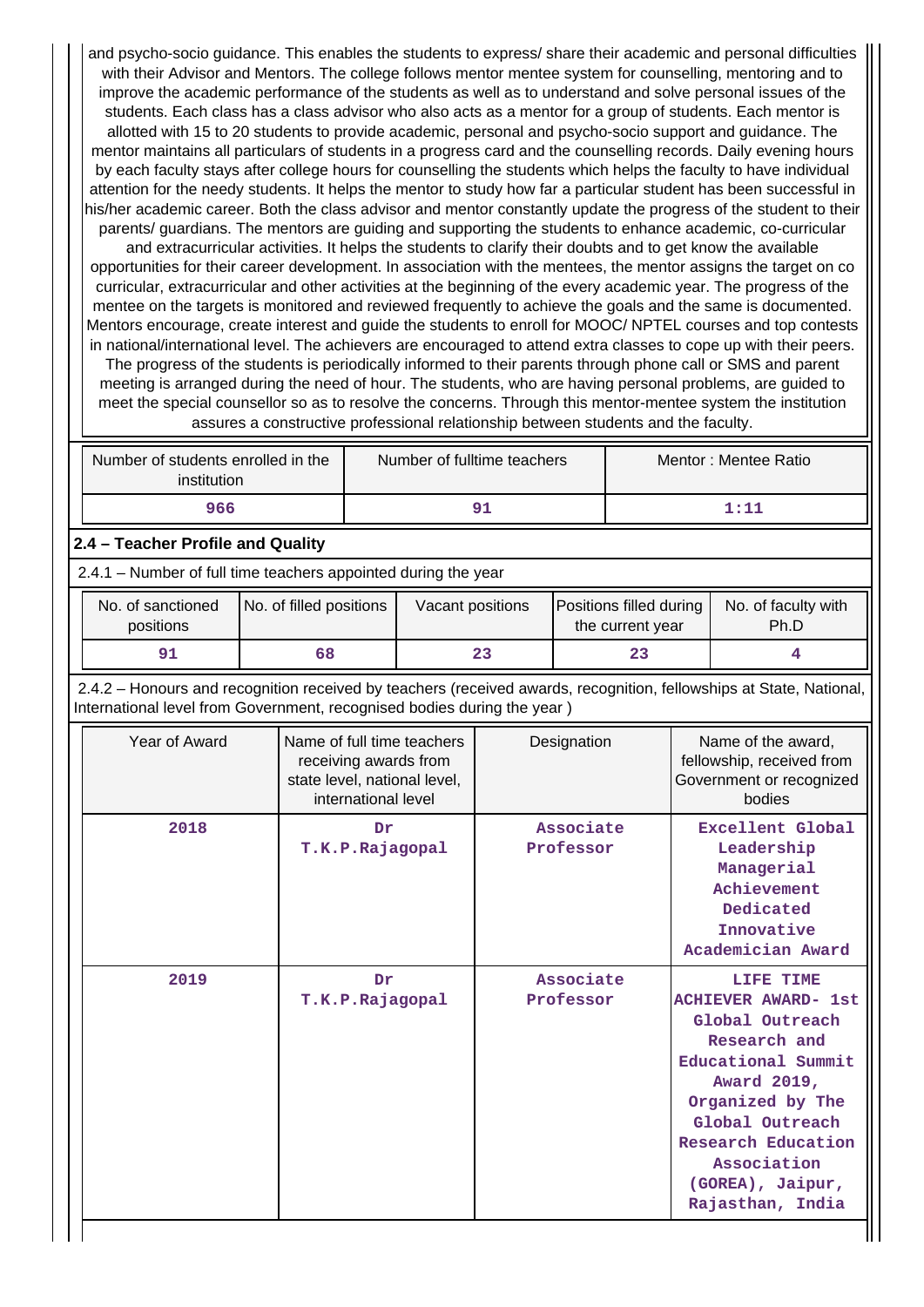### **2.5 – Evaluation Process and Reforms**

 2.5.1 – Number of days from the date of semester-end/ year- end examination till the declaration of results during the year

| Programme Name | Programme Code                                     | Semester/year | Last date of the last<br>semester-end/year-<br>end examination | Date of declaration of<br>results of semester-<br>end/ year- end<br>examination |
|----------------|----------------------------------------------------|---------------|----------------------------------------------------------------|---------------------------------------------------------------------------------|
| <b>MBA</b>     | Master of<br><b>Business</b><br>Administration     | IV/II         | 21/05/2019                                                     | 23/06/2019                                                                      |
| <b>ME</b>      | Power<br>Electronics and<br>Drives                 | IV/II         | 30/04/2019                                                     | 23/06/2019                                                                      |
| MЕ             | Manufacturing<br>Engineering                       | IV/II         | 30/04/2019                                                     | 23/06/2019                                                                      |
| MЕ             | Computer<br>Science<br>Engineering                 | IV/II         | 30/04/2019                                                     | 23/06/2019                                                                      |
| ME             | Applied<br>Electronics                             | IV/II         | 30/04/2019                                                     | 23/06/2019                                                                      |
| BE             | Mechanical<br>Engineering                          | VIII/IV       | 29/04/2019                                                     | 23/06/2019                                                                      |
| <b>BE</b>      | Electrical<br>and Electronics<br>Engineering       | VIII/IV       | 29/04/2019                                                     | 23/06/2019                                                                      |
| <b>BE</b>      | Electronics<br>and<br>Communication<br>Engineering | VIII/IV       | 29/04/2019                                                     | 23/06/2019                                                                      |
| <b>BE</b>      | Computer<br>Science and<br>Engineering             | VIII/IV       | 29/04/2019                                                     | 23/06/2019                                                                      |
| <b>BE</b>      | Civil<br>Engineering                               | VIII/IV       | 29/04/2019                                                     | 23/06/2019                                                                      |
|                |                                                    | View File     |                                                                |                                                                                 |

2.5.2 – Reforms initiated on Continuous Internal Evaluation(CIE) system at the institutional level (250 words)

 **•The CIE is conducted as per the guidelines of Anna University. In a semester three CIA tests are planned for a course and 20 of total internal marks are awarded through the same. •A question bank is prepared by every faculty for the respective courses and provided to the students. •The CIA test questions are framed by the course instructor with Part A (10 two mark questions) and Part B (2 fifteen mark question). •Every question is mapped to satisfy the course outcomes for every course. This is required to measure the attainment of course outcomes as per outcome based education. •Also every question is mapped with Blooms taxonomy levels. This will indicate the complexity level of the questions. •The marks scored by the students in the CIA tests are published to ensure transparency. •The course instructors prepare the scheme of evaluation for the courses they handle. •The students will also be provided with the scheme of evaluation to ensure transparency. •The internal marks computed based**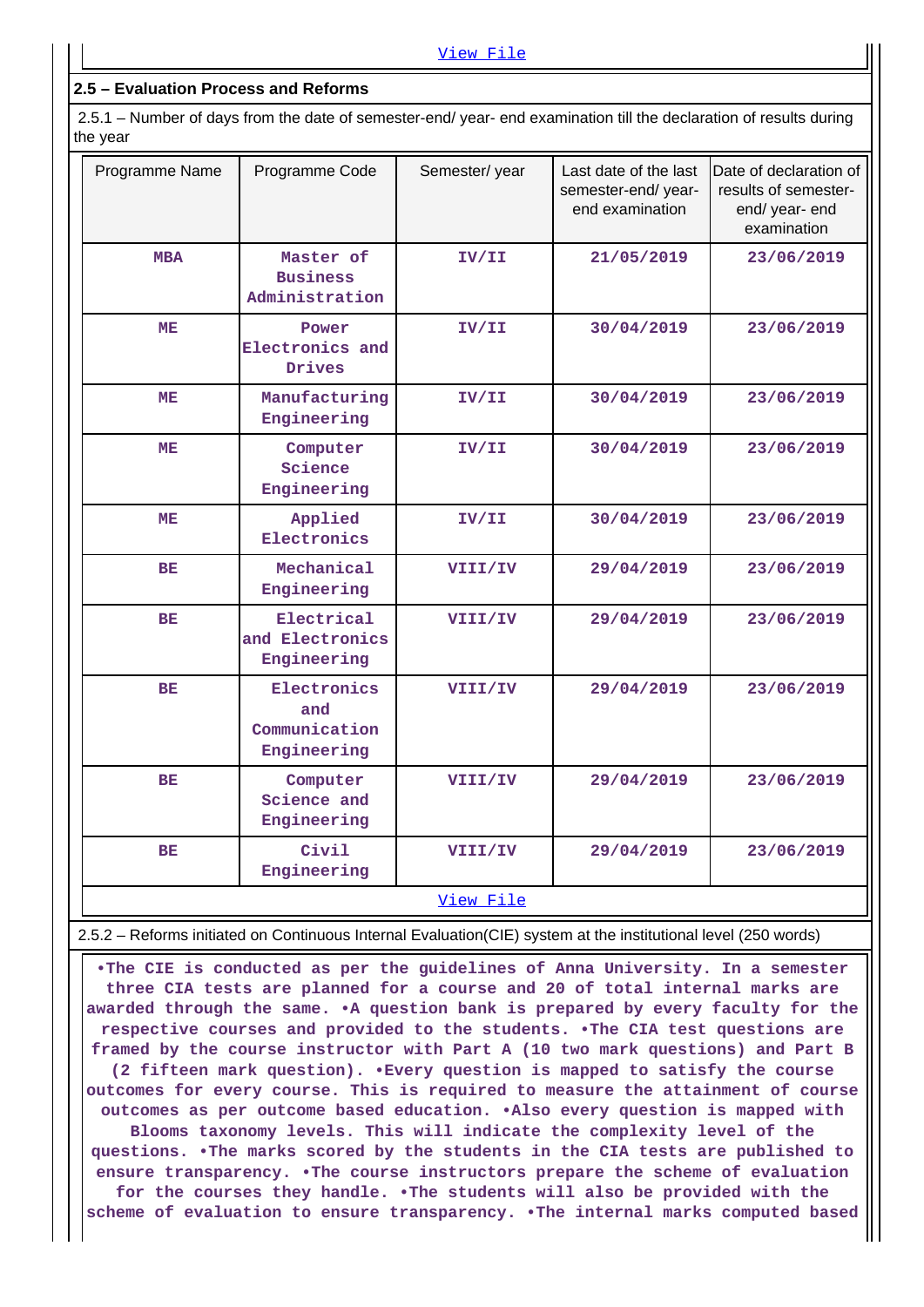2.5.3 – Academic calendar prepared and adhered for conduct of Examination and other related matters (250 words)

 **Institutional calendar has been prepared and aligned with University academic calendar. In addition to events proposed by the university in academic calendar, Institute has introduced many other events which are useful in overall development of the students. The Academic Calendar serves as an information source and planning document for students, faculty, staff and departments. The Academic Calendar includes Holidays, Start and end date of curricular sessions, Assessment Exams and tentative University exam dates Cocurricular and extracurricular activities. All courses are handled as per the schedule in the academic calendar. For each course, a course file is prepared by the subject handling Faculty in a given format. The course file consists of syllabus, detailed course information with course outcomes, Mapping of COs and POs, continuous assessment question papers and sample answer sheets.**

#### **2.6 – Student Performance and Learning Outcomes**

 2.6.1 – Program outcomes, program specific outcomes and course outcomes for all programs offered by the institution are stated and displayed in website of the institution (to provide the weblink)

|                                     | http://www.kathir.ac.in/agar.shtml |                                                     |                                                                       |                                                              |                 |  |  |  |  |  |  |
|-------------------------------------|------------------------------------|-----------------------------------------------------|-----------------------------------------------------------------------|--------------------------------------------------------------|-----------------|--|--|--|--|--|--|
| 2.6.2 - Pass percentage of students |                                    |                                                     |                                                                       |                                                              |                 |  |  |  |  |  |  |
| Programme<br>Code                   | Programme<br>Name                  | Programme<br>Specialization                         | Number of<br>students<br>appeared in the<br>final year<br>examination | Number of<br>students passed<br>in final year<br>examination | Pass Percentage |  |  |  |  |  |  |
| 410                                 | ME                                 | Manufactur<br>ing<br>Engineering                    | $6\phantom{1}6$                                                       | $\overline{3}$                                               | 50              |  |  |  |  |  |  |
| 631                                 | <b>MBA</b>                         | Master of<br><b>Business Adm</b><br>inistration     | 30                                                                    | 24                                                           | 80              |  |  |  |  |  |  |
| 114                                 | <b>BE</b>                          | Mechanical<br>Engineering                           | 139                                                                   | 60                                                           | 43              |  |  |  |  |  |  |
| 106                                 | <b>BE</b>                          | Electrical<br>and<br>Electronics<br>Engineering     | 22                                                                    | $\overline{9}$                                               | 41              |  |  |  |  |  |  |
| 105                                 | <b>BE</b>                          | Electronics<br>and Communic<br>ation<br>Engineering | 47                                                                    | 19                                                           | 40              |  |  |  |  |  |  |
| 104                                 | <b>BE</b>                          | Computer<br>Science and<br>Engineering              | 32                                                                    | 18                                                           | 56              |  |  |  |  |  |  |
| 103                                 | <b>BE</b>                          | Civil<br>Engineering                                | 59                                                                    | 23                                                           | 40              |  |  |  |  |  |  |
|                                     |                                    |                                                     | View File                                                             |                                                              |                 |  |  |  |  |  |  |
| 2.7 - Student Satisfaction Survey   |                                    |                                                     |                                                                       |                                                              |                 |  |  |  |  |  |  |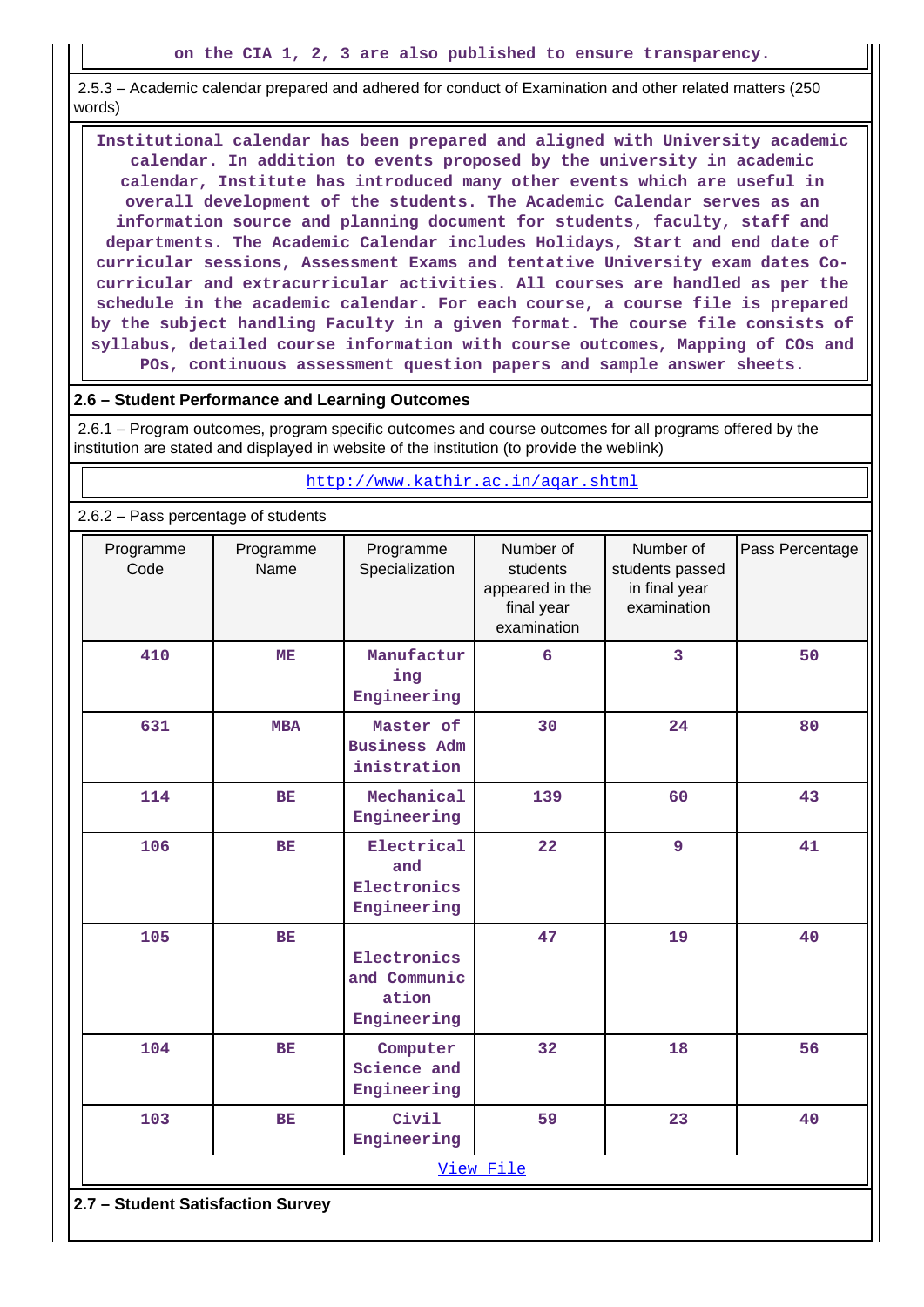2.7.1 – Student Satisfaction Survey (SSS) on overall institutional performance (Institution may design the questionnaire) (results and details be provided as weblink)

[http://kathir.ac.in/uploads/NAAC\\_Doc/SSS%202018-2019.pdf](http://kathir.ac.in/uploads/NAAC_Doc/SSS%202018-2019.pdf) 

# **CRITERION III – RESEARCH, INNOVATIONS AND EXTENSION**

### **3.1 – Resource Mobilization for Research**

3.1.1 – Research funds sanctioned and received from various agencies, industry and other organisations

| Nature of the Project             | Duration                      | Name of the funding<br>agency                             | Total grant<br>sanctioned | Amount received<br>during the year |  |  |  |  |
|-----------------------------------|-------------------------------|-----------------------------------------------------------|---------------------------|------------------------------------|--|--|--|--|
| Industry<br>sponsored<br>Projects | V.K.T.Ginning<br>730<br>mills |                                                           | 3                         | 3                                  |  |  |  |  |
| Interdiscipli<br>nary Projects    | 90                            | <b>KCE</b>                                                | 0.15                      | 0.15                               |  |  |  |  |
| Minor<br>Projects                 | 1095                          | <b>COSMOGEMS</b>                                          | 5                         | 5                                  |  |  |  |  |
| Major<br>Projects                 | 1825                          | Deen Dayal<br>Upadhyaya<br>Grameen<br>Kaushalya<br>Yojana | 500                       | 248                                |  |  |  |  |
| Major<br>Projects                 | 1825                          | <b>AICTE-</b><br><b>PMKVY</b>                             | 45                        | 13.04                              |  |  |  |  |
| View File                         |                               |                                                           |                           |                                    |  |  |  |  |

# **3.2 – Innovation Ecosystem**

 3.2.1 – Workshops/Seminars Conducted on Intellectual Property Rights (IPR) and Industry-Academia Innovative practices during the year

|                                                               | Title of workshop/seminar                      |                                              |                                           | Name of the Dept.                                                                                    |                                |                           | Date       |
|---------------------------------------------------------------|------------------------------------------------|----------------------------------------------|-------------------------------------------|------------------------------------------------------------------------------------------------------|--------------------------------|---------------------------|------------|
| Scope of IPR                                                  |                                                |                                              |                                           | Mechanical Engineering                                                                               |                                |                           | 13/06/2018 |
| Role of Intellectual<br>property in<br>Entrepreneurship       |                                                | Electronics and<br>communication Engineering |                                           | 09/10/2018                                                                                           |                                |                           |            |
| Research opportunities in<br><b>DRDO</b>                      |                                                |                                              |                                           | Mechanical Engineering                                                                               |                                |                           | 13/10/2018 |
| Current Issues in<br>Intellectual Property<br>Rights in India |                                                | Computer science and<br>Engineering          |                                           |                                                                                                      | 08/10/2018                     |                           |            |
|                                                               | One day workshop on<br>patent proposal writing |                                              |                                           | <b>MBA</b>                                                                                           |                                |                           | 05/04/2019 |
|                                                               | Intellectual Property<br>Rights and Innovation |                                              | Electrical and<br>Electronics Engineering |                                                                                                      |                                | 22/06/2018                |            |
| One day workshop on<br>Research proposals and<br>Grants       |                                                |                                              |                                           | Civil Engineering                                                                                    |                                |                           | 16/08/2018 |
|                                                               |                                                |                                              |                                           | 3.2.2 - Awards for Innovation won by Institution/Teachers/Research scholars/Students during the year |                                |                           |            |
| Title of the innovation                                       |                                                | Name of Awardee                              |                                           | Awarding Agency                                                                                      |                                | Date of award<br>Category |            |
| Educational<br>Kathir                                         |                                                |                                              | The Society                               |                                                                                                      | 25/06/2018<br><b>Excellent</b> |                           |            |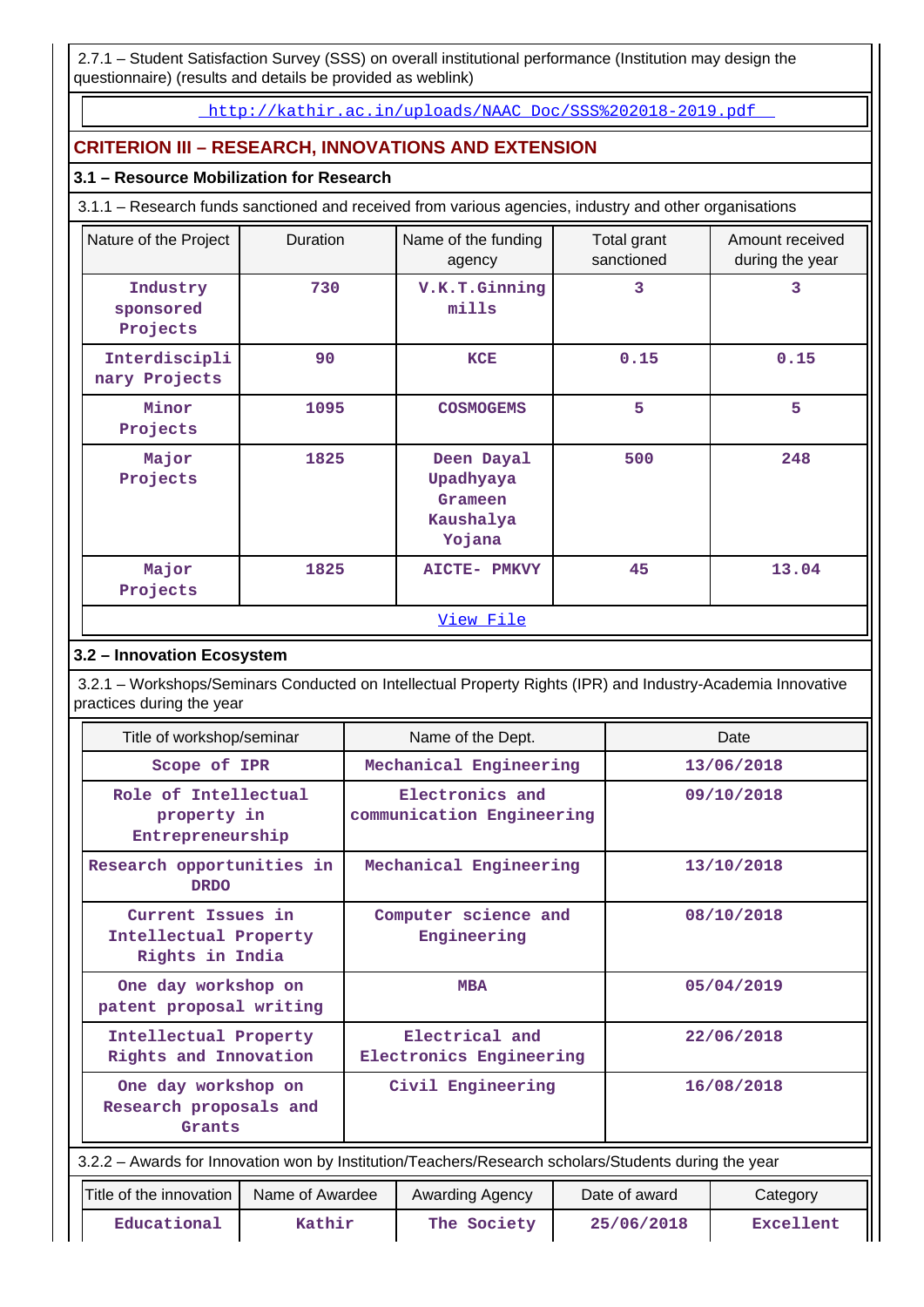| and technical<br>Institution<br>Award                                                     |                                                   | College of<br>Engineering                               |                                                    | of Innovative<br>Educationalist<br>Research<br>Professional |   |                         |              | Innovative<br>Professional<br>Institution<br>Academic<br>Development<br>Achievement<br>Award |  |  |  |
|-------------------------------------------------------------------------------------------|---------------------------------------------------|---------------------------------------------------------|----------------------------------------------------|-------------------------------------------------------------|---|-------------------------|--------------|----------------------------------------------------------------------------------------------|--|--|--|
| Transferred<br>ARC Plasma<br>(TAP) Torch<br><b>Techniques And</b><br>Characterizatio<br>n |                                                   | Dr. Kannan<br>Nithin KV.<br>Associate<br>Professor Head |                                                    | <b>IEAE</b> student<br>Project<br>Programme -<br>2018 (SPP) |   | 12/06/2018              |              | Nill                                                                                         |  |  |  |
| Hollow<br>Cathode Plasma<br>(HCP) Torch<br>Techniques and<br>Characterizatio<br>n         | Nithin KV.<br>Associate<br>Professor Head         | Dr. Kannan                                              |                                                    | <b>IEAE</b> student<br>Project<br>Programme -<br>2018 (SPP) |   | 02/05/2018              |              | Nill                                                                                         |  |  |  |
| Fabrication<br>and Characteriz<br>ation of Vapour<br>Grown Carbon<br>Fibers (VGCF)        | Dr. V.S.<br>Angulakshi,<br>Associate<br>Professor |                                                         | Project<br>Programme -<br>2018 (SPP)               | <b>IEAE</b> student                                         |   | 12/06/2018              |              | N11                                                                                          |  |  |  |
|                                                                                           | View File                                         |                                                         |                                                    |                                                             |   |                         |              |                                                                                              |  |  |  |
| 3.2.3 – No. of Incubation centre created, start-ups incubated on campus during the year   |                                                   |                                                         |                                                    |                                                             |   |                         |              |                                                                                              |  |  |  |
| Incubation<br>Center                                                                      | Name                                              |                                                         | Sponsered By<br>No Data Entered/Not Applicable !!! | Name of the<br>Start-up                                     |   | Nature of Start-<br>up  |              | Date of<br>Commencement                                                                      |  |  |  |
|                                                                                           |                                                   |                                                         |                                                    | View File                                                   |   |                         |              |                                                                                              |  |  |  |
| 3.3 - Research Publications and Awards                                                    |                                                   |                                                         |                                                    |                                                             |   |                         |              |                                                                                              |  |  |  |
| 3.3.1 - Incentive to the teachers who receive recognition/awards                          |                                                   |                                                         |                                                    |                                                             |   |                         |              |                                                                                              |  |  |  |
| <b>State</b>                                                                              |                                                   |                                                         | National                                           |                                                             |   |                         |              | International                                                                                |  |  |  |
|                                                                                           |                                                   |                                                         | No Data Entered/Not Applicable !!!                 |                                                             |   |                         |              |                                                                                              |  |  |  |
| 3.3.2 - Ph. Ds awarded during the year (applicable for PG College, Research Center)       |                                                   |                                                         |                                                    |                                                             |   |                         |              |                                                                                              |  |  |  |
|                                                                                           | Name of the Department                            |                                                         |                                                    |                                                             |   | Number of PhD's Awarded |              |                                                                                              |  |  |  |
|                                                                                           |                                                   |                                                         | No Data Entered/Not Applicable !!!                 |                                                             |   |                         |              |                                                                                              |  |  |  |
| 3.3.3 - Research Publications in the Journals notified on UGC website during the year     |                                                   |                                                         |                                                    |                                                             |   |                         |              |                                                                                              |  |  |  |
| <b>Type</b>                                                                               |                                                   | Department                                              |                                                    | Number of Publication                                       |   |                         |              | Average Impact Factor (if<br>any)                                                            |  |  |  |
|                                                                                           | International<br>Mechanical                       |                                                         |                                                    |                                                             | 8 |                         |              | 4.69                                                                                         |  |  |  |
| International                                                                             |                                                   | eisia                                                   |                                                    |                                                             | 5 |                         |              | 2.87                                                                                         |  |  |  |
| International<br>CSE<br>National<br>Mathematics                                           |                                                   |                                                         |                                                    | 21<br>4                                                     |   |                         | Nill<br>Nill |                                                                                              |  |  |  |
| National                                                                                  |                                                   | Physics                                                 |                                                    |                                                             | 4 |                         |              | Nill                                                                                         |  |  |  |
| International                                                                             |                                                   | <b>ECE</b>                                              |                                                    |                                                             | 5 |                         |              | 1.25                                                                                         |  |  |  |
|                                                                                           |                                                   |                                                         |                                                    |                                                             |   |                         |              |                                                                                              |  |  |  |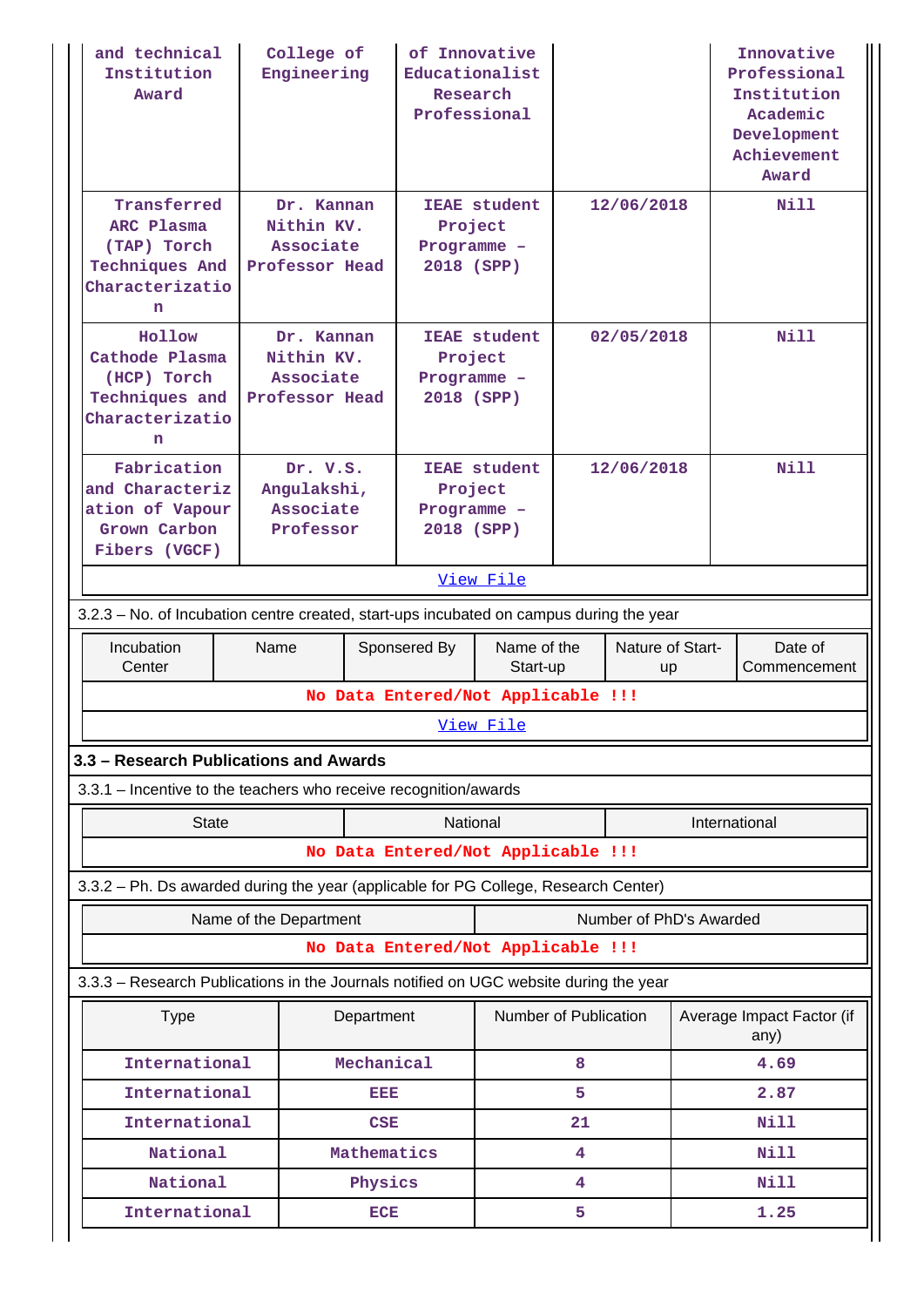### [View File](https://assessmentonline.naac.gov.in/public/Postacc/journals_notified_on_UGC/10683_journals_notified_on_UGC_1620795444.xlsx)

 3.3.4 – Books and Chapters in edited Volumes / Books published, and papers in National/International Conference Proceedings per Teacher during the year

| Department                                | Number of Publication |  |  |  |  |  |
|-------------------------------------------|-----------------------|--|--|--|--|--|
| Electrical and Electronics<br>Engineering |                       |  |  |  |  |  |
| Mechanical Engineering                    |                       |  |  |  |  |  |
| Computer Science and Engineering          | 14                    |  |  |  |  |  |
| Physics                                   |                       |  |  |  |  |  |
| View File                                 |                       |  |  |  |  |  |

 3.3.5 – Bibliometrics of the publications during the last Academic year based on average citation index in Scopus/ Web of Science or PubMed/ Indian Citation Index

| Title of the<br>Paper                                                                                                               | Name of<br>Author      | Title of journal | Year of<br>publication | <b>Citation Index</b> | Institutional<br>affiliation as<br>mentioned in<br>the publication | Number of<br>citations<br>excluding self<br>citation |
|-------------------------------------------------------------------------------------------------------------------------------------|------------------------|------------------|------------------------|-----------------------|--------------------------------------------------------------------|------------------------------------------------------|
| Mechanical<br>Behavior<br>of Human<br>Hair and<br>Coir Fiber<br>Reinforced<br>Hybrid<br>Composites                                  | Mr.M. Ar<br>unprakash  | <b>IJSART</b>    | 2019                   | Nill                  | Nill                                                               | <b>Nill</b>                                          |
| Comparat<br>ive Wear<br>Studies On<br><b>Brass</b><br>Coated<br>Aluminium<br>Composite<br>And<br>Uncoated<br>Aluminium<br>Composite | Mr.M. Ar<br>unprakash  | <b>IJSART</b>    | 2018                   | <b>Nill</b>           | <b>Nill</b>                                                        | <b>Nill</b>                                          |
| Mechanical<br>Behavior<br>of Human<br>Hair and<br>Coir Fiber<br>Reinforced<br>Hybrid<br>Composites                                  | Mr.A.Vij<br>ayakumar   | <b>IJSART</b>    | 2018                   | <b>Nill</b>           | <b>Nill</b>                                                        | Nill                                                 |
| Applicat<br>ion of<br>Lean Tools<br>to Improve<br>Productivi<br>ty in a<br>Garment Ma                                               | Dr.<br>P.Ravi<br>Kumar | <b>IJSRD</b>     | 2019                   | Nill                  | Nill                                                               | Nill                                                 |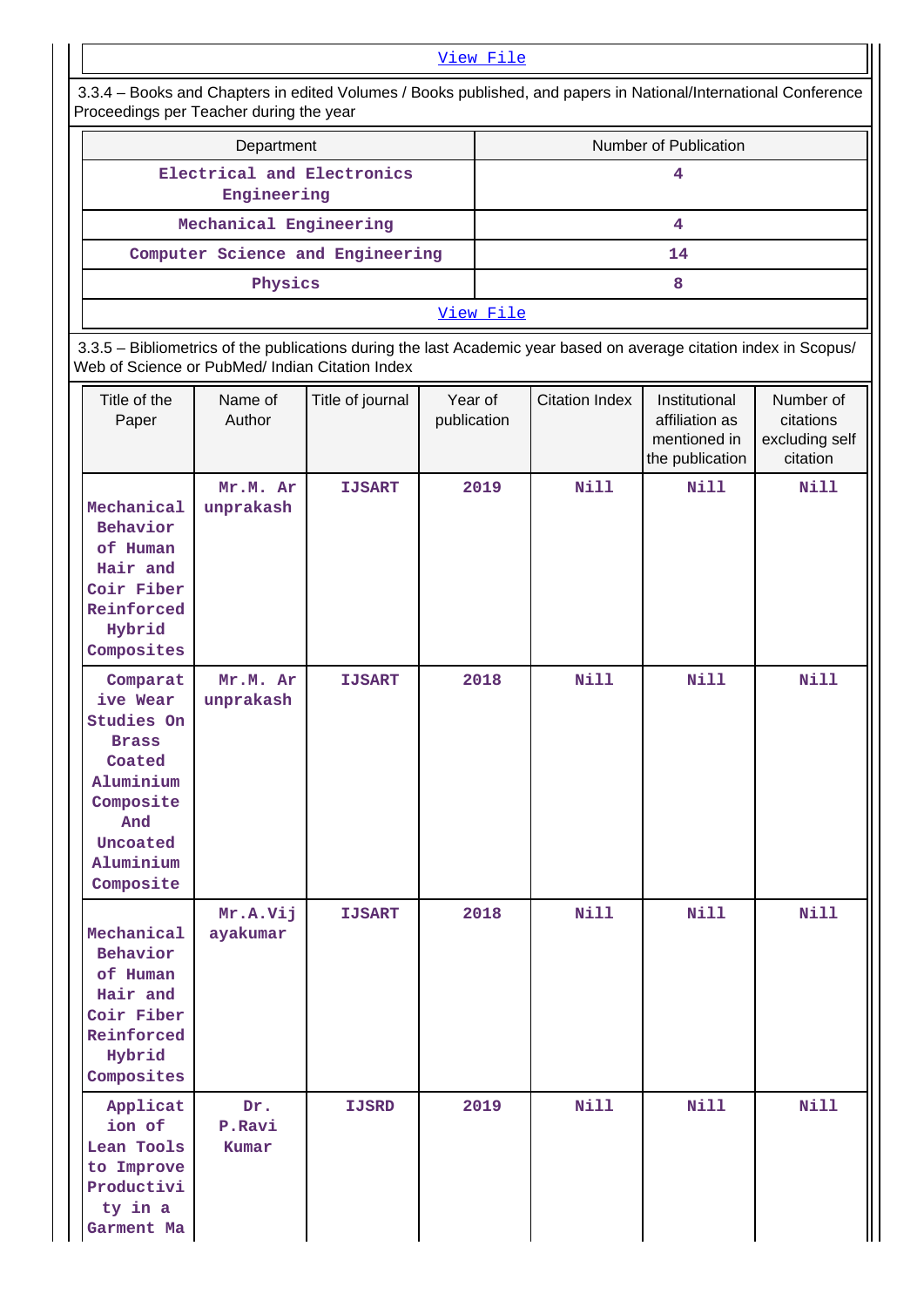| nufacturin<br>g Company                                                                                                                |                        |                                                                                                       |      |             |             |             |
|----------------------------------------------------------------------------------------------------------------------------------------|------------------------|-------------------------------------------------------------------------------------------------------|------|-------------|-------------|-------------|
| Implemen<br>tation of<br>lean manuf<br>acturing<br>in plastic<br>moulding<br>industry                                                  | Dr.<br>P.Ravi<br>Kumar | <b>IJSRD</b>                                                                                          | 2018 | Nill        | <b>Nill</b> | <b>Nill</b> |
| Investig<br>ations on<br>the effect<br>of impregn<br>ated WS2<br>on<br>corrosion<br>of low<br>alloy<br>steel<br>(paper<br>need)        | Dr.<br>A.R.Suresh      | Advanced<br>Science, E<br>ngineering<br>and<br>Medicine<br>of<br>American<br>Scientific<br>Publishers | 2019 | <b>Nill</b> | <b>Nill</b> | Nill        |
| Investig<br>ations on<br>the effect<br>of deep<br>cryogenic<br>treatment<br>on machina<br>bility of<br>Austempere<br>d Ductile<br>Iron | Dr.<br>A.R. Suresh     | Taga<br>Journal of<br>Graphic<br>Technology                                                           | 2018 | <b>Nill</b> | <b>Nill</b> | <b>Nill</b> |
| Studies<br>on wear<br>and<br>corrosion<br>resistance<br>of A36<br>steel<br>coated<br>with<br>tungsten<br>carbide<br>and cobalt         | Dr.<br>A.R.Suresh      | Taga<br>Journal of<br>Graphic<br>Technology                                                           | 2018 | Nill        | <b>Nill</b> | Nill        |
| Design<br>And<br>Analysis<br>of<br>Horizontal<br>Open well<br>Submersibl<br>e Pump                                                     | Mr.M.Aru<br>npranesh   | <b>IJSART</b>                                                                                         | 2019 | Nill        | <b>Nill</b> | <b>Nill</b> |
| Experime<br>ntal Inves<br>tigation<br>on Bio-Oil                                                                                       | Mr.M.Aru<br>npranesh   | Internat<br>ional<br>Journal of<br>Pure and                                                           | 2019 | Nill        | <b>Nill</b> | <b>Nill</b> |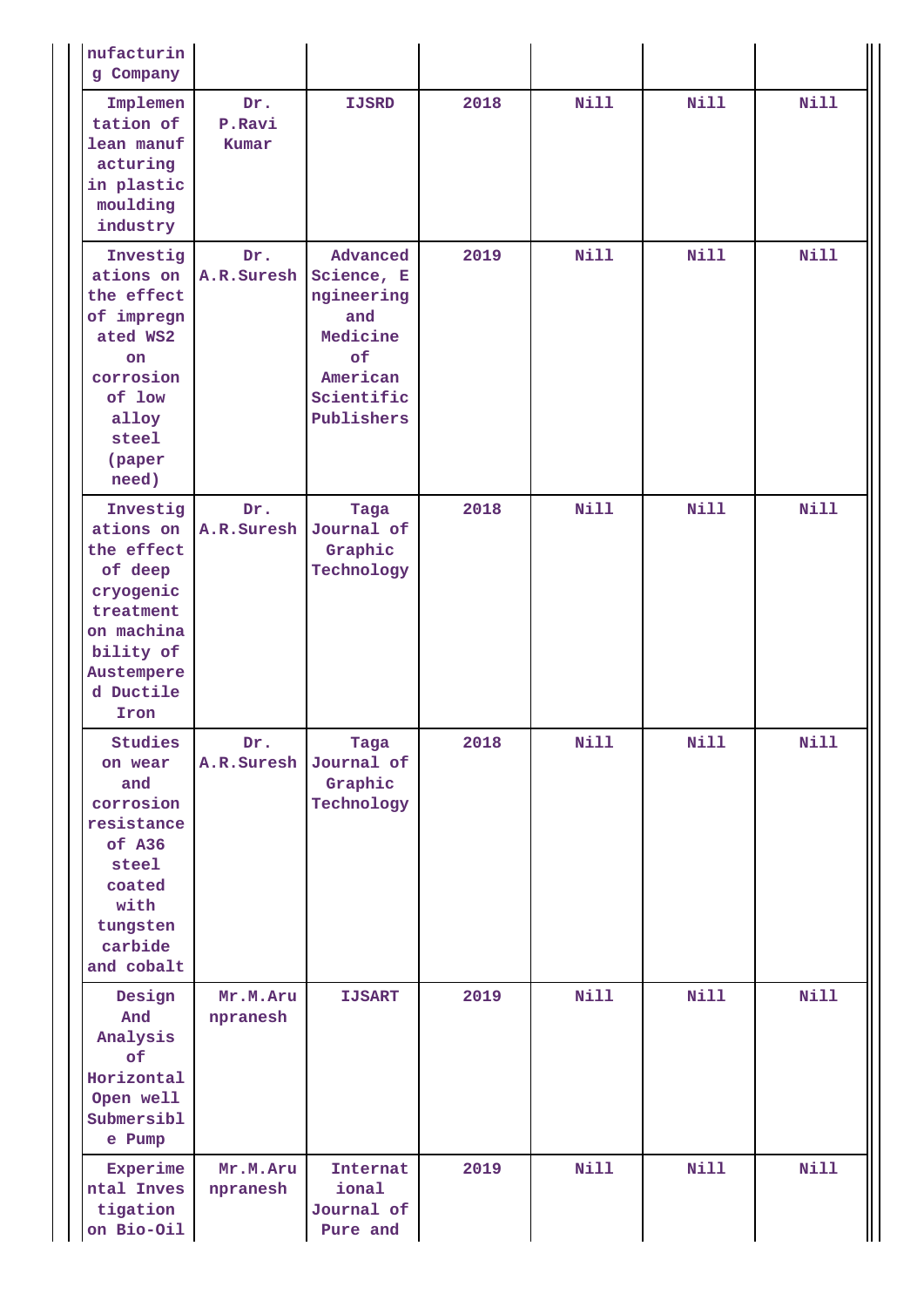## [View File](https://assessmentonline.naac.gov.in/public/Postacc/Bibliometrics/10683_Bibliometrics_1620472738.xlsx)

# 3.3.6 – h-Index of the Institutional Publications during the year. (based on Scopus/ Web of science)

| Title of the<br>Paper                                                                                           | Name of<br>Author                                 | Title of journal              | Year of<br>publication | h-index      | Number of<br>citations<br>excluding self<br>citation | Institutional<br>affiliation as<br>mentioned in<br>the publication |
|-----------------------------------------------------------------------------------------------------------------|---------------------------------------------------|-------------------------------|------------------------|--------------|------------------------------------------------------|--------------------------------------------------------------------|
| An<br>Optimal<br>Low Power<br>Digital<br>Controller<br>For<br>Portable<br>Solar Appl<br>ications                | N.Vijaya<br>lakshmi                               | <b>JRSE</b>                   | 2018                   | 1            | 1                                                    | Kathir<br>College of<br>Engineerin<br>g                            |
| Reduced<br>Ripple<br>Buck-<br><b>Boost</b><br>Converter<br>Design For<br>Solar<br>Portable A<br>pplication<br>s | N.Vijaya<br>lakshmi                               | <b>TAGA</b><br><b>JOURNAL</b> | 2018                   | $\mathbf 1$  | <b>Nill</b>                                          | Kathir<br>College of<br>Engineerin<br>$\mathbf{g}$                 |
| Real<br>Time<br>Energy And<br><b>Power Meas</b><br>urement<br>Using<br>Arduino<br>with TFT<br>Display           | N.Vijaya<br>lakshmi<br>Dr.A.Rosi                  | <b>IJRMMAE</b>                | 2018                   | $\mathbf{1}$ | <b>Nill</b>                                          | Kathir<br>College of<br>Engineerin<br>g                            |
| Mobile<br>healthcare<br>using<br>Internet<br>of Things                                                          | Vani N<br>Indumathi<br>S                          | <b>IJSRED</b>                 | 2019                   | <b>Nill</b>  | <b>Nill</b>                                          | Kathir<br>College of<br>Engineerin<br>g                            |
| Vehcile<br>Monitoring<br>System<br>with TFT<br>Display                                                          | Dr.V.R R<br>ajeshkumar<br><b>B.Gowridev</b><br>i. | <b>IJRMMAE</b>                | 2018                   | <b>Nill</b>  | <b>Nill</b>                                          | Kathir<br>College of<br>Engineerin<br>g                            |
| A hybrid<br>dynamic<br>load<br>Balancing<br>for Energy<br>efficient                                             | Mr.T.K.P<br>.Rajagopal                            | <b>TAGA</b><br><b>JOURNAL</b> | 2018                   | <b>Nill</b>  | <b>Nill</b>                                          | Kathir<br>College of<br>Engineerin<br>g                            |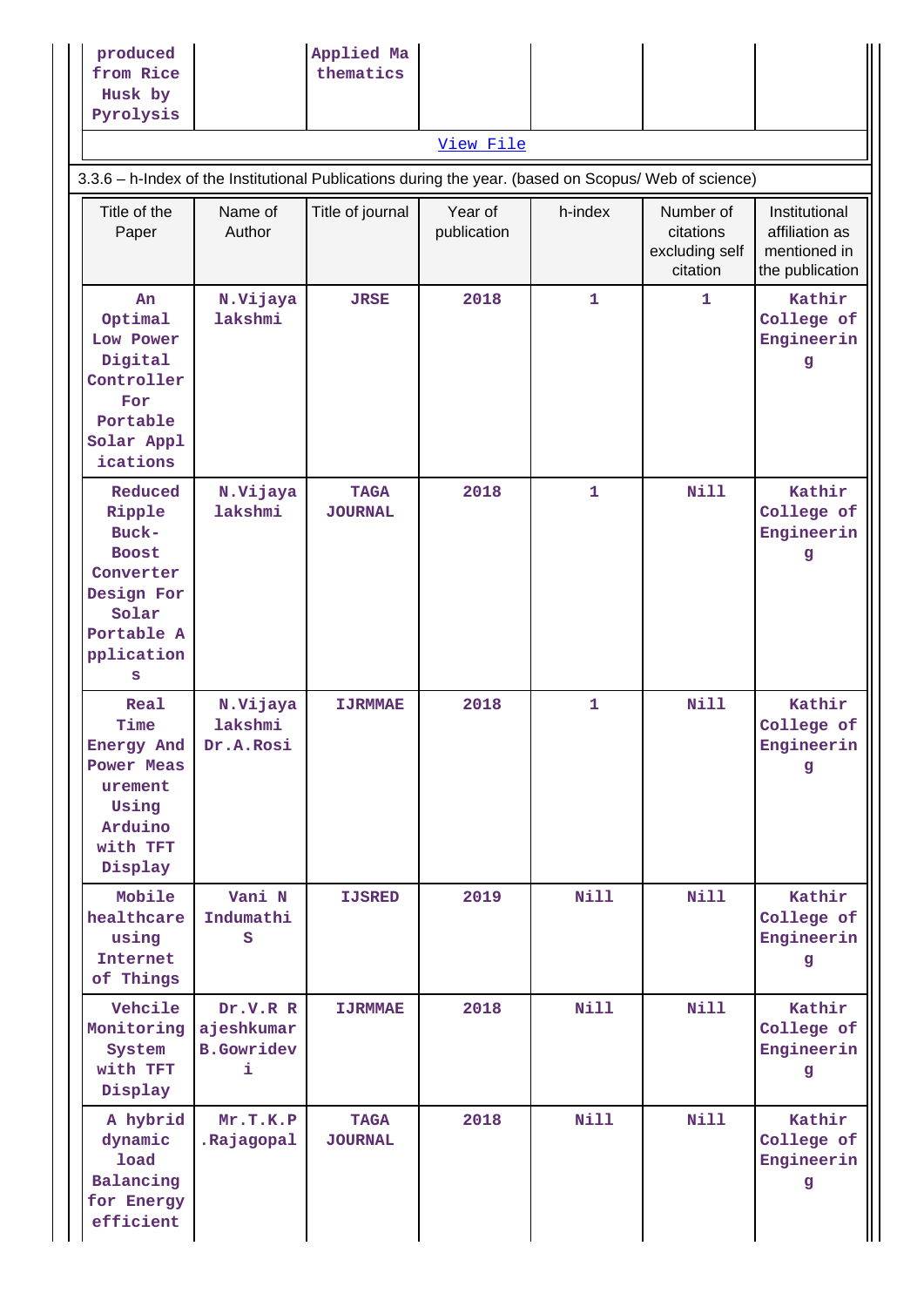| Of multi<br>access in                                                                                                                                                                                              |                                                   |                                                 |                                   |                                                          |    |                                                          |                                        |  |  |  |  |  |  |
|--------------------------------------------------------------------------------------------------------------------------------------------------------------------------------------------------------------------|---------------------------------------------------|-------------------------------------------------|-----------------------------------|----------------------------------------------------------|----|----------------------------------------------------------|----------------------------------------|--|--|--|--|--|--|
| Heterogene                                                                                                                                                                                                         |                                                   |                                                 |                                   |                                                          |    |                                                          |                                        |  |  |  |  |  |  |
| ous<br>wireless                                                                                                                                                                                                    |                                                   |                                                 |                                   |                                                          |    |                                                          |                                        |  |  |  |  |  |  |
| Networks                                                                                                                                                                                                           |                                                   |                                                 |                                   |                                                          |    |                                                          |                                        |  |  |  |  |  |  |
|                                                                                                                                                                                                                    | View File                                         |                                                 |                                   |                                                          |    |                                                          |                                        |  |  |  |  |  |  |
| 3.3.7 - Faculty participation in Seminars/Conferences and Symposia during the year:                                                                                                                                |                                                   |                                                 |                                   |                                                          |    |                                                          |                                        |  |  |  |  |  |  |
| Number of Faculty                                                                                                                                                                                                  | International                                     | National                                        |                                   | <b>State</b>                                             |    |                                                          | Local                                  |  |  |  |  |  |  |
| Attended/Semi<br>nars/Workshops                                                                                                                                                                                    | <b>Nill</b>                                       |                                                 | 23                                | 24                                                       |    | 13                                                       |                                        |  |  |  |  |  |  |
| Presented<br>papers                                                                                                                                                                                                | 10                                                |                                                 | 6                                 | 12                                                       |    |                                                          | 5                                      |  |  |  |  |  |  |
| Resource<br>persons                                                                                                                                                                                                | <b>Nill</b>                                       |                                                 | $\mathbf{1}$                      | 1                                                        |    |                                                          | 9                                      |  |  |  |  |  |  |
|                                                                                                                                                                                                                    |                                                   |                                                 | View File                         |                                                          |    |                                                          |                                        |  |  |  |  |  |  |
| 3.4 - Extension Activities                                                                                                                                                                                         |                                                   |                                                 |                                   |                                                          |    |                                                          |                                        |  |  |  |  |  |  |
| 3.4.1 – Number of extension and outreach programmes conducted in collaboration with industry, community and<br>Non- Government Organisations through NSS/NCC/Red cross/Youth Red Cross (YRC) etc., during the year |                                                   |                                                 |                                   |                                                          |    |                                                          |                                        |  |  |  |  |  |  |
| Title of the activities                                                                                                                                                                                            |                                                   | Organising unit/agency/<br>collaborating agency |                                   | Number of teachers<br>participated in such<br>activities |    | Number of students<br>participated in such<br>activities |                                        |  |  |  |  |  |  |
| Celebration                                                                                                                                                                                                        | Tamil Mandram<br>Kathir College of<br>Engineering |                                                 | 5                                 |                                                          |    | 500                                                      |                                        |  |  |  |  |  |  |
| <b>Science Day</b><br>Celebration                                                                                                                                                                                  | Kathir College of<br>Engineering                  |                                                 | $\overline{2}$                    |                                                          |    | 110                                                      |                                        |  |  |  |  |  |  |
| First Aid Program                                                                                                                                                                                                  | Indian Red Cross<br>Society                       | 7                                               |                                   |                                                          | 55 |                                                          |                                        |  |  |  |  |  |  |
| Kathir's Sports<br>Day                                                                                                                                                                                             | Kathir College of<br>Engineering                  |                                                 |                                   | $\mathbf{1}$                                             |    | 750                                                      |                                        |  |  |  |  |  |  |
| Kathir's Diploma<br>fest 2019                                                                                                                                                                                      | Kathir College of<br>Engineering                  |                                                 |                                   | $\overline{\mathbf{2}}$                                  |    |                                                          | 250                                    |  |  |  |  |  |  |
| Kathir's<br>Technical Symposium<br>- Dhrona 2019                                                                                                                                                                   | Kathir College of<br>Engineering                  |                                                 |                                   | 5                                                        |    |                                                          | 400                                    |  |  |  |  |  |  |
| Kathir NSS Camp<br>in Vellanaipatti                                                                                                                                                                                | NSS Unit of KCE<br>along with KGM<br>Hospital     |                                                 |                                   | $\overline{2}$                                           |    | 55                                                       |                                        |  |  |  |  |  |  |
| Pongal<br>Celebration                                                                                                                                                                                              | Kathir College of<br>Engineering                  |                                                 |                                   | 5                                                        |    |                                                          | 500                                    |  |  |  |  |  |  |
|                                                                                                                                                                                                                    |                                                   |                                                 | View File                         |                                                          |    |                                                          |                                        |  |  |  |  |  |  |
| 3.4.2 - Awards and recognition received for extension activities from Government and other recognized bodies<br>during the year                                                                                    |                                                   |                                                 |                                   |                                                          |    |                                                          |                                        |  |  |  |  |  |  |
| Name of the activity                                                                                                                                                                                               | Award/Recognition                                 |                                                 |                                   | <b>Awarding Bodies</b>                                   |    |                                                          | Number of students<br><b>Benefited</b> |  |  |  |  |  |  |
| International<br>Convention on                                                                                                                                                                                     | Global Excellent<br>Administrative                |                                                 | Innovative<br>scientific research |                                                          |    |                                                          | 40                                     |  |  |  |  |  |  |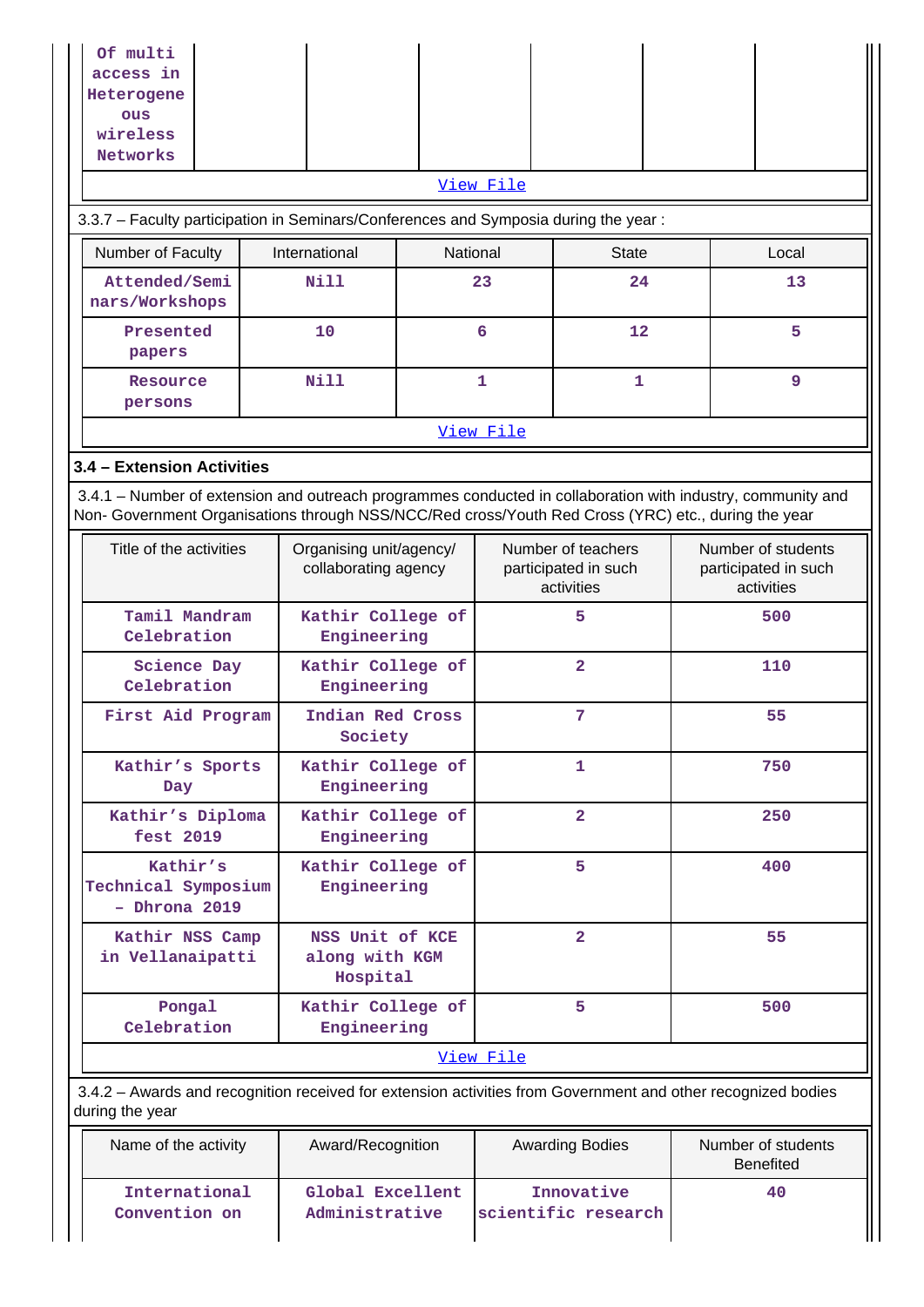| Innovative<br>Scientific Research<br>Strategies                                                                                                                                                                |                                                    | Leadership<br>professional,<br>Achievement<br>Malaysia<br>Dedicated<br>Innovative<br>Academician Award                                                    |                                                        |                                                         |    |                                                         |
|----------------------------------------------------------------------------------------------------------------------------------------------------------------------------------------------------------------|----------------------------------------------------|-----------------------------------------------------------------------------------------------------------------------------------------------------------|--------------------------------------------------------|---------------------------------------------------------|----|---------------------------------------------------------|
| Skill Development                                                                                                                                                                                              |                                                    | Best Leader for<br>Society of<br>Skill Development<br>Scientific Research<br>Trainers<br>in Association with<br>Alumni Association<br>of Indian Engineers |                                                        |                                                         | 40 |                                                         |
|                                                                                                                                                                                                                |                                                    |                                                                                                                                                           | View File                                              |                                                         |    |                                                         |
| 3.4.3 - Students participating in extension activities with Government Organisations, Non-Government<br>Organisations and programmes such as Swachh Bharat, Aids Awareness, Gender Issue, etc. during the year |                                                    |                                                                                                                                                           |                                                        |                                                         |    |                                                         |
| Name of the scheme                                                                                                                                                                                             | Organising unit/Agen<br>cy/collaborating<br>agency |                                                                                                                                                           | Name of the activity                                   | Number of teachers<br>participated in such<br>activites |    | Number of students<br>participated in such<br>activites |
| General Issue                                                                                                                                                                                                  | Tamilnadu<br>Police<br>Department                  |                                                                                                                                                           | Helmet<br>awareness rally                              | $\overline{2}$                                          |    | 80                                                      |
| Swachh Bharat                                                                                                                                                                                                  | <b>GOVERNMENT OF</b><br><b>INDIA</b>               |                                                                                                                                                           | Swachhta<br>Pakhwada-<br>Cleaning of<br>public park    | $\overline{2}$                                          |    | 28                                                      |
| General Issue                                                                                                                                                                                                  | NSS, Youth<br>Red Cross                            |                                                                                                                                                           | Promotion of<br>health and life                        | $\mathbf{1}$                                            |    | 21                                                      |
| Bhetti<br>Bhachao, Bhetti Medical College<br>Padao                                                                                                                                                             | Coimbatore<br>Hospital                             |                                                                                                                                                           | Emphasising<br>the importance<br>of the girl<br>child  | 1                                                       |    | 26                                                      |
| General Issue                                                                                                                                                                                                  | KCE NSS,<br>Rathinam Tech<br>zone                  |                                                                                                                                                           | Awareness of<br>donating organs                        | 2                                                       |    | 50                                                      |
| General Issue                                                                                                                                                                                                  | KCE NSS,<br>Airport<br>authority of<br>india       |                                                                                                                                                           | Cleanliness<br>Drive-Swachhta<br>Hi Sewa 2018<br>(SHS) | $\overline{2}$                                          |    | 54                                                      |
| General Issue                                                                                                                                                                                                  | KCE NSS, Life                                      |                                                                                                                                                           | Moral                                                  | $\overline{a}$                                          |    | 50                                                      |

**awareness program to protect the value of the human life from conception to natural death**

 **An Awareness program in blood stem cell donation**

> **Healthy youth for healthy India**

> > [View File](https://assessmentonline.naac.gov.in/public/Postacc/Students_in_extension/10683_Students_in_extension_1620476924.xlsx)

 **2 50**

 **2 50**

**for all**

**Datri Foundation**

**University**

General Issue KCE NSS,

 **General Issue KCE NSS, Anna**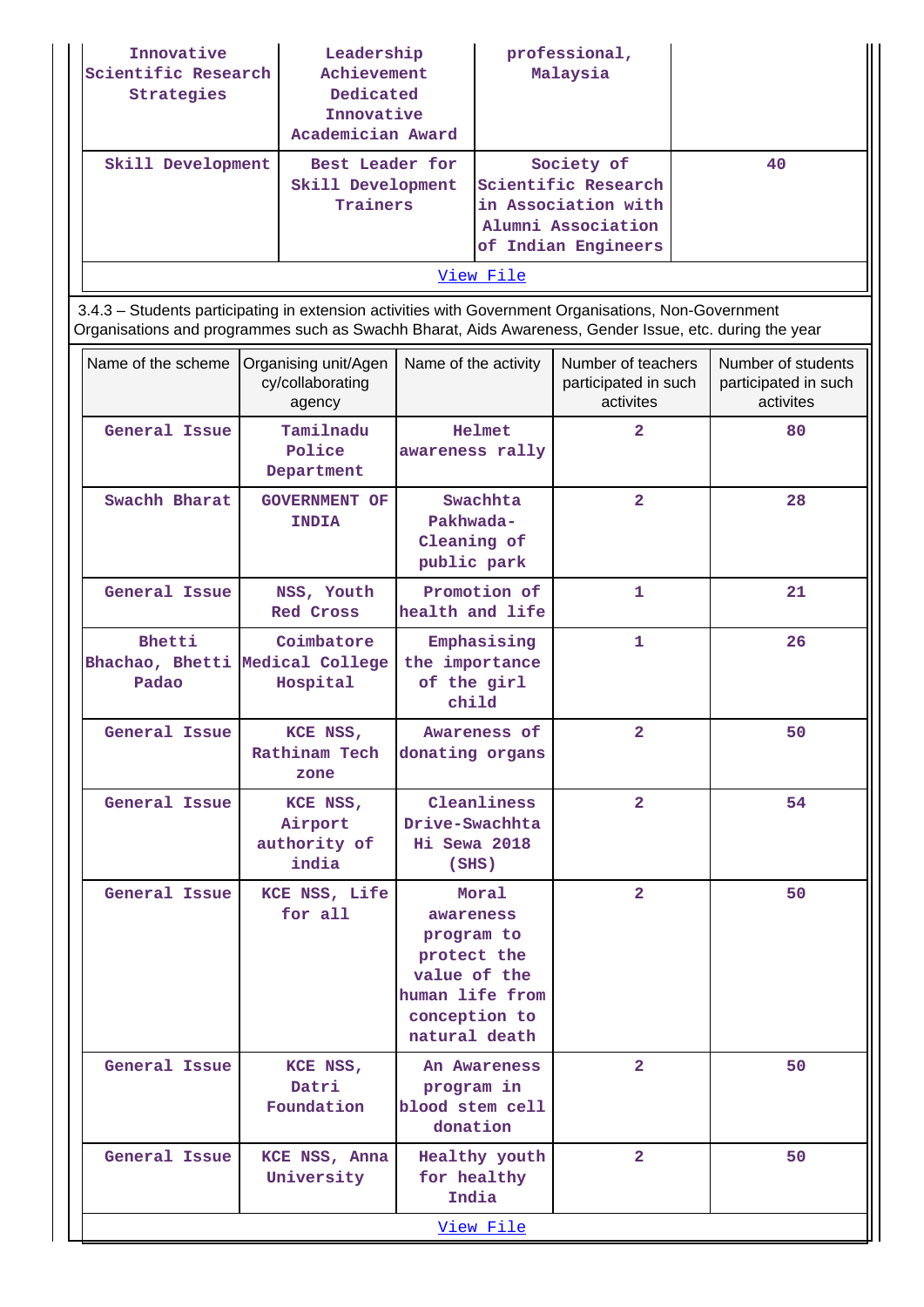**3.5 – Collaborations**

| 3.5.1 – Number of Collaborative activities for research, faculty exchange, student exchange during the year |                                   |                                |                 |  |  |  |  |
|-------------------------------------------------------------------------------------------------------------|-----------------------------------|--------------------------------|-----------------|--|--|--|--|
| Nature of activity                                                                                          | Participant                       | Source of financial support    | <b>Duration</b> |  |  |  |  |
| Consultancy<br>Project-High speed<br>heating system<br>based on Quartz<br>heaters                           | Dr.P.Ravikumar<br>Mr.A.Ashothaman | Orbit Controls<br>and Services | 365             |  |  |  |  |
| Sponsored Project-<br>Computerized Engine<br>Analysis                                                       | Dr.A.R.Suresh                     | <b>COSMOGEMS</b>               | 1095            |  |  |  |  |
|                                                                                                             |                                   | View File                      |                 |  |  |  |  |

 3.5.2 – Linkages with institutions/industries for internship, on-the- job training, project work, sharing of research facilities etc. during the year

| Nature of linkage | Title of the<br>linkage                                                                                             | Name of the<br>partnering<br>institution/<br>industry<br>/research lab<br>with contact<br>details | <b>Duration From</b> | Duration To | Participant             |
|-------------------|---------------------------------------------------------------------------------------------------------------------|---------------------------------------------------------------------------------------------------|----------------------|-------------|-------------------------|
| Internship        | Idle<br>Vehicle<br>Detection<br>and Traffic<br>Symbol<br>Analysis<br>using<br>Artificial<br>Intelligence<br>and IOT | Tekzie,<br>Coimbatore                                                                             | 04/03/2019           | 31/03/2019  | $\overline{\mathbf{4}}$ |
| Internship        | Payment<br>Tracking<br>System                                                                                       | Proplus<br>Groups,<br>Coimbatore                                                                  | 04/12/2018           | 31/12/2018  | 4                       |
| Internship        | Implementing<br>Traffic<br>Accident<br>Evaluation<br>System using<br>Matlab                                         | AJ Tech<br>Research<br>Labs,<br>Coimbatore                                                        | 11/03/2019           | 22/03/2019  | 3                       |
| Internship        | Automated<br>Self<br>Navigated<br>Dustbin<br>Dispensary<br>System                                                   | AJ Tech<br>Research<br>Labs,<br>Coimbatore                                                        | 11/03/2019           | 22/03/2019  | 3                       |
| Internship        | Online Job<br>and<br>Candidate Re<br>commendation<br>using Data                                                     | Tekzie,<br>Coimbatore                                                                             | 04/03/2019           | 31/03/2019  | 3                       |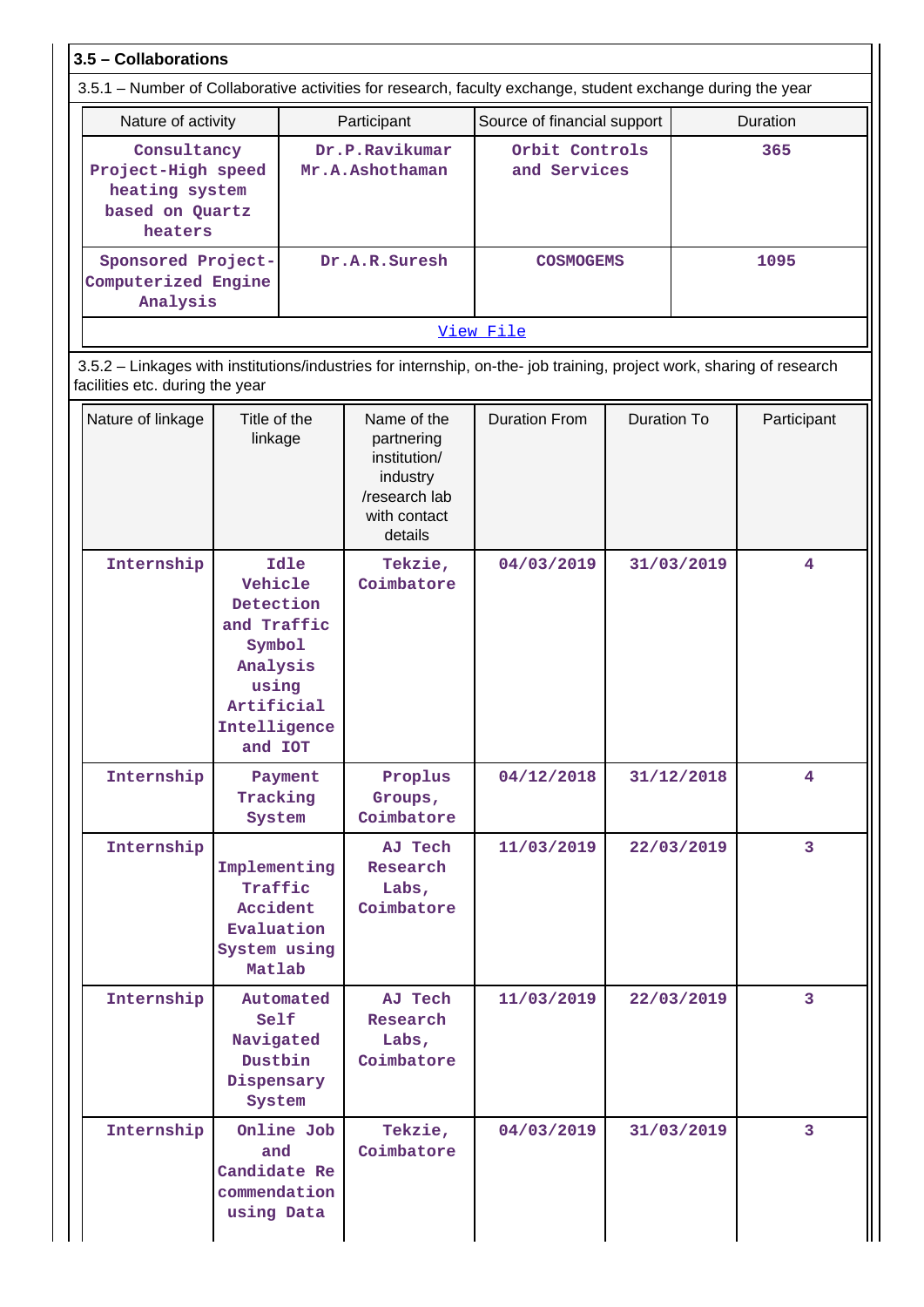|           |                                                            | Mining                                                                                              |            |                                                           |                                                                                                                        |  |            |                                                           |
|-----------|------------------------------------------------------------|-----------------------------------------------------------------------------------------------------|------------|-----------------------------------------------------------|------------------------------------------------------------------------------------------------------------------------|--|------------|-----------------------------------------------------------|
|           | Internship                                                 | Registry<br>using<br>Blockchain                                                                     | Land       | Pantech<br>ProEd Pvt.<br>Ltd,<br>Coimbatore               | 04/02/2019                                                                                                             |  | 18/02/2019 | $\overline{4}$                                            |
|           | Internship                                                 | and<br>Reproducting<br>of Data in a<br>Cloud for<br><b>Excellent</b><br>Performance<br>and Security | Detaching  | Ascentz Te<br>chnologies,<br>Coimbatore                   | 11/02/2019                                                                                                             |  | 25/02/2019 | 3                                                         |
|           | Internship                                                 | AutoCAD and<br>QGIS                                                                                 | Basics of  | <b>JS</b><br>Geospatial<br>Pvt.<br>Limited,<br>Coimbatore | 10/12/2018                                                                                                             |  | 24/12/2018 | 10                                                        |
|           | Internship                                                 | drawings<br>with AutoCAD<br>Skill<br>Development<br>Program                                         | Building   | Subramanian<br>Associates, C<br>oimbatore                 | 12/12/2018                                                                                                             |  | 26/12/2018 | 10                                                        |
|           | On the Job<br>Training                                     | Development<br>Program                                                                              | Skill      | Gishnu<br>Gears<br>Coimbatore                             | 03/12/2018                                                                                                             |  | 31/12/2018 | 10                                                        |
| View File |                                                            |                                                                                                     |            |                                                           |                                                                                                                        |  |            |                                                           |
|           | houses etc. during the year                                |                                                                                                     |            |                                                           | 3.5.3 - MoUs signed with institutions of national, international importance, other universities, industries, corporate |  |            |                                                           |
|           | Organisation                                               |                                                                                                     |            | Date of MoU signed                                        | Purpose/Activities                                                                                                     |  |            | Number of<br>students/teachers<br>participated under MoUs |
|           | <b>JS Geospatial</b><br>Pvt. Limited,<br>Coimbatore        |                                                                                                     |            | 21/11/2018                                                | Placement<br>activities                                                                                                |  |            | 24                                                        |
|           | Gishnu Gears<br>Coimbatore.                                |                                                                                                     |            | 03/12/2018                                                | On the Job<br>Training                                                                                                 |  | 34         |                                                           |
|           | NSV Engineering<br>works,<br>Bharathipuram,<br>Coimbatore. |                                                                                                     | 28/05/2019 |                                                           | On the Job<br>Training                                                                                                 |  |            | 24                                                        |
|           |                                                            | Golden<br>Engineering works<br>Muthalipalayam,<br>Coimbatore.                                       |            | 03/12/2018                                                | On the Job<br>Training                                                                                                 |  |            | 28                                                        |
|           |                                                            |                                                                                                     |            |                                                           |                                                                                                                        |  |            |                                                           |
|           | Mech Tech<br>Engineering centre,<br>Coimbatore.            |                                                                                                     |            | 20/08/2018                                                | On the Job<br>Training                                                                                                 |  |            | 32                                                        |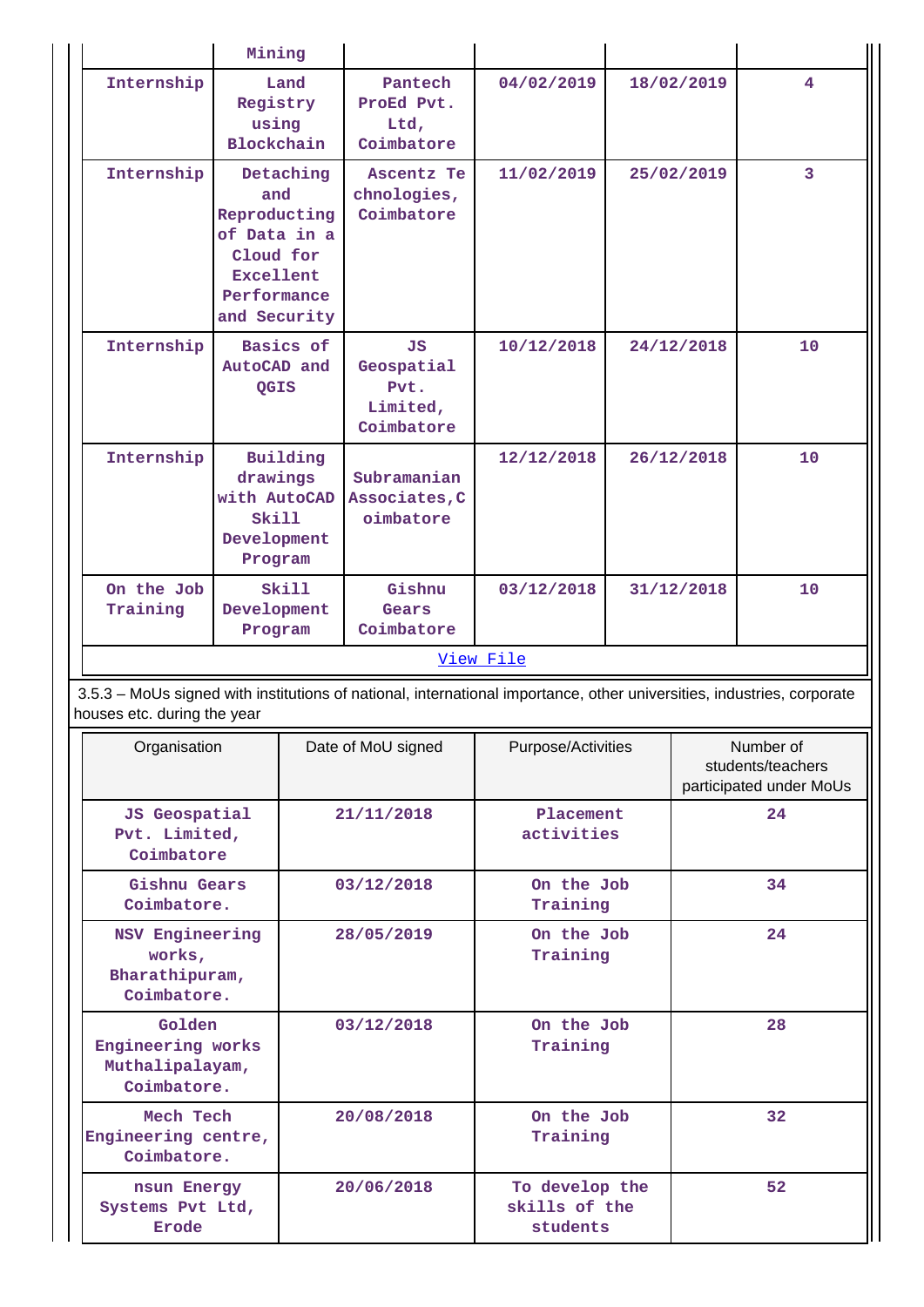| View File                                                                                                          |                                                                                                    |               |                                             |  |             |                                    |                                |                    |  |
|--------------------------------------------------------------------------------------------------------------------|----------------------------------------------------------------------------------------------------|---------------|---------------------------------------------|--|-------------|------------------------------------|--------------------------------|--------------------|--|
| <b>CRITERION IV - INFRASTRUCTURE AND LEARNING RESOURCES</b>                                                        |                                                                                                    |               |                                             |  |             |                                    |                                |                    |  |
| 4.1 - Physical Facilities                                                                                          |                                                                                                    |               |                                             |  |             |                                    |                                |                    |  |
| 4.1.1 - Budget allocation, excluding salary for infrastructure augmentation during the year                        |                                                                                                    |               |                                             |  |             |                                    |                                |                    |  |
|                                                                                                                    | Budget allocated for infrastructure augmentation<br>Budget utilized for infrastructure development |               |                                             |  |             |                                    |                                |                    |  |
|                                                                                                                    |                                                                                                    |               |                                             |  |             | No Data Entered/Not Applicable !!! |                                |                    |  |
|                                                                                                                    | 4.1.2 - Details of augmentation in infrastructure facilities during the year                       |               |                                             |  |             |                                    |                                |                    |  |
|                                                                                                                    | <b>Facilities</b>                                                                                  |               |                                             |  |             |                                    | <b>Existing or Newly Added</b> |                    |  |
|                                                                                                                    |                                                                                                    | Video Centre  |                                             |  |             |                                    | Existing                       |                    |  |
|                                                                                                                    | Seminar halls with ICT facilities                                                                  |               |                                             |  |             |                                    | Existing                       |                    |  |
|                                                                                                                    | Classrooms with LCD facilities                                                                     |               |                                             |  |             |                                    | Existing                       |                    |  |
|                                                                                                                    |                                                                                                    | Seminar Halls |                                             |  |             |                                    | Existing                       |                    |  |
|                                                                                                                    |                                                                                                    | Laboratories  |                                             |  |             |                                    | Existing                       |                    |  |
|                                                                                                                    |                                                                                                    | Class rooms   |                                             |  |             |                                    | Existing                       |                    |  |
|                                                                                                                    |                                                                                                    | Campus Area   |                                             |  |             |                                    | Existing                       |                    |  |
|                                                                                                                    | Classrooms with Wi-Fi OR LAN                                                                       |               |                                             |  |             |                                    | Existing                       |                    |  |
|                                                                                                                    |                                                                                                    |               |                                             |  | View File   |                                    |                                |                    |  |
| 4.2 - Library as a Learning Resource<br>4.2.1 - Library is automated {Integrated Library Management System (ILMS)} |                                                                                                    |               |                                             |  |             |                                    |                                |                    |  |
| Name of the ILMS                                                                                                   |                                                                                                    |               |                                             |  |             | Version                            |                                | Year of automation |  |
| software                                                                                                           |                                                                                                    |               | Nature of automation (fully<br>or patially) |  |             |                                    |                                |                    |  |
| <b>OPAC</b>                                                                                                        |                                                                                                    |               | Fully                                       |  | Nill        |                                    |                                | 2017               |  |
| 4.2.2 - Library Services                                                                                           |                                                                                                    |               |                                             |  |             |                                    |                                |                    |  |
| Library<br>Service Type                                                                                            |                                                                                                    | Existing      |                                             |  | Newly Added |                                    | Total                          |                    |  |
| $e-$<br>Journals                                                                                                   | <b>Nill</b>                                                                                        |               | 11500                                       |  | Nill        | Nill                               | Nill                           | 11500              |  |
| Digital<br>Database                                                                                                | <b>Nill</b>                                                                                        |               | <b>Nill</b>                                 |  | <b>Nill</b> | <b>Nill</b>                        | <b>Nill</b>                    | <b>Nill</b>        |  |
| CD &<br>Video                                                                                                      | 1410                                                                                               |               | <b>Nill</b>                                 |  | Nill        | Nill                               | 1410                           | <b>Nill</b>        |  |
| Library<br>Automation                                                                                              | Nill                                                                                               |               | Nill                                        |  | Nill        | Nill                               | <b>Nill</b>                    | <b>Nill</b>        |  |
| Text<br><b>Books</b>                                                                                               | 19001                                                                                              |               | 6904076                                     |  | <b>Nill</b> | <b>Nill</b>                        | 19001                          | 6904076            |  |
| Reference<br><b>Books</b>                                                                                          | 9885                                                                                               |               | 3598140                                     |  | 140         | 56921                              | 10025                          | 3655061            |  |
| e-Books                                                                                                            | 139                                                                                                |               | 337641                                      |  | Nill        | <b>Nill</b>                        | 139                            | 337641             |  |
| Journals                                                                                                           | 209                                                                                                |               | 667213                                      |  | Nill        | Nill                               | 209                            | 667213             |  |
|                                                                                                                    |                                                                                                    |               |                                             |  | View File   |                                    |                                |                    |  |

4.2.3 – E-content developed by teachers such as: e-PG- Pathshala, CEC (under e-PG- Pathshala CEC (Under

 $\mathop{\text{||}}$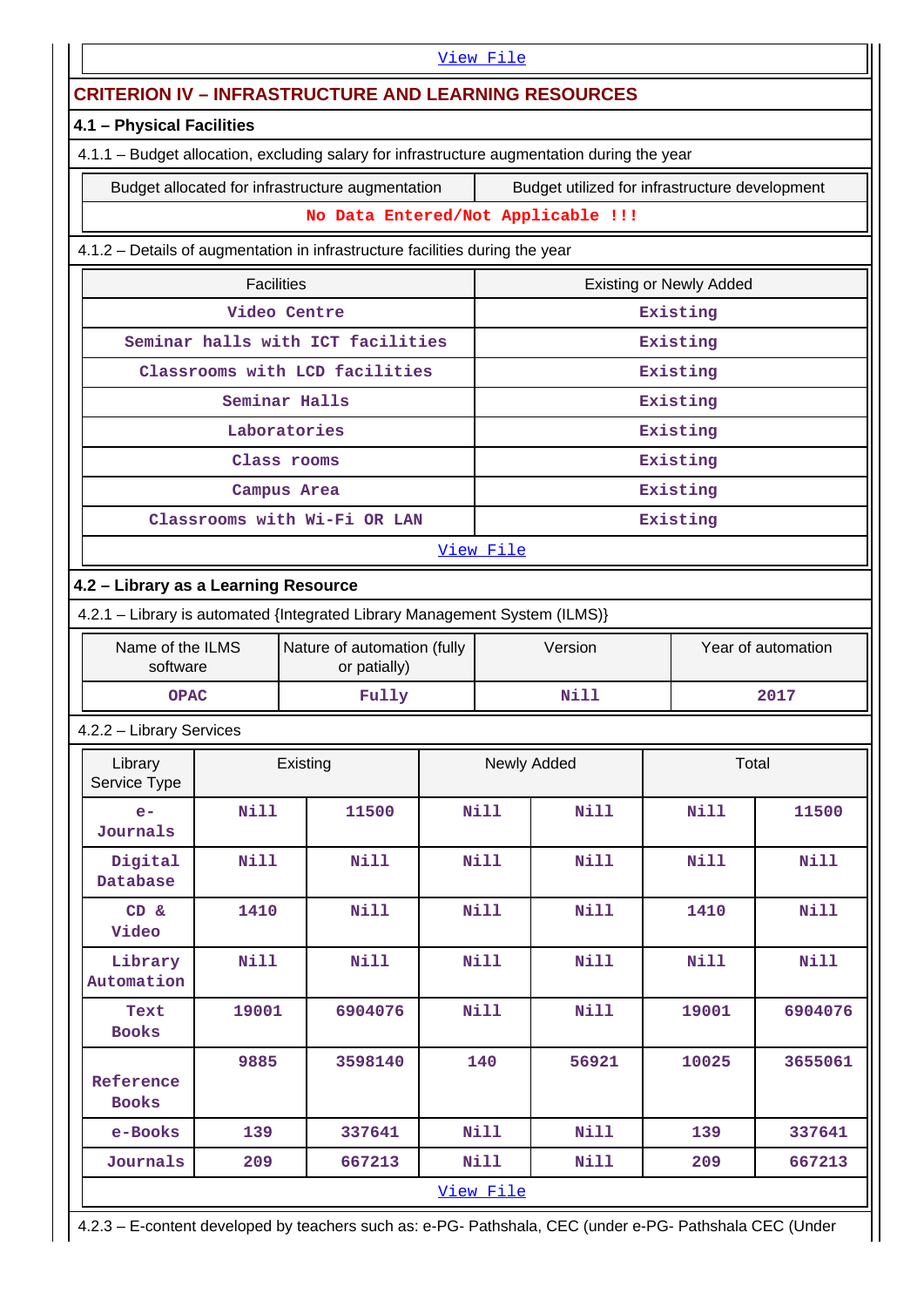| Name of the Teacher<br>Name of the Module<br>Platform on which module |                                                                          |                                            | is developed                                                     |                            | Date of launching e-<br>content                                                                                                                                                                                                                                                                                                                                                                                                                                                                                                                                                                                                                                                                                                                                                                                                                                                                                                                                                                                                                                                                                                                          |                                           |                                                                           |                                                                |               |
|-----------------------------------------------------------------------|--------------------------------------------------------------------------|--------------------------------------------|------------------------------------------------------------------|----------------------------|----------------------------------------------------------------------------------------------------------------------------------------------------------------------------------------------------------------------------------------------------------------------------------------------------------------------------------------------------------------------------------------------------------------------------------------------------------------------------------------------------------------------------------------------------------------------------------------------------------------------------------------------------------------------------------------------------------------------------------------------------------------------------------------------------------------------------------------------------------------------------------------------------------------------------------------------------------------------------------------------------------------------------------------------------------------------------------------------------------------------------------------------------------|-------------------------------------------|---------------------------------------------------------------------------|----------------------------------------------------------------|---------------|
| No Data Entered/Not Applicable !!!                                    |                                                                          |                                            |                                                                  |                            |                                                                                                                                                                                                                                                                                                                                                                                                                                                                                                                                                                                                                                                                                                                                                                                                                                                                                                                                                                                                                                                                                                                                                          |                                           |                                                                           |                                                                |               |
|                                                                       |                                                                          |                                            |                                                                  |                            | View File                                                                                                                                                                                                                                                                                                                                                                                                                                                                                                                                                                                                                                                                                                                                                                                                                                                                                                                                                                                                                                                                                                                                                |                                           |                                                                           |                                                                |               |
|                                                                       | 4.3 - IT Infrastructure                                                  |                                            |                                                                  |                            |                                                                                                                                                                                                                                                                                                                                                                                                                                                                                                                                                                                                                                                                                                                                                                                                                                                                                                                                                                                                                                                                                                                                                          |                                           |                                                                           |                                                                |               |
|                                                                       |                                                                          | 4.3.1 - Technology Upgradation (overall)   |                                                                  |                            |                                                                                                                                                                                                                                                                                                                                                                                                                                                                                                                                                                                                                                                                                                                                                                                                                                                                                                                                                                                                                                                                                                                                                          |                                           |                                                                           |                                                                |               |
| <b>Type</b>                                                           | <b>Total Co</b><br>mputers                                               | Computer<br>Lab                            | Internet                                                         | <b>Browsing</b><br>centers | Computer<br>Centers                                                                                                                                                                                                                                                                                                                                                                                                                                                                                                                                                                                                                                                                                                                                                                                                                                                                                                                                                                                                                                                                                                                                      | Office                                    | Departme<br>nts                                                           | Available<br><b>Bandwidt</b><br>h (MBPS/<br>GBPS)              | <b>Others</b> |
| Existin<br>g                                                          | 652                                                                      | 450                                        | $\Omega$                                                         | 150                        | $\mathbf 0$                                                                                                                                                                                                                                                                                                                                                                                                                                                                                                                                                                                                                                                                                                                                                                                                                                                                                                                                                                                                                                                                                                                                              | 22                                        | 30                                                                        | 20                                                             | $\mathbf 0$   |
| Added                                                                 | $\mathbf 0$                                                              | $\mathbf 0$                                | $\mathbf{0}$                                                     | $\mathbf 0$                | $\mathbf 0$                                                                                                                                                                                                                                                                                                                                                                                                                                                                                                                                                                                                                                                                                                                                                                                                                                                                                                                                                                                                                                                                                                                                              | 0                                         | $\mathbf{0}$                                                              | $\mathbf{0}$                                                   | $\mathbf{0}$  |
| Total                                                                 | 652                                                                      | 450                                        | $\mathbf 0$                                                      | 150                        | $\mathbf 0$                                                                                                                                                                                                                                                                                                                                                                                                                                                                                                                                                                                                                                                                                                                                                                                                                                                                                                                                                                                                                                                                                                                                              | 22                                        | 30                                                                        | 20                                                             | $\mathbf 0$   |
|                                                                       |                                                                          |                                            |                                                                  |                            | 4.3.2 - Bandwidth available of internet connection in the Institution (Leased line)                                                                                                                                                                                                                                                                                                                                                                                                                                                                                                                                                                                                                                                                                                                                                                                                                                                                                                                                                                                                                                                                      |                                           |                                                                           |                                                                |               |
|                                                                       |                                                                          |                                            |                                                                  |                            | 20 MBPS/ GBPS                                                                                                                                                                                                                                                                                                                                                                                                                                                                                                                                                                                                                                                                                                                                                                                                                                                                                                                                                                                                                                                                                                                                            |                                           |                                                                           |                                                                |               |
|                                                                       | 4.3.3 - Facility for e-content                                           |                                            |                                                                  |                            |                                                                                                                                                                                                                                                                                                                                                                                                                                                                                                                                                                                                                                                                                                                                                                                                                                                                                                                                                                                                                                                                                                                                                          |                                           |                                                                           |                                                                |               |
|                                                                       |                                                                          | Name of the e-content development facility |                                                                  |                            |                                                                                                                                                                                                                                                                                                                                                                                                                                                                                                                                                                                                                                                                                                                                                                                                                                                                                                                                                                                                                                                                                                                                                          |                                           | Provide the link of the videos and media centre and<br>recording facility |                                                                |               |
|                                                                       |                                                                          |                                            |                                                                  |                            | No Data Entered/Not Applicable !!!                                                                                                                                                                                                                                                                                                                                                                                                                                                                                                                                                                                                                                                                                                                                                                                                                                                                                                                                                                                                                                                                                                                       |                                           |                                                                           |                                                                |               |
|                                                                       |                                                                          | 4.4 - Maintenance of Campus Infrastructure |                                                                  |                            |                                                                                                                                                                                                                                                                                                                                                                                                                                                                                                                                                                                                                                                                                                                                                                                                                                                                                                                                                                                                                                                                                                                                                          |                                           |                                                                           |                                                                |               |
| component, during the year                                            |                                                                          |                                            |                                                                  |                            | 4.4.1 – Expenditure incurred on maintenance of physical facilities and academic support facilities, excluding salary                                                                                                                                                                                                                                                                                                                                                                                                                                                                                                                                                                                                                                                                                                                                                                                                                                                                                                                                                                                                                                     |                                           |                                                                           |                                                                |               |
|                                                                       | Assigned Budget on<br>academic facilities                                |                                            | Expenditure incurred on<br>maintenance of academic<br>facilities |                            |                                                                                                                                                                                                                                                                                                                                                                                                                                                                                                                                                                                                                                                                                                                                                                                                                                                                                                                                                                                                                                                                                                                                                          | Assigned budget on<br>physical facilities |                                                                           | Expenditure incurredon<br>maintenance of physical<br>facilites |               |
|                                                                       | 115                                                                      |                                            | 110                                                              |                            |                                                                                                                                                                                                                                                                                                                                                                                                                                                                                                                                                                                                                                                                                                                                                                                                                                                                                                                                                                                                                                                                                                                                                          | 35                                        |                                                                           | 29                                                             |               |
| institutional Website, provide link)                                  |                                                                          |                                            |                                                                  |                            | 4.4.2 – Procedures and policies for maintaining and utilizing physical, academic and support facilities - laboratory,<br>library, sports complex, computers, classrooms etc. (maximum 500 words) (information to be available in                                                                                                                                                                                                                                                                                                                                                                                                                                                                                                                                                                                                                                                                                                                                                                                                                                                                                                                         |                                           |                                                                           |                                                                |               |
|                                                                       | by Campus Discipline and Cleanliness Committee of the college. • Regular |                                            |                                                                  |                            | Institute makes budgetary arrangement under various heads for keeping up and<br>using the campus infrastructure facilities. Institute improvement board of<br>trustees referred sufficient funds for maintenance and repairing. The scheduled<br>funds are used under the perception of different observing councils, for<br>example, Purchase advisory group, Repair and maintenance board, Sports<br>Committee, Library panel, Lab Maintenance Committee, Students Feedback council<br>etc. of the college. To keep up and upkeep the infrastructure Institute<br>facilities and equipments, following exercises are attempted by the college:- •<br>There is Stock Maintenance Committee in each department, who keeps up the stock<br>register by genuinely confirming the things round the year. . Department wise<br>yearly stock confirmation is completed by concerned Head of the Department. .<br>Regular maintenance of Computer Laboratory equipments are completed by<br>Laboratory Assistant along with Laboratory attendant and they are controlled by<br>Lab Maintenance Committee Convenor. . Overall development of campus is finished |                                           |                                                                           |                                                                |               |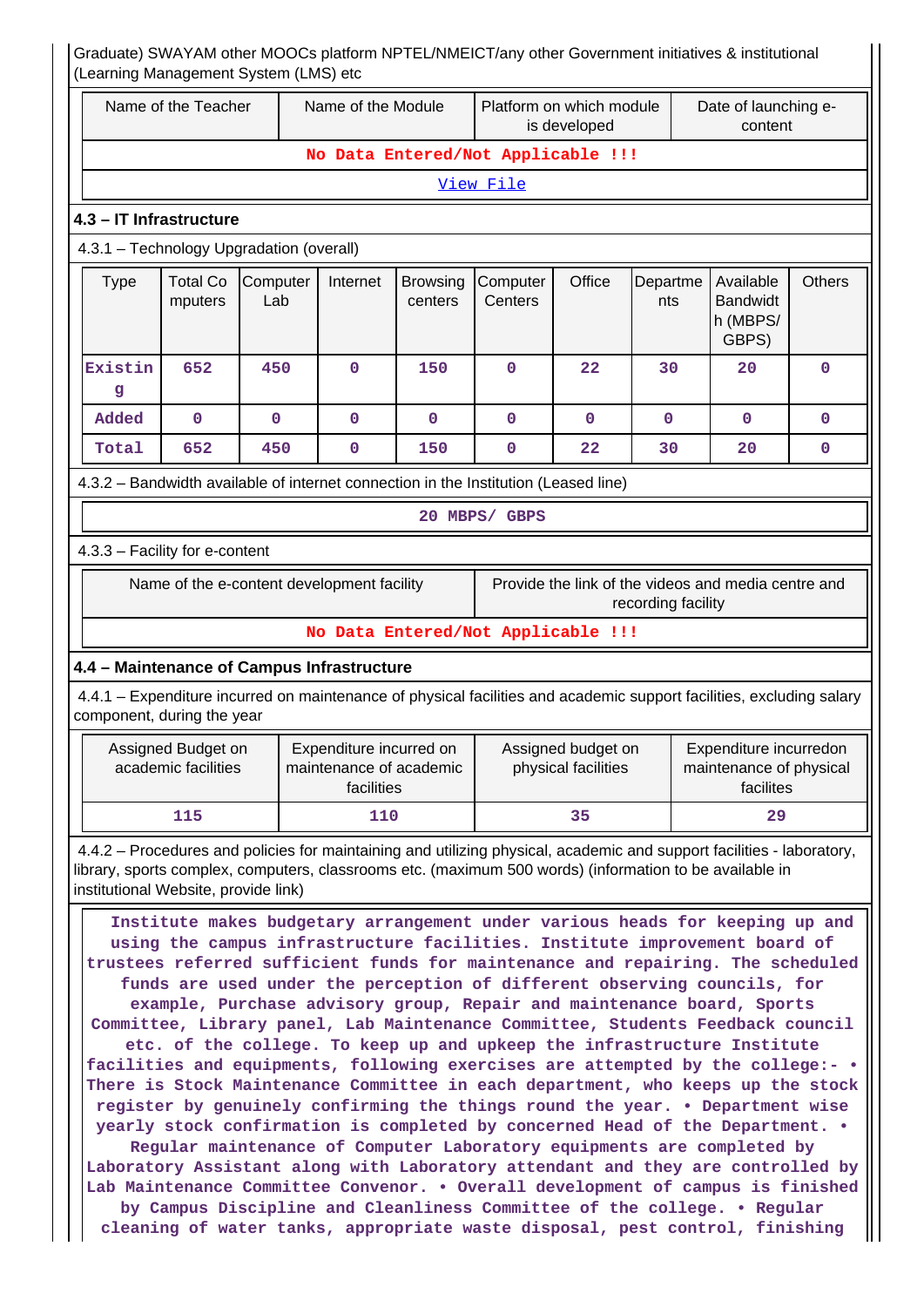**and maintenance of lawns is finished by Institute Fourth Class Employees • College campus maintenance is monitored through regular inspection. • Upkeep all facilities and neatness of environment in men's and women's hostel is kept up through Hostel monitoring committee • Outsourcing is done for maintenance and repairing of IT infrastructure such as computers, internet facilities including Wi-Fi and broadband. Updating of softwares is done by lab assistants. • Outsourcing is done for the maintenance of wooden, furniture,**

**electrification, and plumbing. • Regular maintenance of the water cooler and water purifier is done by outsourcing agent. • The maintenance of the reading room and stock verification of library books is done regularly by library staff. • Outsourcing is accomplished for maintenance and repairing of IT infrastructure like PCs, internet facilities including Wi-Fi and broadband. Updating of softwares is finished by lab collaborator • The maintenance of the reading room and stock verification of library books is done consistently by library staff**

# <http://kathir.ac.in/uploads/NAAC/5.pdf>

#### **CRITERION V – STUDENT SUPPORT AND PROGRESSION**

#### **5.1 – Student Support**

5.1.1 – Scholarships and Financial Support

|                                         | Name/Title of the scheme               | Number of students | Amount in Rupees |  |  |  |
|-----------------------------------------|----------------------------------------|--------------------|------------------|--|--|--|
| Financial Support<br>from institution   | Management<br>Scholarship              | 6                  | 600000           |  |  |  |
| Financial Support<br>from Other Sources |                                        |                    |                  |  |  |  |
| a) National                             | Tamilnadu<br>Government<br>Scholarship | 550                | 3300510          |  |  |  |
| b) International                        | Nill                                   | Nill               | Nill             |  |  |  |
|                                         | View File                              |                    |                  |  |  |  |

 5.1.2 – Number of capability enhancement and development schemes such as Soft skill development, Remedial coaching, Language lab, Bridge courses, Yoga, Meditation, Personal Counselling and Mentoring etc.,

| Name of the capability<br>enhancement scheme                               | Date of implemetation | Number of students<br>enrolled | Agencies involved                                                       |
|----------------------------------------------------------------------------|-----------------------|--------------------------------|-------------------------------------------------------------------------|
| Remedial Coaching<br>class                                                 | 22/08/2018            | 24                             | KCE Mech Faculty                                                        |
| Remedial Coaching<br>for slow learners                                     | 01/08/2018            | 37                             | KCE ECE Faculty                                                         |
| Yoga                                                                       | 20/08/2018            | 40                             | Mr.Anjesh                                                               |
| Group discussion,<br>Personality<br>Improvement and<br>Resume Writing Tips | 06/05/2019            | 95                             | Kathir College of<br>Engineering<br>Placement Cell                      |
| Personal<br>Counseling                                                     | 23/04/2019            | 110                            | Respective<br>Department Faculty<br>of Kathir College<br>of Engineering |
| Remedial Coaching                                                          | 19/03/2019            | 44                             | KCE Civil Faculty                                                       |
| Remedial Coaching                                                          | 22/10/2018            | 40                             | KCE Civil Faculty                                                       |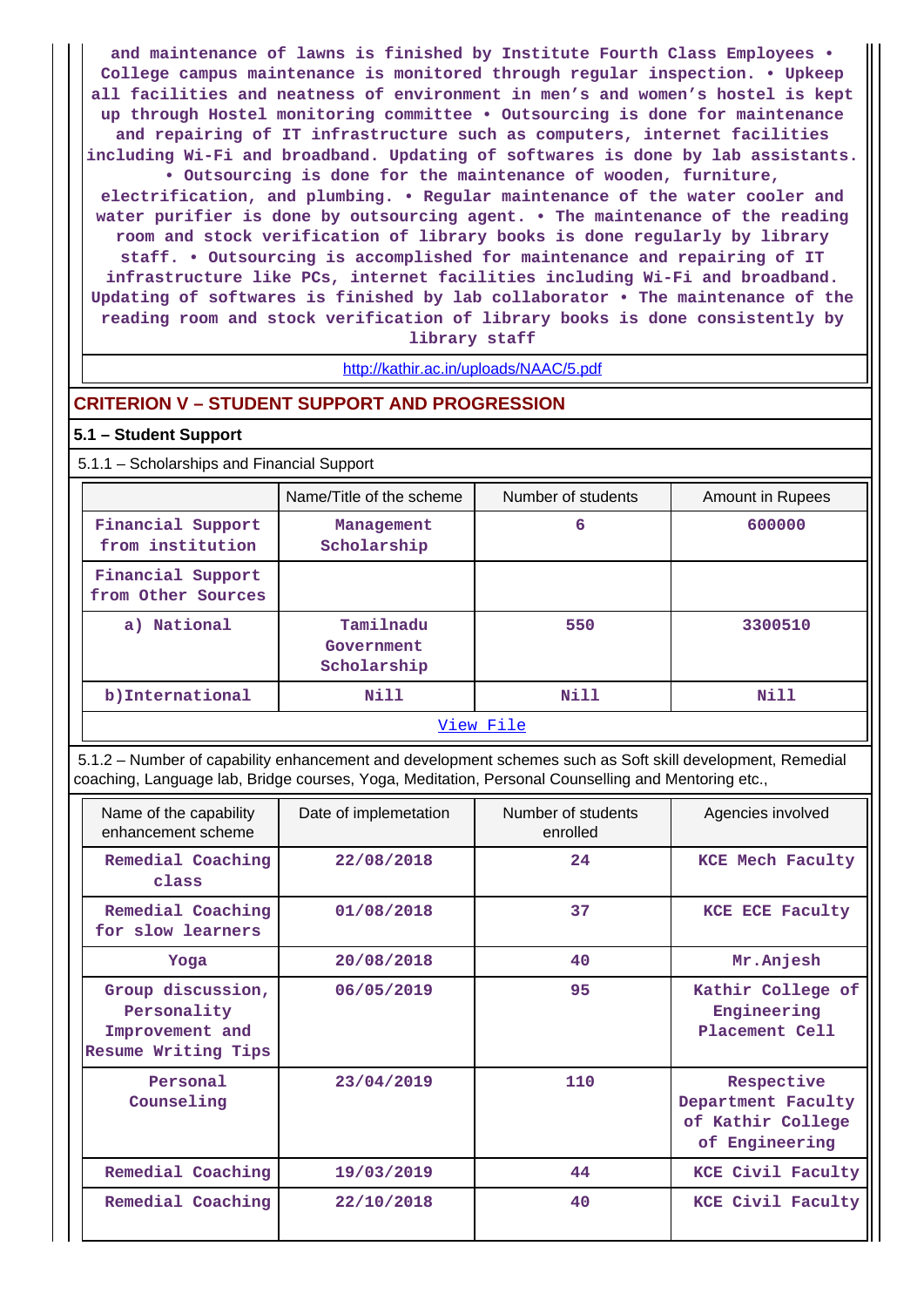| Remedial Coaching | 17/07/2018 | 40  | KCE CSE Faculty    |  |  |
|-------------------|------------|-----|--------------------|--|--|
| Remedial Coaching | 29/01/2019 | 38  | KCE CSE Faculty    |  |  |
| Student Mentoring | 02/07/2018 | 305 | <b>KCE Faculty</b> |  |  |
| View File         |            |     |                    |  |  |

 5.1.3 – Students benefited by guidance for competitive examinations and career counselling offered by the institution during the year

| institution during the year                                                                                                                                    |                                                             |                                                                      |                                                                             |                                                              |                               |
|----------------------------------------------------------------------------------------------------------------------------------------------------------------|-------------------------------------------------------------|----------------------------------------------------------------------|-----------------------------------------------------------------------------|--------------------------------------------------------------|-------------------------------|
| Year                                                                                                                                                           | Name of the<br>scheme                                       | Number of<br>benefited<br>students for<br>competitive<br>examination | Number of<br>benefited<br>students by<br>career<br>counseling<br>activities | Number of<br>students who<br>have passedin<br>the comp. exam | Number of<br>studentsp placed |
| 2018                                                                                                                                                           | Career<br>Guidance<br>Program                               | 10                                                                   | 20                                                                          | <b>Nill</b>                                                  | 18                            |
| 2019                                                                                                                                                           | Competitive<br><b>Exam</b><br>Coaching<br>Classes           | 20                                                                   | 20                                                                          | <b>Nill</b>                                                  | <b>Nill</b>                   |
| 2019                                                                                                                                                           | How to Get<br>Ready For<br><b>TNPSC Exams</b>               | 46                                                                   | 20                                                                          | <b>Nill</b>                                                  | $\overline{2}$                |
| 2018                                                                                                                                                           | Gate<br>Coaching                                            | 70                                                                   | <b>Nill</b>                                                                 | <b>Nill</b>                                                  | 24                            |
| 2019                                                                                                                                                           | Career<br>Guidance for<br>Government<br>exams               | 50                                                                   | 50                                                                          | 50                                                           | 18                            |
| 2019                                                                                                                                                           | Indian<br>Army Short<br>Service<br>Commission -<br>Guidance | <b>Nill</b>                                                          | 100                                                                         | <b>Nill</b>                                                  | <b>Nill</b>                   |
| 2018                                                                                                                                                           | Career and<br>Counselling                                   | 23                                                                   | 23                                                                          | <b>Nill</b>                                                  | <b>Nill</b>                   |
| 2019                                                                                                                                                           | TNPSC EXAM                                                  | 18                                                                   | 18                                                                          | Nill                                                         | <b>Nill</b>                   |
|                                                                                                                                                                |                                                             |                                                                      | View File                                                                   |                                                              |                               |
| 5.1.4 – Institutional mechanism for transparency, timely redressal of student grievances, Prevention of sexual<br>harassment and ragging cases during the year |                                                             |                                                                      |                                                                             |                                                              |                               |
| Total grievances received                                                                                                                                      |                                                             | Number of grievances redressed                                       |                                                                             | Avg. number of days for grievance<br>redressal               |                               |
|                                                                                                                                                                | $\overline{\mathbf{2}}$                                     |                                                                      | 2                                                                           |                                                              | 3                             |
| 5.2 - Student Progression                                                                                                                                      |                                                             |                                                                      |                                                                             |                                                              |                               |
| 5.2.1 - Details of campus placement during the year                                                                                                            |                                                             |                                                                      |                                                                             |                                                              |                               |
|                                                                                                                                                                | On campus                                                   |                                                                      |                                                                             | Off campus                                                   |                               |
| Nameof<br>organizations                                                                                                                                        | Number of<br>students                                       | Number of<br>stduents placed                                         | Nameof<br>organizations                                                     | Number of<br>students                                        | Number of<br>stduents placed  |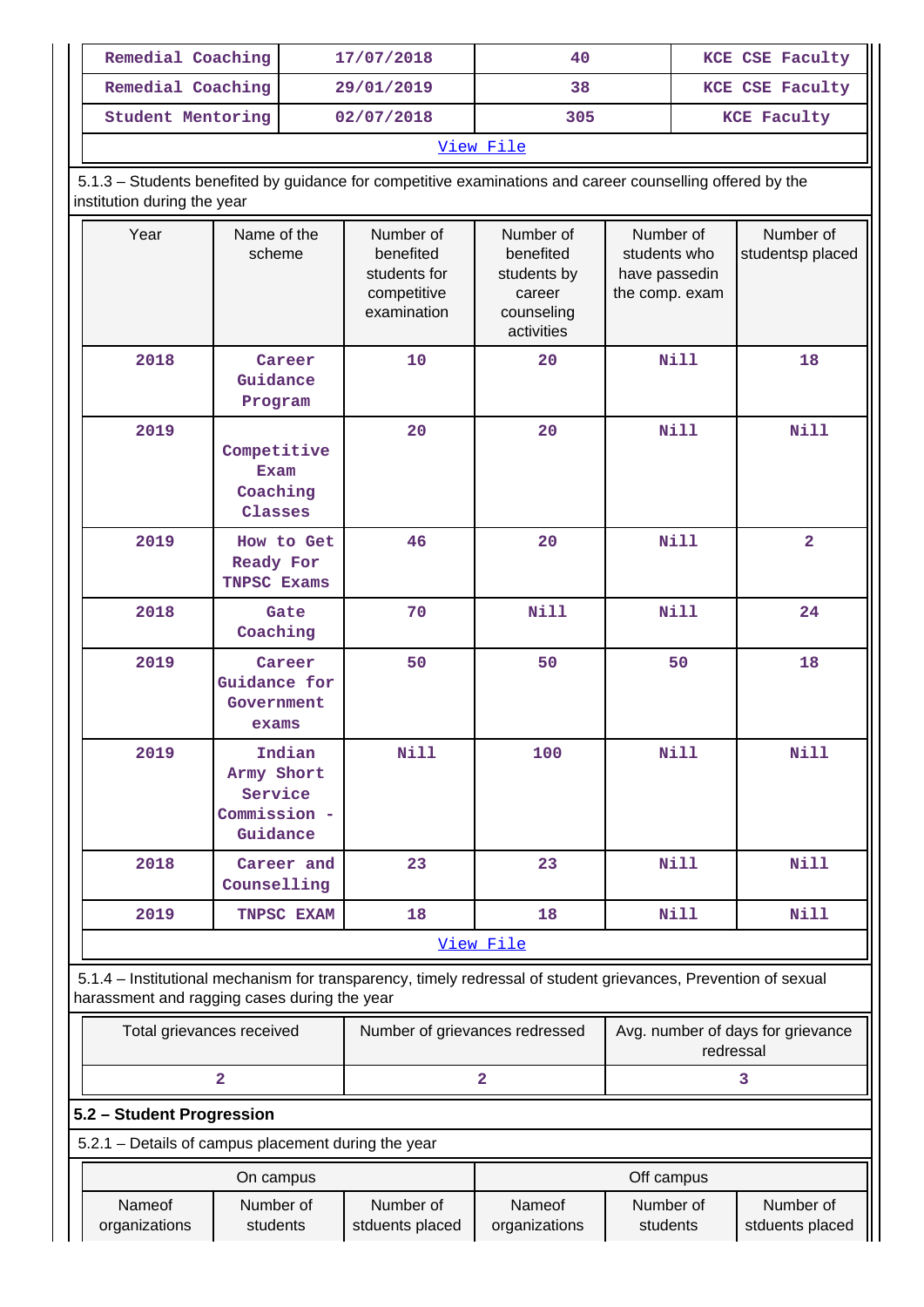| visited                                                                                                                                                                                                                                                                           | participated                                                |                             | visited                                                                | participated                                           |                                     |  |
|-----------------------------------------------------------------------------------------------------------------------------------------------------------------------------------------------------------------------------------------------------------------------------------|-------------------------------------------------------------|-----------------------------|------------------------------------------------------------------------|--------------------------------------------------------|-------------------------------------|--|
| Proplus<br>Logics, C<br>Cube, Info<br>Test Lab,<br>Singapore<br>India<br>Tecnologies,<br>Vega<br>Intellisoft,<br>Aqua Plus,<br>Balaji<br>Enterprises,<br>Pebbles, Go<br>Speedy Go,<br>Agiit, Smart<br>Dv, Ss Techn<br>ovation, Sri<br>Krishna<br>Automation,<br>Aqua Pure<br>plus | 422                                                         | 69                          | OASYS,<br>TCS, WIPRO,<br>I EXPLORE<br>CORP, KLR<br><b>TECHNOLOGIES</b> | 79                                                     | 8                                   |  |
|                                                                                                                                                                                                                                                                                   |                                                             |                             | View File                                                              |                                                        |                                     |  |
| 5.2.2 - Student progression to higher education in percentage during the year                                                                                                                                                                                                     |                                                             |                             |                                                                        |                                                        |                                     |  |
| Year                                                                                                                                                                                                                                                                              | Number of<br>students<br>enrolling into<br>higher education | Programme<br>graduated from | Depratment<br>graduated from                                           | Name of<br>institution joined                          | Name of<br>programme<br>admitted to |  |
| 2019                                                                                                                                                                                                                                                                              | 1                                                           | <b>MBA</b>                  | <b>MBA</b>                                                             | Dr NGP<br>College of<br>Arts<br>Science,<br>Coimbatore | M.Phil<br>(PT)                      |  |
|                                                                                                                                                                                                                                                                                   |                                                             |                             | View File                                                              |                                                        |                                     |  |
| 5.2.3 - Students qualifying in state/ national/ international level examinations during the year<br>(eg:NET/SET/SLET/GATE/GMAT/CAT/GRE/TOFEL/Civil Services/State Government Services)                                                                                            |                                                             |                             |                                                                        |                                                        |                                     |  |
|                                                                                                                                                                                                                                                                                   | Items                                                       |                             |                                                                        | Number of students selected/ qualifying                |                                     |  |
|                                                                                                                                                                                                                                                                                   | Any Other                                                   |                             |                                                                        | 1                                                      |                                     |  |
|                                                                                                                                                                                                                                                                                   |                                                             |                             | View File                                                              |                                                        |                                     |  |
| 5.2.4 - Sports and cultural activities / competitions organised at the institution level during the year                                                                                                                                                                          |                                                             |                             |                                                                        |                                                        |                                     |  |
| Activity                                                                                                                                                                                                                                                                          |                                                             | Level                       |                                                                        | Number of Participants                                 |                                     |  |
|                                                                                                                                                                                                                                                                                   | Yoga                                                        |                             | <b>State</b>                                                           |                                                        | 10                                  |  |
|                                                                                                                                                                                                                                                                                   | Boxing                                                      |                             | <b>State</b>                                                           |                                                        | 10                                  |  |
|                                                                                                                                                                                                                                                                                   | Volley Ball                                                 |                             | <b>State</b>                                                           |                                                        | 40                                  |  |
|                                                                                                                                                                                                                                                                                   | Kabadi                                                      |                             | <b>State</b>                                                           |                                                        | 60                                  |  |
|                                                                                                                                                                                                                                                                                   | Sports                                                      |                             | Intra College Level                                                    |                                                        | 60                                  |  |
|                                                                                                                                                                                                                                                                                   | Cultural Events                                             |                             | Intra College Level                                                    |                                                        | 40                                  |  |
|                                                                                                                                                                                                                                                                                   |                                                             |                             |                                                                        |                                                        |                                     |  |
|                                                                                                                                                                                                                                                                                   | Kabadi<br>Zonal<br>40                                       |                             |                                                                        |                                                        |                                     |  |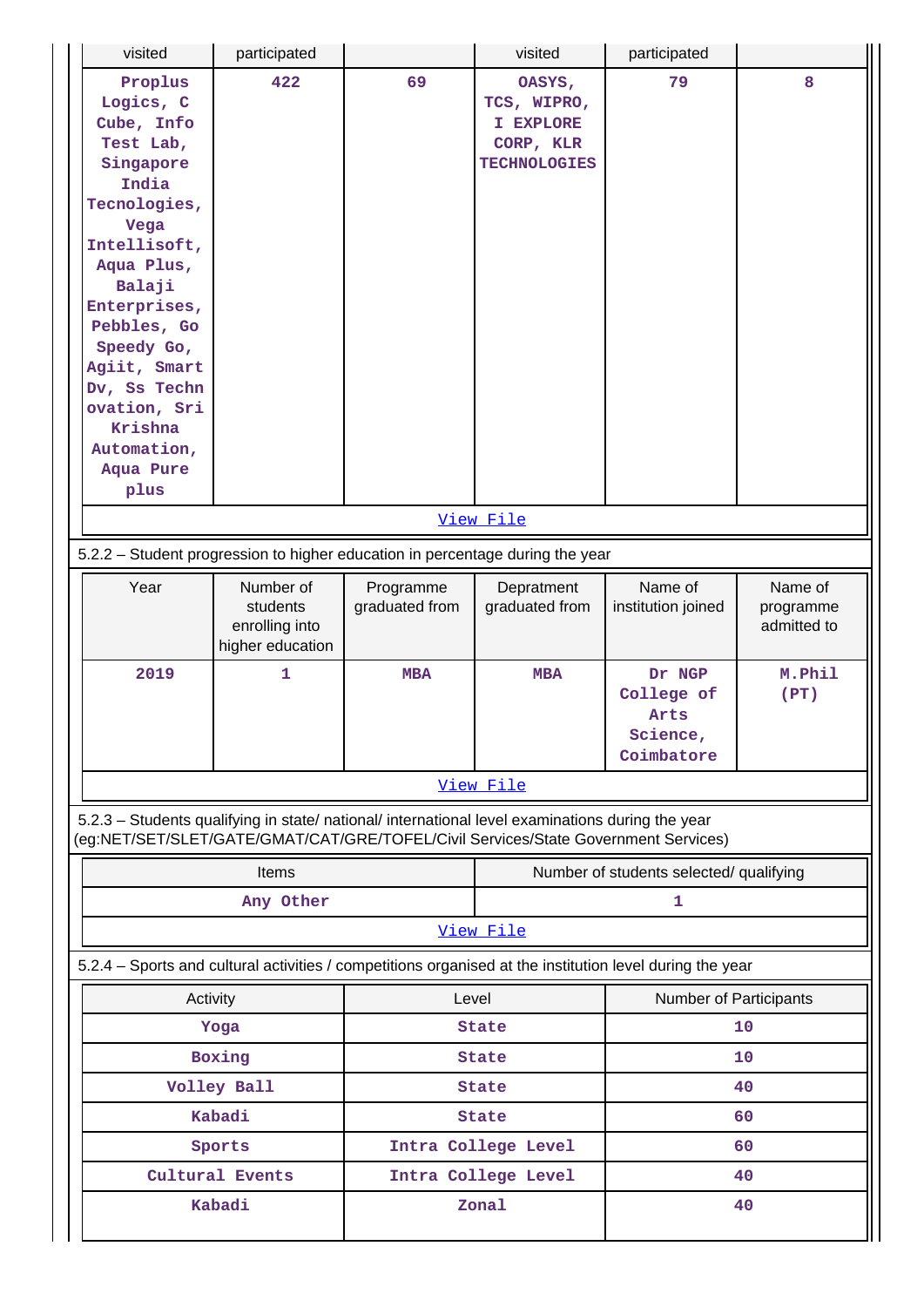| Volley ball | Zonal | 20 |  |  |  |
|-------------|-------|----|--|--|--|
| Cricket     | Zonal | 40 |  |  |  |
| Athletics   | Zonal |    |  |  |  |
| View File   |       |    |  |  |  |

## **5.3 – Student Participation and Activities**

 5.3.1 – Number of awards/medals for outstanding performance in sports/cultural activities at national/international level (award for a team event should be counted as one)

| Year | Name of the<br>award/medal | National/<br>Internaional | Number of<br>awards for<br>Sports | Number of<br>awards for<br>Cultural | Student ID<br>number | Name of the<br>student |
|------|----------------------------|---------------------------|-----------------------------------|-------------------------------------|----------------------|------------------------|
| 2018 | I Prize                    | National                  | <b>Nill</b>                       | 1                                   | Nill                 | N.Aathersh             |
| 2018 | Gold                       | National                  | 1                                 | Nill                                | Nill                 | S<br>Manikandan        |
| 2018 | Gold                       | National                  | 1                                 | Nill                                | Nill                 | V. Aswin               |
| 2018 | I Prize                    | National                  | 1                                 | Nill                                | Nill                 | P. Jeeva<br>nantham    |
| 2019 | III<br>Prize               | National                  | $\mathbf{1}$                      | <b>Nill</b>                         | Nill                 | V. Aswin               |
| 2019 | II Prize                   | National                  | 1                                 | Nill                                | Nill                 | P. Jeeva<br>nantham    |
| 2019 | III<br>Prize               | National                  | 1                                 | Nill                                | Nill                 | Team                   |
| 2019 | III<br>Prize               | National                  | $\mathbf{1}$                      | Nill                                | Nill                 | Team                   |
|      |                            |                           | View File                         |                                     |                      |                        |

 5.3.2 – Activity of Student Council & representation of students on academic & administrative bodies/committees of the institution (maximum 500 words)

 **College creates a platform for the active participation of the students in the various academic, non academic administrative bodies including other activities. This empowers the students in gaining leadership qualities. They gain knowledge about rules and regulations. The students fine tune their execution skills. They become aware of the social responsibilities and emotionally balanced in taking decisions. Youth Parliament and Department Association are the two major student councils functioning in the campus in addition to professional body chapters. The department association constitution: HOD as mentor, one faculty advisor who guides in organizing all the events. It also has one Faculty Advisor who guides in managing the funds. The student's role in the association ranges from Secretary, Joint Secretary, Treasurer and Executive Members. The major activities of the association are arranging guest lectures, Workshops, Symposiums and Conferences. The students are involved in inviting participants from regional, state and Nationwide Colleges. The students through this association render voluntary services during the various college level competition and activities. They are also involved in maintaining the serenity and discipline in all these events. The students are involved in governing Hostel and mess also. They are involved as members of following academic and administrative bodies. 1. Class committee 2. IQAC 3. Department Association 4. Hostel and Mess Committee 5. Anti-Ragging Committee 6. Entrepreneurship Development cell 7. Training and placement cell 8. ISTE,IEEE,SAE IE(I) Students Chapters 9. Club Activities 10. Grievance**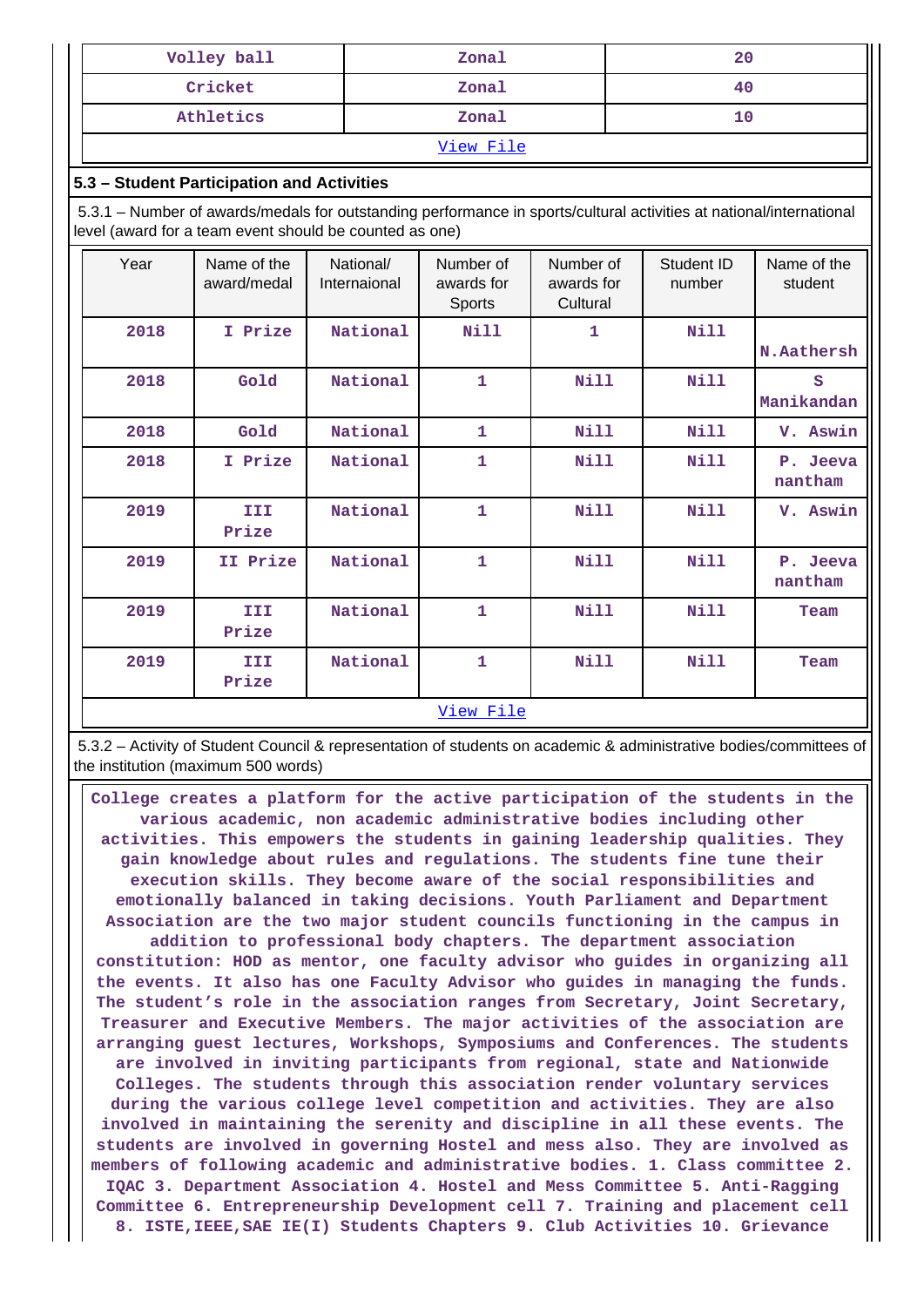**Redressal cell 11. Library advisory committee The students are encouraged to represent their points and these points are considered before taking any decision. Each department has Class Committee council which includes student members. These students represent all the students of each class and all their views and suggestions. They share their opinions about Faculty, subjects, Syllabus and other academic related activity. Each class has a representative chosen by the majority of the students in each section from first year to the final year of each department. The student council helps students share ideas, interests, concerns and grievances with mentors, HOD and Principal. The funding for all the activities of the students association is provided by the college management.**

### **5.4 – Alumni Engagement**

5.4.1 – Whether the institution has registered Alumni Association?

 **Yes**

 **The main objectives of alumni association are 1. To promote and foster mutually beneficial interaction between Alumni and the Institute. 2. To encourage the Alumni to take abiding interest in the process and development of Institute. 3.To arrange and support in placement activities for the students of Institute 4. To encourage the students of the Institute and members of the Association for research development work in various fields like engineering, computer Industrialization etc. 5. To mentor the students of the Institute for higher education, development of character and being GOOD citizens. 6. To provide scholarships to deserving students of the Institute for the purpose of education and sports. 7. To encourage and guide the students of the Institute on self employment to become entrepreneurs. 8. To guide students of the Institute on various professional avenues available and support them through various activities such as expert advice, seminars, visit etc. 9. Promote the Industry Institute interaction to bridge the gap between industry requirements and education offered and enhance student's employability. 10. To encourage and support students of the Institute in sports, cultural and extracurricular activities. 11. To organize debates on various social issues Sighting the above objectives of Alumni Association, our alumni contributes in many ways for the development and betterment of our Institute. Our students and Institute are benefited in various fields such as student placement, training, expert lectures, career guidance sessions, Industrial visits and mentoring. The alumni of Institute is guiding and nurturing our students to become engineering professionals. It is our plan to develop everlasting relations with our alumni which in turn will give rise to mutual benefits.**

5.4.2 – No. of enrolled Alumni:

**305**

5.4.3 – Alumni contribution during the year (in Rupees) :

#### **No Data Entered/Not Applicable !!!**

5.4.4 – Meetings/activities organized by Alumni Association :

**Alumni meet was organised on 13.10.2018**

# **CRITERION VI – GOVERNANCE, LEADERSHIP AND MANAGEMENT**

**6.1 – Institutional Vision and Leadership**

 6.1.1 – Mention two practices of decentralization and participative management during the last year (maximum 500 words)

 **The college provides the opportunity for all to participate in the decisionmaking process, the college administrative and academic structure is in a**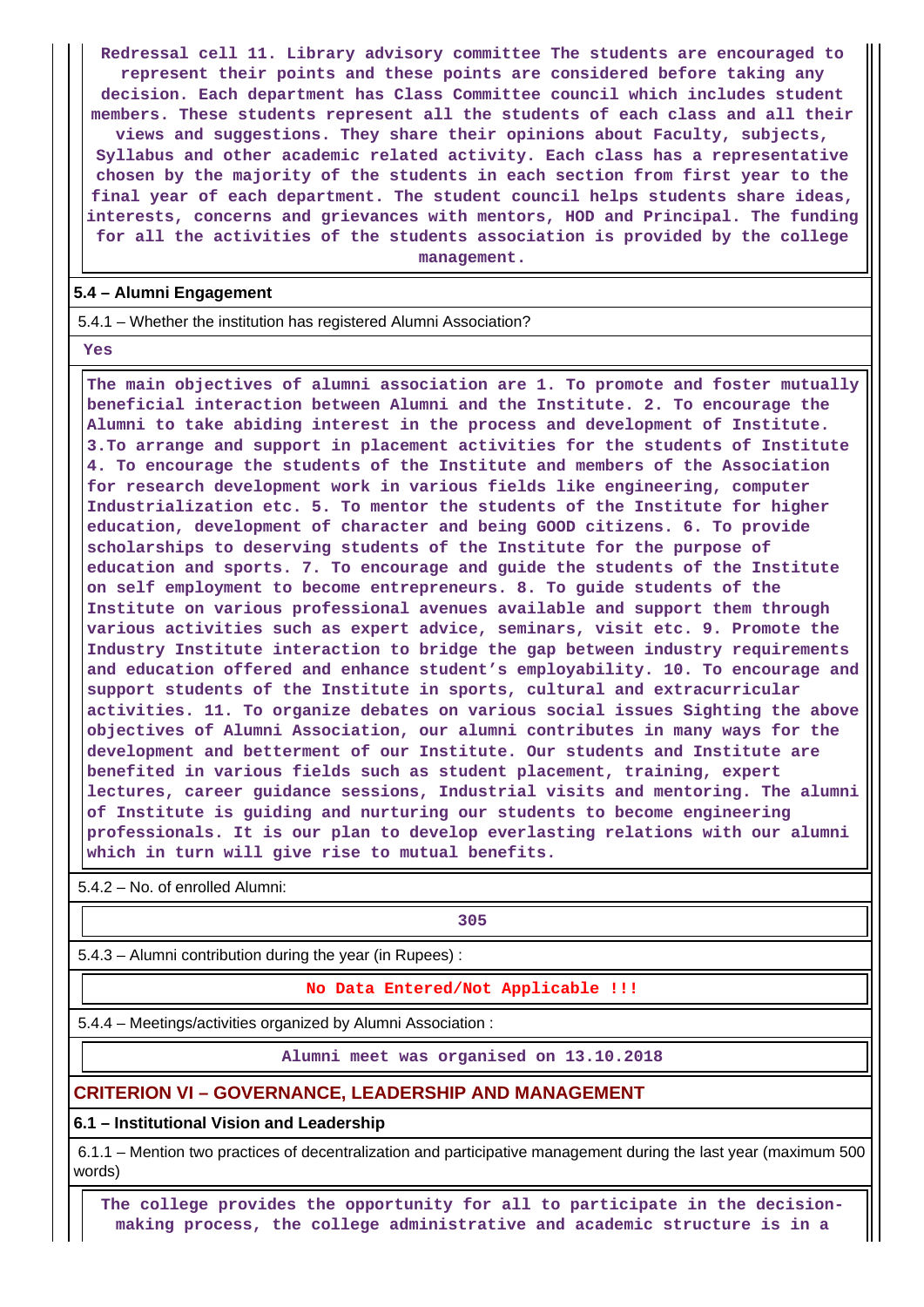**manner to make the decision by participative arrangement. Principal is the administrative and academic Head the heads of the department are the key to the administrative and academic tasks of the same. The faculty meetings of the department are held periodically and the minutes are sent to the principal. The principal in consultation with all the heads of the department takes the final decision. The administrative and accounts related tasks are carried out by the Principal with the support of the office superintendent and the ministerial staff in the office. The college follows all such norms laid down by the Government of Tamilnadu and UGC in Academic and administrative aspects. The case study related to such Participative management is stated as follows: • The college prepares financial budget at the beginning of the year. This is prepared by the office administrative head and in consultation with all the heads of the departmental. Accordingly, it is verified by the college principal and is sent for sanction to the chairman. After approval necessary action is carried out. • The examinations are carried out periodically throughout the year for which there is separate examination cell. The professor level faculty member is in charge of examination cell, supported by clerical staff. The management authorities regularly undertake the review of functioning of the college in its Executive council meeting and working committee meeting. The Necessary guidance and directives are issued through these meetings. The budget is prepared prior to the commencement of the academic year and is approved by the management. So, there is a good support from the management relating to the implementation of the objectives specially designed to attain quality teaching and learning aspects of the college. The concentration is given on the regular lectures conducted by the staff, timely completion of the syllabus, guidance for better performance in the examination and providing best possible teaching learning environment. This is attained by regular meetings of department, of the staff member conducted by the principal from time to time. The staff receives motivation and support for all the activities from the management. The participation of students in Sports, NSS, NCC, extracurricular activities is encouraged in order to attain overall development of students. Thus, the college works with aim of attaining the academic excellence through quality education and inculcating all possible soft skills in the personality of the students. The college plans for all such implementations through all its academic calendars and the regular feedback from the students and the staff members also.**

| 6.1.2 – Does the institution have a Management Information System (MIS)? |  |
|--------------------------------------------------------------------------|--|
|                                                                          |  |
|                                                                          |  |

# *Yes*

### **6.2 – Strategy Development and Deployment**

6.2.1 – Quality improvement strategies adopted by the institution for each of the following (with in 100 words each):

| <b>Strategy Type</b>  | Details                                                                                                                                                                                                                                                                                                                                                                                                                                                                        |
|-----------------------|--------------------------------------------------------------------------------------------------------------------------------------------------------------------------------------------------------------------------------------------------------------------------------------------------------------------------------------------------------------------------------------------------------------------------------------------------------------------------------|
| Admission of Students | The admissions of the students are<br>strictly followed as per rules and<br>regulation based on the Government of<br>Tamil Nadu and AICTE norms. .<br>Admissions are done through regular<br>counselling and management quota. • For<br>management quota students an online<br>entrance test will be conducted<br>ensuring quality students joining the<br>institution . To ensure publicity and<br>transparency in the admission process,<br>a separate Admissions Department |
|                       | exists, and they advertise in local<br>National dailies, and in our Website                                                                                                                                                                                                                                                                                                                                                                                                    |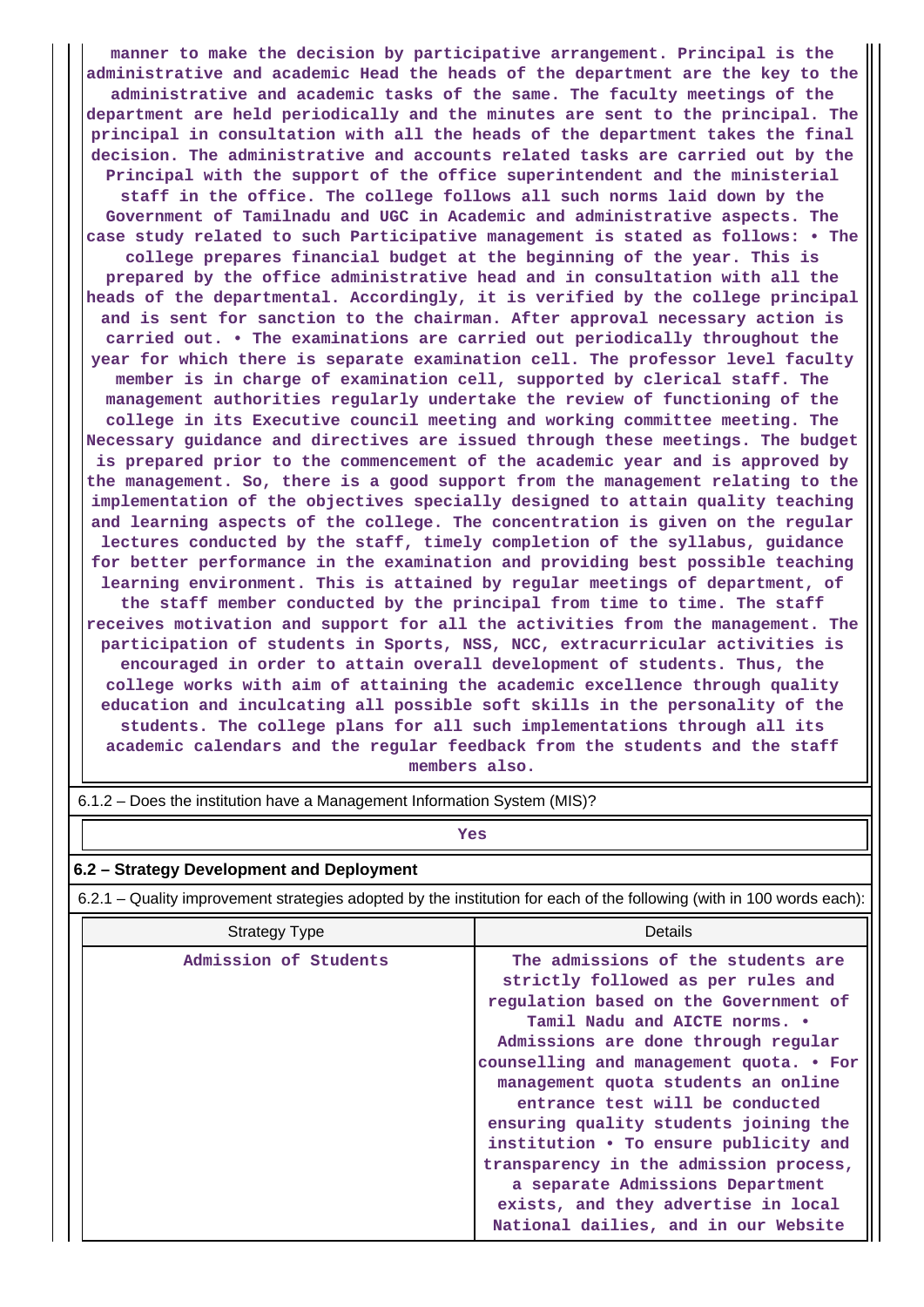| Industry Interaction / Collaboration                          | One of the strengths of the college<br>is the range of tie-ups and<br>linkages/networking with other<br>organizations in order to effectively<br>operationalise the curriculum. Exposure<br>visits, study tours, extension work,<br>student placements, student<br>internships, partnership/sponsorship<br>for events/programs, access to research<br>facilities, access to/sharing of<br>expertise, research collaborations, and<br>cultural and educational exchange<br>programs are the outcomes of these<br>linkages.                                                                                                                                                                                                                                                                                                                                                                                                                           |
|---------------------------------------------------------------|-----------------------------------------------------------------------------------------------------------------------------------------------------------------------------------------------------------------------------------------------------------------------------------------------------------------------------------------------------------------------------------------------------------------------------------------------------------------------------------------------------------------------------------------------------------------------------------------------------------------------------------------------------------------------------------------------------------------------------------------------------------------------------------------------------------------------------------------------------------------------------------------------------------------------------------------------------|
| Human Resource Management                                     | Extensive use of participatory<br>management/decentralized governance for<br>capacity development and leadership<br>among staff. Multiple opportunities for<br>leadership for various<br>assignments/tasks/responsibilities made<br>available to staff and students. Top<br>Management policy to have and sponsor<br>Faculty development sessions in the<br>college likewise, to arrange and<br>sponsor staff development sessions for<br>non-teaching staff, and those for<br>support staff Faculty members are<br>encouraged to attend<br>seminars/conferences, present papers,<br>avail of refresher courses so as to<br>keep abreast of changing<br>times/advancements in knowledge. Policy<br>of drawing up plans for the year for<br>each specialization and each committee<br>so as to ensure the scheduling and<br>conduction of co-curricular and extra-<br>curricular activities and events in the<br>college that facilitate faculty and |
|                                                               | student development.                                                                                                                                                                                                                                                                                                                                                                                                                                                                                                                                                                                                                                                                                                                                                                                                                                                                                                                                |
| Library, ICT and Physical<br>Infrastructure / Instrumentation | All classrooms have ceiling mounted<br>LCD projectors connected to computers,<br>sound system, and pull-down screens.<br>Laptops and projectors are also<br>available on demand. Infrastructural<br>facilities include use of microphone<br>for large classes, LCD projectors in<br>all classrooms, OHP on demand,<br>Epidiascope, slides and slide<br>projector, movie screening facilities,<br>and up-to-date computer facilities that<br>includes access to the Internet.<br>Students and teachers use class mailing<br>lists and class e-groups. Internet is<br>free for staff and offered at<br>concessional rates for the students.<br>Staffrooms, cybercafé, library, and the<br>conference room all have Internet                                                                                                                                                                                                                           |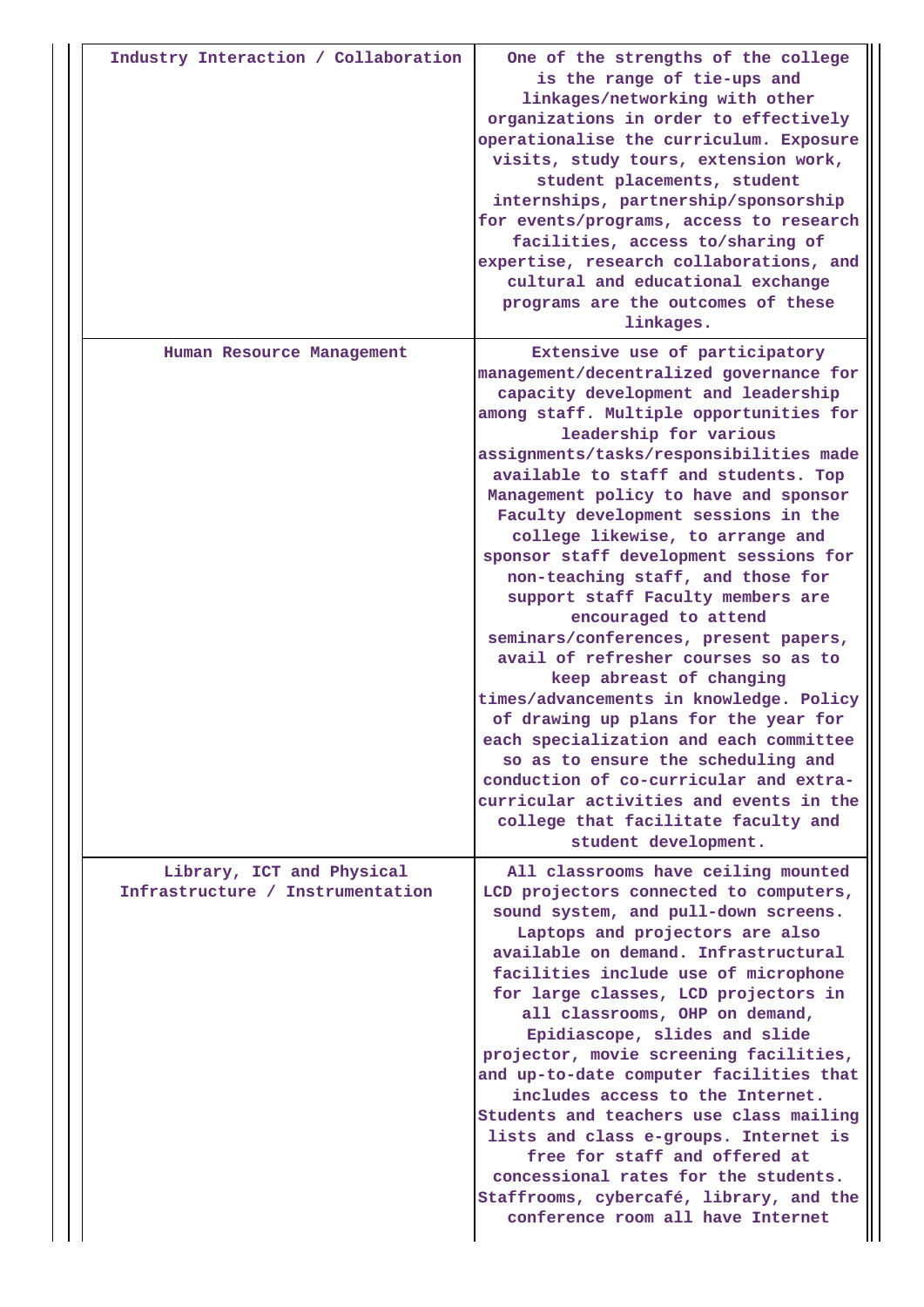|                            | access. All our teachers have undergone<br>training in the basics of computer<br>usage. Lecture-rooms and laboratories<br>are equipped to facilitate the use of<br>modern gadgets and instruments. Due to<br>the ease of access to the facilities,<br>staff and students make optimal use of<br>the resources, thereby augmenting the<br>teaching-learning process. We have a<br>well-stocked library which is one of<br>the main sources of knowledge for<br>faculty and students of all the<br>specialisations. The library<br>replenishes its stock periodically and<br>adds the latest books recommended by<br>the faculty. The library also<br>subscribes to relevant journals (both<br>print and electronic) that enhance<br>student access to relevant and current<br>information. The faculty keeps copies<br>of handouts for their respective<br>subjects and other resource material in<br>the library. Question papers of the<br>past years are bound and can be used by<br>students as a form of practice. |
|----------------------------|------------------------------------------------------------------------------------------------------------------------------------------------------------------------------------------------------------------------------------------------------------------------------------------------------------------------------------------------------------------------------------------------------------------------------------------------------------------------------------------------------------------------------------------------------------------------------------------------------------------------------------------------------------------------------------------------------------------------------------------------------------------------------------------------------------------------------------------------------------------------------------------------------------------------------------------------------------------------------------------------------------------------|
| Research and Development   | Top Management policy to have a<br>Research Centre in the college with a<br>specially appointed Research Director<br>with outstanding qualifications.<br>Engagement in research projects for the<br>industry/government/international<br>bodies/agencies. Publication of a<br>national, peer-reviewed, ISSN-<br>registered, research journal in<br>Computer Science. Excellence standards<br>for research in the master's and PhD<br>programs. Strong encouragement to<br>faculty to complete their PhDs. Strong<br>encouragement for faculty to engage in<br>minor or major research projects and<br>obtain grants from the university or<br>the UGC. Encouragement to faculty to<br>participate in conferences and present<br>their research work.                                                                                                                                                                                                                                                                   |
| Examination and Evaluation | The evaluation is done by the<br>specialization/designated committee and<br>discussed with the principal and in the<br>teachers' meeting. Importantly, an<br>ongoing method of evaluation of all<br>decisions, policies, activities,<br>events, examinations provides the<br>necessary feedback to the staff to<br>effectively bring about positive<br>changes in the functioning of the<br>college.                                                                                                                                                                                                                                                                                                                                                                                                                                                                                                                                                                                                                   |
| Teaching and Learning      | Work plans for each subject - the<br>Teacher Diary as a monitoring mechanism                                                                                                                                                                                                                                                                                                                                                                                                                                                                                                                                                                                                                                                                                                                                                                                                                                                                                                                                           |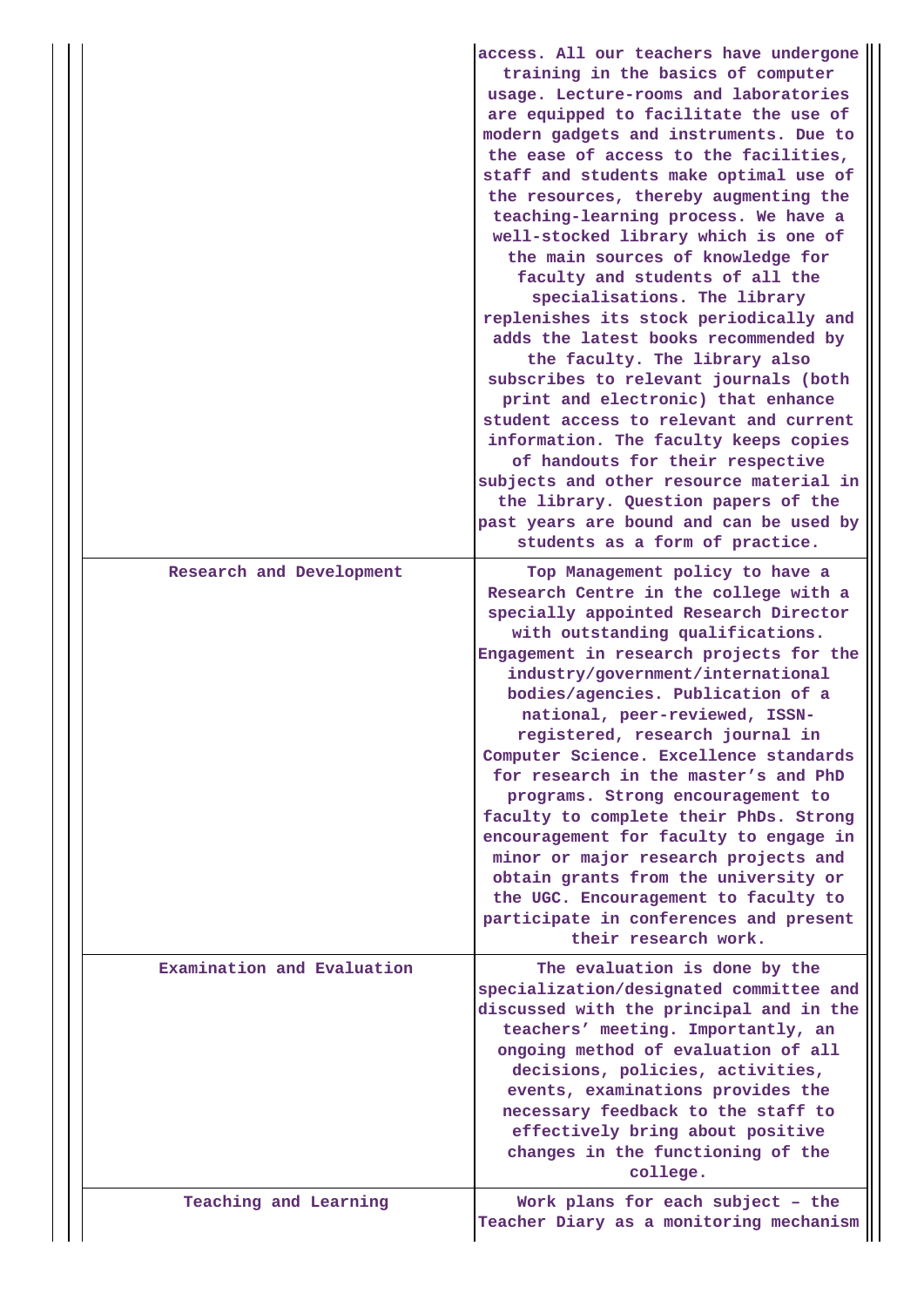|                        | plans for the year/term of each<br>specialization and each committee,<br>which are carefully executed,<br>monitored, and evaluated. Feedback<br>mechanisms such as oral and written<br>feedback obtained from students<br>periodically for each subject and<br>overall, in order to ascertain the<br>quality of curriculum delivery and<br>incorporate workable suggestions of<br>students. Mentoring system with a<br>mentor assigned to each group of<br>students. Conduction of faculty<br>development sessions related to<br>teaching-learning.                                                                                                                                                                                          |
|------------------------|----------------------------------------------------------------------------------------------------------------------------------------------------------------------------------------------------------------------------------------------------------------------------------------------------------------------------------------------------------------------------------------------------------------------------------------------------------------------------------------------------------------------------------------------------------------------------------------------------------------------------------------------------------------------------------------------------------------------------------------------|
| Curriculum Development | The curriculum delivery covers<br>regular teaching-learning transactions<br>in scheduled classes for theory and<br>practicum subjects special learning<br>opportunities through study tours,<br>visits, sessions by resource persons,<br>workshops/seminars/conferences<br>organized by the college, student<br>participation in other workshops/semina<br>rs/conferences/competitions,<br>international exchange programs,<br>internships holistic learning through<br>arranging for picnics, personality<br>development camps, extra-curricular<br>activities, sports activities service<br>and extension-related learning through<br>rural/tribal camps, and organizing<br>events for underprivileged children and<br>street hawkers etc. |

6.2.2 – Implementation of e-governance in areas of operations:

| E-governace area         | Details                                                                                                                                                                                                                                                                                                                                                                                                                                                                                                                                                                                                                                      |
|--------------------------|----------------------------------------------------------------------------------------------------------------------------------------------------------------------------------------------------------------------------------------------------------------------------------------------------------------------------------------------------------------------------------------------------------------------------------------------------------------------------------------------------------------------------------------------------------------------------------------------------------------------------------------------|
| Planning and Development | The college endeavours to ensure that<br>students who would benefit from need-<br>based scholarships are given maximum<br>support to complete their course. In<br>addition, we also award merit-based<br>scholarships to deserving students, so<br>that the development of their potential<br>is further encouraged. The college<br>recognizes the need for training and<br>development of entrepreneurship skills<br>in the students. Personality<br>development programmes and camps are<br>organised for graduating classes. These<br>programme focus on promoting deeper<br>awareness of self, personal values and<br>leadership skills. |
| Administration           | The college has established a good<br>network, and the college administration<br>and faculty continue to remain in touch<br>with the alumnae. Alumnae placed in                                                                                                                                                                                                                                                                                                                                                                                                                                                                              |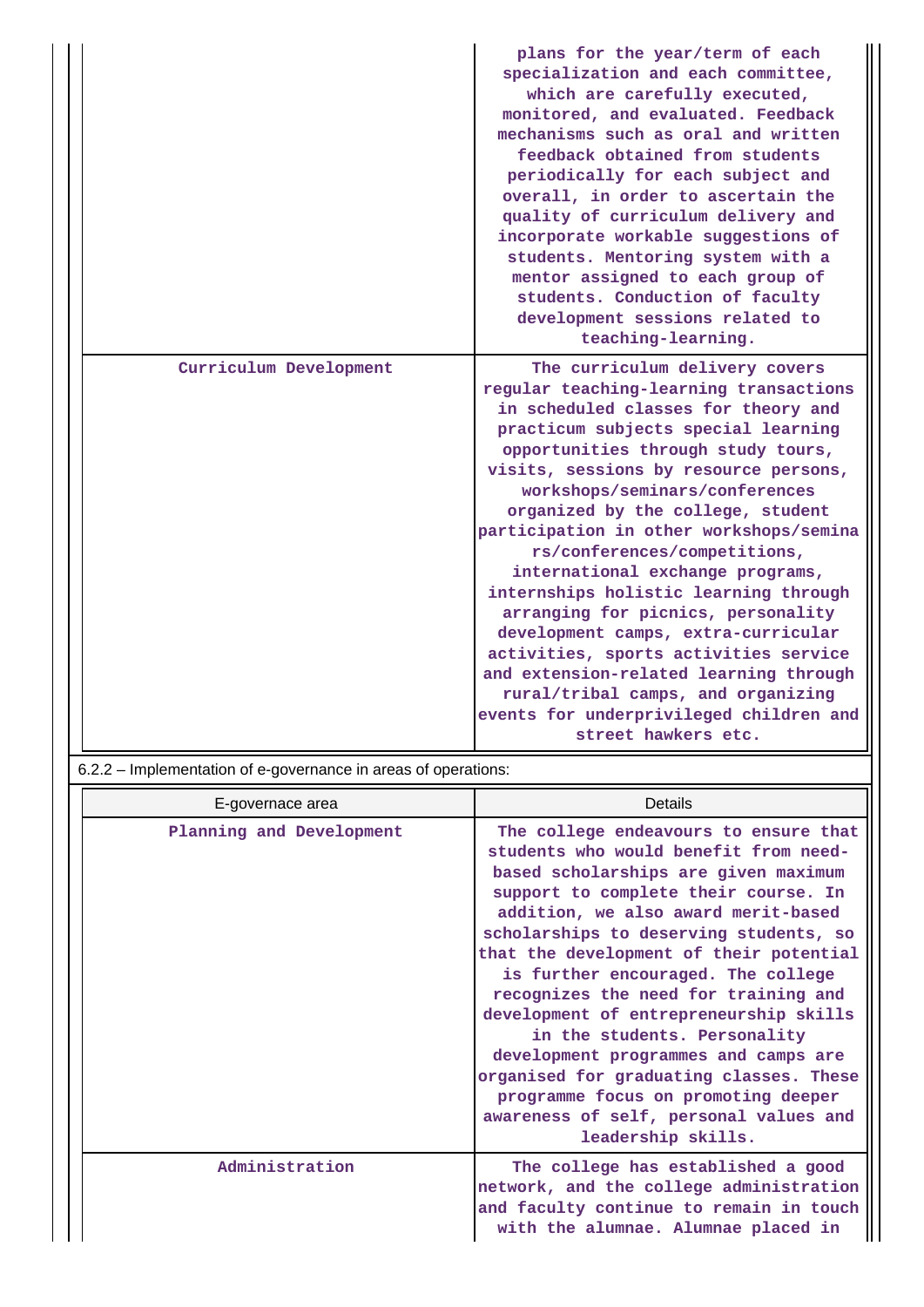|                               | positions of authority, recommend the<br>college to potential employers and also<br>support campus interviews. The dates of<br>application and examination are posted<br>on the University website and<br>applicants can also inquire in the<br>college administrative office.                                                                                                                                                                                                                                                                                                                      |
|-------------------------------|-----------------------------------------------------------------------------------------------------------------------------------------------------------------------------------------------------------------------------------------------------------------------------------------------------------------------------------------------------------------------------------------------------------------------------------------------------------------------------------------------------------------------------------------------------------------------------------------------------|
| Finance and Accounts          | The project coordinators are duly<br>instructed by the college accounts<br>staff regarding the systematic<br>maintenance of project accounts and<br>audit procedures. This has facilitated<br>timely audit and submission of the<br>utilization certificate. Staff at the<br>university has also been very<br>supportive.                                                                                                                                                                                                                                                                           |
| Student Admission and Support | It is the policy of the institution<br>that the information in the handbook<br>and prospectus is adhered to strictly<br>to ensure that a number of systems are<br>in place and are working smoothly. The<br>college calendar is additionally<br>provided based on the plans of the<br>academic year. The calendar is<br>formulated in detail by the HODs and<br>the committee conveners. This serves as<br>a source of information for students in<br>terms of various programmes held and<br>the examination schedule. All efforts<br>are made to adhere to the dates<br>indicated in the calendar |
| Examination                   | The Examination Committee draws up a<br>plan for the semester in compliance<br>with university regulations and dates,<br>and after obtaining consensus from the<br>Principal, the HOSs, and the Academic<br>Coordinators, posts the details of the<br>plan on the teacher noticeboards and<br>sends periodic reminders with regard to<br>important deadlines. Performance of<br>students on unit tests, assignments,<br>projects, and the final examinations<br>also provides valuable data to teachers<br>on quality of student learning.                                                          |

# **6.3 – Faculty Empowerment Strategies**

 6.3.1 – Teachers provided with financial support to attend conferences / workshops and towards membership fee of professional bodies during the year

| Year | Name of Teacher     | Name of conference/<br>workshop attended<br>for which financial<br>support provided | Name of the<br>professional body for<br>which membership<br>fee is provided | Amount of support |
|------|---------------------|-------------------------------------------------------------------------------------|-----------------------------------------------------------------------------|-------------------|
| 2019 | Dr. P.Ravi<br>Kumar | ISCO 2019(10.<br>01.2019)                                                           | Karpagam<br>College of<br>Engineering                                       | 1000              |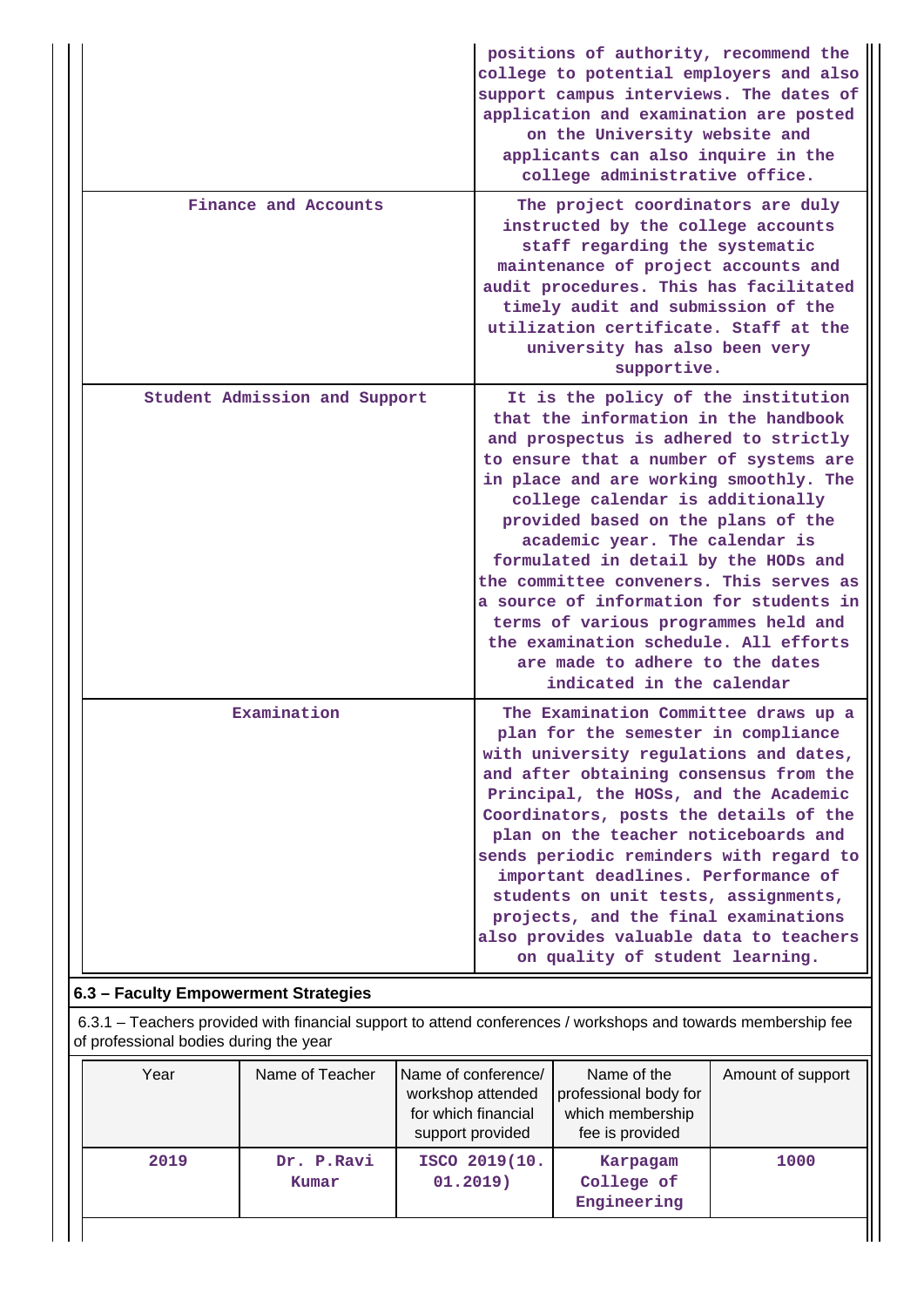[View File](https://assessmentonline.naac.gov.in/public/Postacc/Faculty_Emp/10683_Faculty_Emp_1620608698.xls) 6.3.2 – Number of professional development / administrative training programmes organized by the College for teaching and non teaching staff during the year Year | Title of the professional development programme organised for teaching staff Title of the administrative training programme organised for non-teaching staff From date | To Date | Number of participants (Teaching staff) Number of participants (non-teaching staff)  **2019 Nill Workshop on MS Word 11/06/2019 11/06/2019 Nill 6 2018 Nill FDP on Mat lab and its Ap plications 25/06/2019 29/06/2019 Nill 29** [View File](https://assessmentonline.naac.gov.in/public/Postacc/Development_training_programmes/10683_Development_training_programmes_1620616681.xls) 6.3.3 – No. of teachers attending professional development programmes, viz., Orientation Programme, Refresher Course, Short Term Course, Faculty Development Programmes during the year Title of the professional development programme Number of teachers who attended From Date  $\overline{a}$  To date  $\overline{a}$  Duration  **Short Term Tr aining(Problem Based Learning) 3 11/12/2019 15/12/2019 5 Effective Teaching Learning 23 29/06/2018 01/07/2018 3 Certified Cyber Security Professional 2 23/06/2018 24/06/2018 02 FDP(Problem Solving Python Programming) 2 01/06/2018 07/06/2018 6 Faculty Development Program on Research – Dept. of Commerce, Sri Saraswathi Thygaraja College 2 15/04/2019 16/04/2019 2**

**FDP(Electrical Machines-II) 2 11/12/2018 15/12/2018 5 Faculty Development Pro gram-Strength of materials 4 03/12/2018 12/12/2018 9**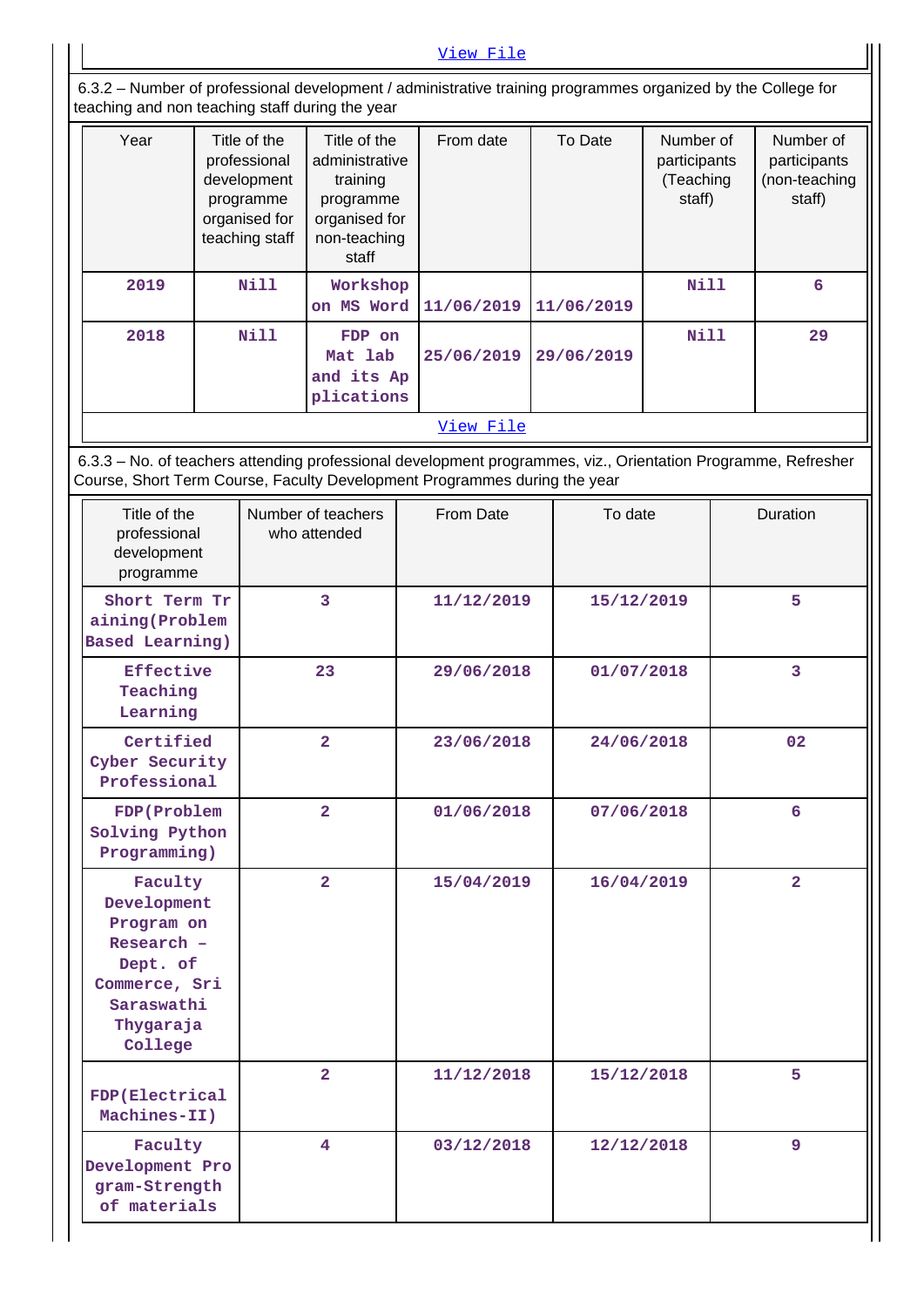| View File                                                                                                                                                                                                                                                                                                                                                                                                                                                                                                                                                                                                                                                                                                                   |  |                                                                                                                                                                                                                                            |                         |              |                                                                                                                                                                                                                                                                                                                                                                                                                                                                                                                                                                                                                                                                                                                                                       |  |
|-----------------------------------------------------------------------------------------------------------------------------------------------------------------------------------------------------------------------------------------------------------------------------------------------------------------------------------------------------------------------------------------------------------------------------------------------------------------------------------------------------------------------------------------------------------------------------------------------------------------------------------------------------------------------------------------------------------------------------|--|--------------------------------------------------------------------------------------------------------------------------------------------------------------------------------------------------------------------------------------------|-------------------------|--------------|-------------------------------------------------------------------------------------------------------------------------------------------------------------------------------------------------------------------------------------------------------------------------------------------------------------------------------------------------------------------------------------------------------------------------------------------------------------------------------------------------------------------------------------------------------------------------------------------------------------------------------------------------------------------------------------------------------------------------------------------------------|--|
| 6.3.4 - Faculty and Staff recruitment (no. for permanent recruitment):                                                                                                                                                                                                                                                                                                                                                                                                                                                                                                                                                                                                                                                      |  |                                                                                                                                                                                                                                            |                         |              |                                                                                                                                                                                                                                                                                                                                                                                                                                                                                                                                                                                                                                                                                                                                                       |  |
| Teaching                                                                                                                                                                                                                                                                                                                                                                                                                                                                                                                                                                                                                                                                                                                    |  |                                                                                                                                                                                                                                            |                         | Non-teaching |                                                                                                                                                                                                                                                                                                                                                                                                                                                                                                                                                                                                                                                                                                                                                       |  |
| Permanent                                                                                                                                                                                                                                                                                                                                                                                                                                                                                                                                                                                                                                                                                                                   |  | <b>Full Time</b>                                                                                                                                                                                                                           | Permanent               |              | <b>Full Time</b>                                                                                                                                                                                                                                                                                                                                                                                                                                                                                                                                                                                                                                                                                                                                      |  |
| <b>Nill</b>                                                                                                                                                                                                                                                                                                                                                                                                                                                                                                                                                                                                                                                                                                                 |  | 23                                                                                                                                                                                                                                         | Nill                    |              | Nill                                                                                                                                                                                                                                                                                                                                                                                                                                                                                                                                                                                                                                                                                                                                                  |  |
| $6.3.5$ – Welfare schemes for                                                                                                                                                                                                                                                                                                                                                                                                                                                                                                                                                                                                                                                                                               |  |                                                                                                                                                                                                                                            |                         |              |                                                                                                                                                                                                                                                                                                                                                                                                                                                                                                                                                                                                                                                                                                                                                       |  |
| Teaching                                                                                                                                                                                                                                                                                                                                                                                                                                                                                                                                                                                                                                                                                                                    |  | Non-teaching                                                                                                                                                                                                                               |                         |              | <b>Students</b>                                                                                                                                                                                                                                                                                                                                                                                                                                                                                                                                                                                                                                                                                                                                       |  |
| Appreciation for<br>producing 100 results in<br>theory subjects and 85<br>and above results in<br>analytical subjects in<br>end semester examinations<br>in the subjects handled.<br>. Monetary incentives for<br>publication /<br>presentation of papers in<br>peer reviewed Journals<br>and Conferences. .<br>Granting permission for<br>attending Conferences,<br>Seminars, Workshops,<br><b>Faculty Development</b><br>Programme, etc.[50 of<br>registration fee] .<br>Permission to register<br>for doing M. Phil/ Ph.D.<br>programmes to enhance<br>their qualifications. .<br>Some other benefits such<br>as Group Medical<br>Insurance, Medical Leave<br>Facility, On duty<br>facility, Provident Fund,<br>ESI, etc |  | studies to enhance their<br>qualifications. ESI and<br>PF contribution by the<br>Management Group<br>Insurance Concessional<br>Transport Facility Leave<br>facility such as Casual<br>Leave, Medical Leave and<br>Maternity Leave Facility | Permission to do higher |              | The students<br>scholarship schemes such<br>as Yoga Single Parent<br>Scholarship : Student with<br>Single Parent No Parent<br>Scholarship : Student with<br>No Parent alive Deserving<br>Student Scholarship<br>Deserving Student who<br>excel in Curricular, Co<br>-curricular<br>Extracurricular<br>activities Scholarship<br>for the deserving sports<br>students Best Outgoing<br>Student [BOG] Award for<br>final year student with<br>monetary benefit.<br>Outstanding Student Award<br>for II and III year<br>student with monetary<br>benefit. Remission of<br>Travel and Registration<br>fee for achievers in Co-<br>Curricular activities.<br>Support for getting<br>Educational Bank Loan /<br>Financial Assistance from<br>Private Trust. |  |

#### **6.4 – Financial Management and Resource Mobilization**

6.4.1 – Institution conducts internal and external financial audits regularly (with in 100 words each)

 **The institution has established a system to audit all the financial transactions by both internal auditors and auditors of external agency. The books of accounts and the supporting evidences are subjected to both internal and external audit. The internal audit practices to monitor financial management of the institution ensure sound financial health of the institution. The internal audit is carried out to take care of the requirements specified once in three months. External audit carried out ensures total compliance with statutory requirements and obligations. The external audit is done once in a**

**year.**

 6.4.2 – Funds / Grants received from management, non-government bodies, individuals, philanthropies during the year(not covered in Criterion III)

Funds/ Grnats received in Rs. | Purpose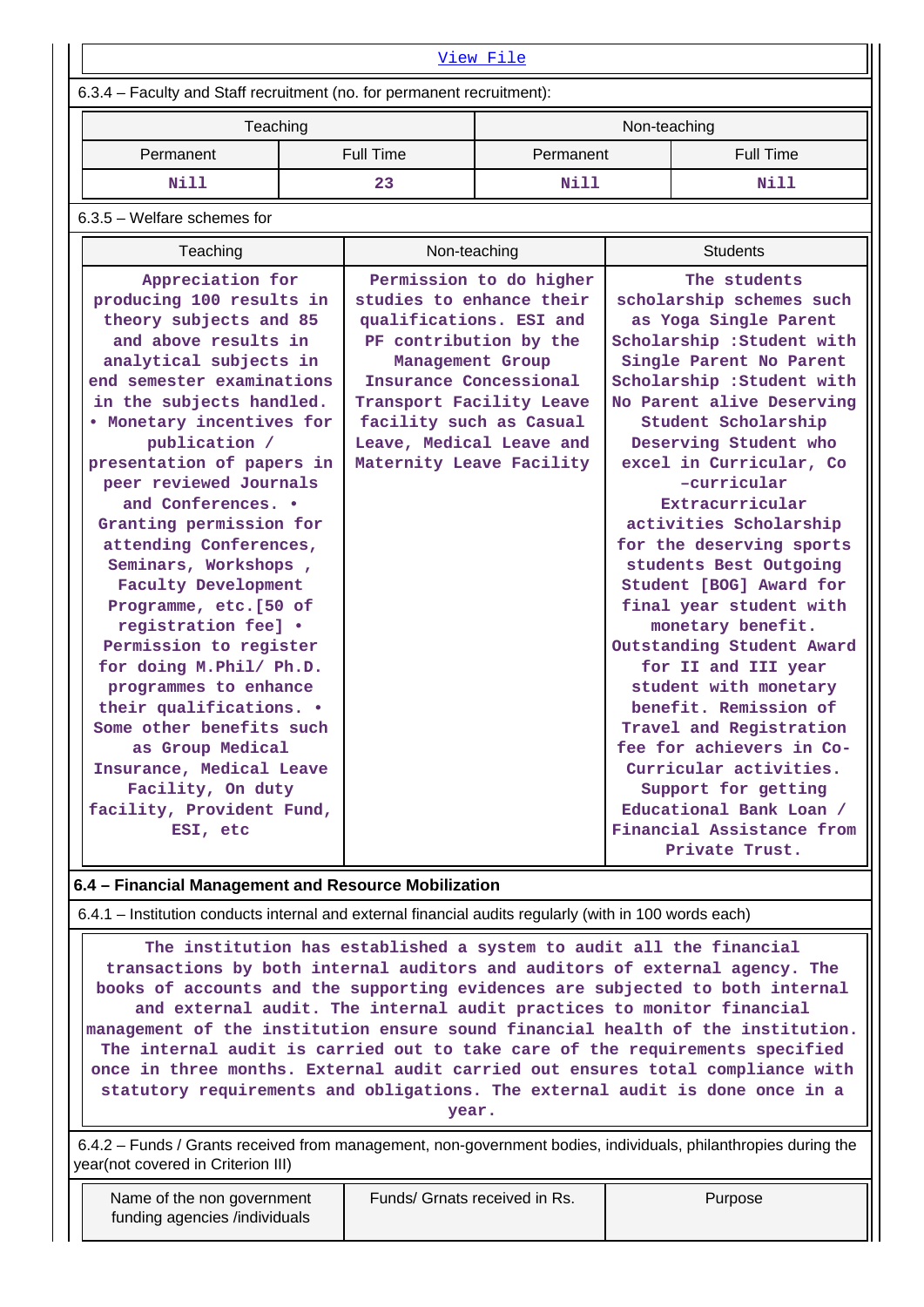| Orbit Controls and | 650000 | High Speed Heating     |
|--------------------|--------|------------------------|
| Services           |        | System Based on Quartz |
|                    |        | Heaters                |

[View File](https://assessmentonline.naac.gov.in/public/Postacc/Funds_or_Grants/10683_Funds_or_Grants_1620800495.xls)

6.4.3 – Total corpus fund generated

**2451260**

### **6.5 – Internal Quality Assurance System**

6.5.1 – Whether Academic and Administrative Audit (AAA) has been done?

| Audit Type     | External |                                                          | Internal |                                     |
|----------------|----------|----------------------------------------------------------|----------|-------------------------------------|
|                | Yes/No   | Agency                                                   |          | Authority                           |
| Academic       | Yes      | External<br>Experts from<br>reputed<br>Institutions      | Yes      | Internal<br>Faculty<br>Coordinators |
| Administrative | Yes      | K.P.Vasanthak<br>aumar Agency,<br>Anna Nagar,<br>Chennai | Yes      | Accounts                            |

6.5.2 – Activities and support from the Parent – Teacher Association (at least three)

 **1. During the meeting, the parents are informed about the Attendance of the ward, internal marks, dress code, code of conduct and the overall academic performance of the student. 2. Parents suggest the ways and means for the development of the college during parents meeting. 3. Educative programmes for parents are offered through these kind of gatherings. Parents are oriented on online fee payment system, usage of online education, handling of present day youth.**

6.5.3 – Development programmes for support staff (at least three)

 **Permission to do higher studies to enhance their qualifications. Frequent training programmes are conducted to upgrade their skills. They are sent for Industrial training during vacation to improve their skills Programme targeting Ethics, Team Building, Leadership skills, etc is conducted once in a month**

6.5.4 – Post Accreditation initiative(s) (mention at least three)

 **1. Effective implementation of Outcome Based Education (OBE) and Choice Based Credit System (CBCS) is in practice. 2. CBCS offers a range of choice for students to choose from Professional Core and Electives, Open Electives, Engineering and Basic Science, Humanities and Science courses and Employability enhancement courses. 3. Internships / Field visits and career-oriented training incorporated in the curriculum 4. To inculcate lifelong learning, the Institution motivates faculty members and students to complete one course per year in self-learning mode through online portals like NPTEL, SWAYAM, Udemy,etc**

6.5.5 – Internal Quality Assurance System Details

| a) Submission of Data for AISHE portal | No  |
|----------------------------------------|-----|
| b) Participation in NIRF               | Yes |
| c)ISO certification                    | No  |
| d)NBA or any other quality audit       | Yes |

6.5.6 – Number of Quality Initiatives undertaken during the year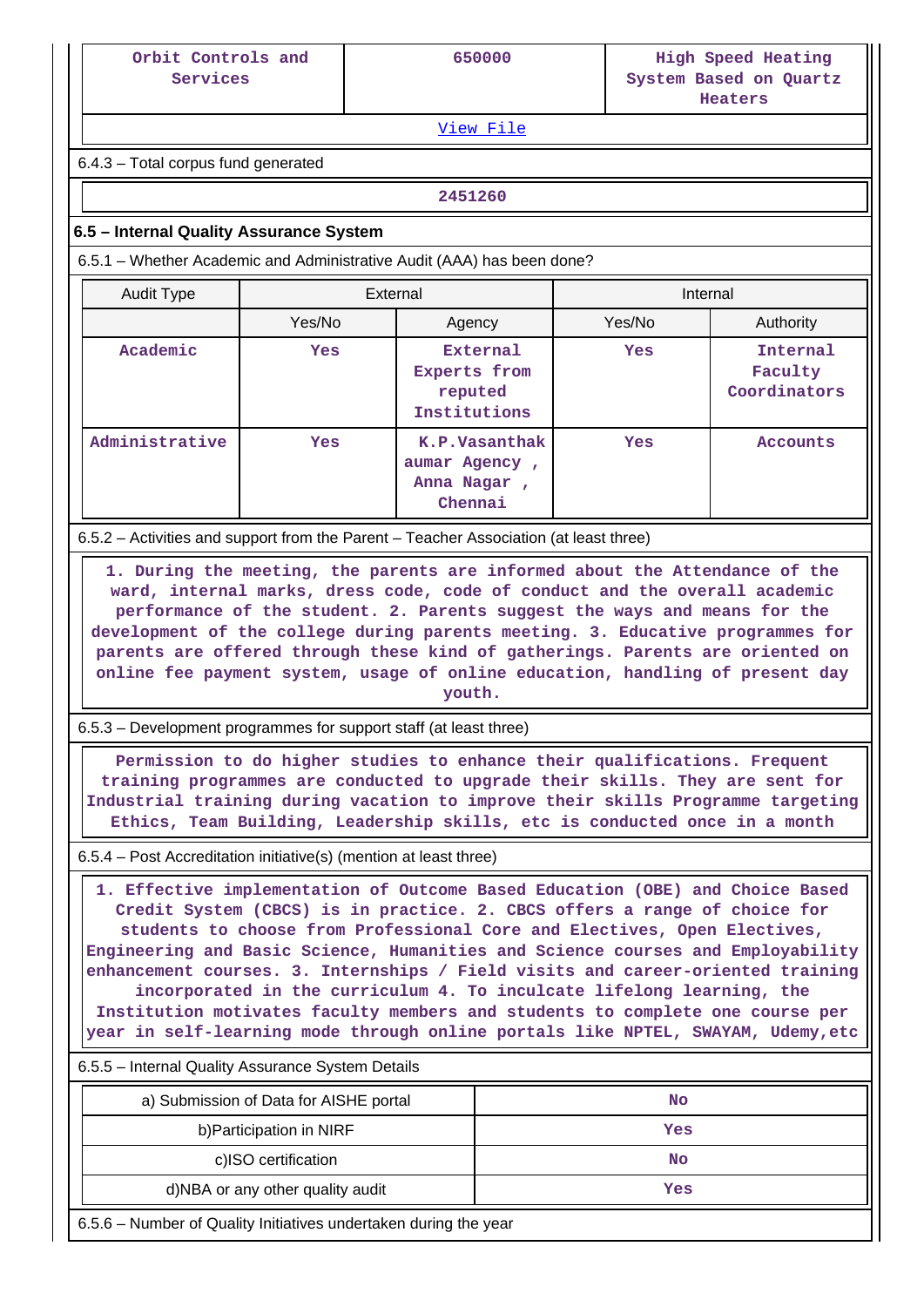|       | Year                                                                                                                                                                  | Name of quality<br>initiative by IQAC                                                        | Date of<br>conducting IQAC |            | <b>Duration From</b>                       |        | <b>Duration To</b> | Number of<br>participants |  |
|-------|-----------------------------------------------------------------------------------------------------------------------------------------------------------------------|----------------------------------------------------------------------------------------------|----------------------------|------------|--------------------------------------------|--------|--------------------|---------------------------|--|
|       | 2018                                                                                                                                                                  | Orientation<br>Program for<br><b>CBCS</b>                                                    |                            | 05/06/2018 | 05/06/2018                                 |        | 05/06/2018         | 30                        |  |
|       | 2018                                                                                                                                                                  | <b>IQAC</b><br>Meeting 1                                                                     |                            | 14/09/2018 | 14/09/2018                                 |        | 14/09/2018         | 10                        |  |
|       | 2019                                                                                                                                                                  | <b>IQAC</b><br>Meeting 2                                                                     |                            | 20/02/2019 | 20/02/2019                                 |        | 20/02/2019         | 11                        |  |
|       | 2019                                                                                                                                                                  | Accreditat<br>ion<br>Awareness<br>Program                                                    |                            | 08/03/2019 | 08/03/2019                                 |        | 08/03/2019         | 70                        |  |
|       | 2019                                                                                                                                                                  | Discussion<br>on the new<br>format of<br><b>NAAC</b>                                         |                            | 14/03/2019 | 14/03/2019                                 |        | 14/03/2019         | 35                        |  |
|       | 2019                                                                                                                                                                  | Internal<br>Audit                                                                            |                            | 02/05/2019 | 02/05/2019                                 |        | 02/05/2019         | 35                        |  |
|       | 2019                                                                                                                                                                  | Accreditat<br>ion<br><b>Awareness</b><br>Program                                             |                            | 09/05/2019 | 09/05/2019                                 |        | 09/05/2019         | 30                        |  |
|       |                                                                                                                                                                       |                                                                                              |                            |            | View File                                  |        |                    |                           |  |
|       |                                                                                                                                                                       |                                                                                              |                            |            |                                            |        |                    |                           |  |
|       |                                                                                                                                                                       | <b>CRITERION VII - INSTITUTIONAL VALUES AND BEST PRACTICES</b>                               |                            |            |                                            |        |                    |                           |  |
| year) | 7.1 - Institutional Values and Social Responsibilities<br>7.1.1 – Gender Equity (Number of gender equity promotion programmes organized by the institution during the |                                                                                              |                            |            |                                            |        |                    |                           |  |
|       | Title of the<br>Period from<br>programme                                                                                                                              |                                                                                              |                            |            | Period To<br><b>Number of Participants</b> |        |                    |                           |  |
|       |                                                                                                                                                                       |                                                                                              |                            |            |                                            | Female |                    | Male                      |  |
|       | Women<br>Empowerment<br>Program                                                                                                                                       | 08/03/2019                                                                                   |                            |            | 08/03/2019                                 |        | 307                | <b>Nill</b>               |  |
|       |                                                                                                                                                                       | 7.1.2 - Environmental Consciousness and Sustainability/Alternate Energy initiatives such as: |                            |            |                                            |        |                    |                           |  |
|       |                                                                                                                                                                       | Percentage of power requirement of the University met by the renewable energy sources        |                            |            |                                            |        |                    |                           |  |
|       | Roof top solar panel with a capacity of 35 kW. 31.25 of power requirement of<br>the college is met by the renewable energy sources                                    |                                                                                              |                            |            |                                            |        |                    |                           |  |
|       | 7.1.3 - Differently abled (Divyangjan) friendliness                                                                                                                   |                                                                                              |                            |            |                                            |        |                    |                           |  |
|       | Item facilities<br>Yes/No<br>Number of beneficiaries                                                                                                                  |                                                                                              |                            |            |                                            |        |                    |                           |  |
|       |                                                                                                                                                                       | Physical facilities                                                                          | Yes                        |            |                                            |        | Nill               |                           |  |
|       | Provision for lift                                                                                                                                                    |                                                                                              |                            | <b>No</b>  |                                            |        | Nill               |                           |  |
|       |                                                                                                                                                                       | Ramp/Rails                                                                                   | Yes                        |            |                                            |        | Nill               |                           |  |
|       | <b>Braille</b><br>Software/facilities                                                                                                                                 |                                                                                              |                            | No         |                                            |        |                    | <b>Nill</b>               |  |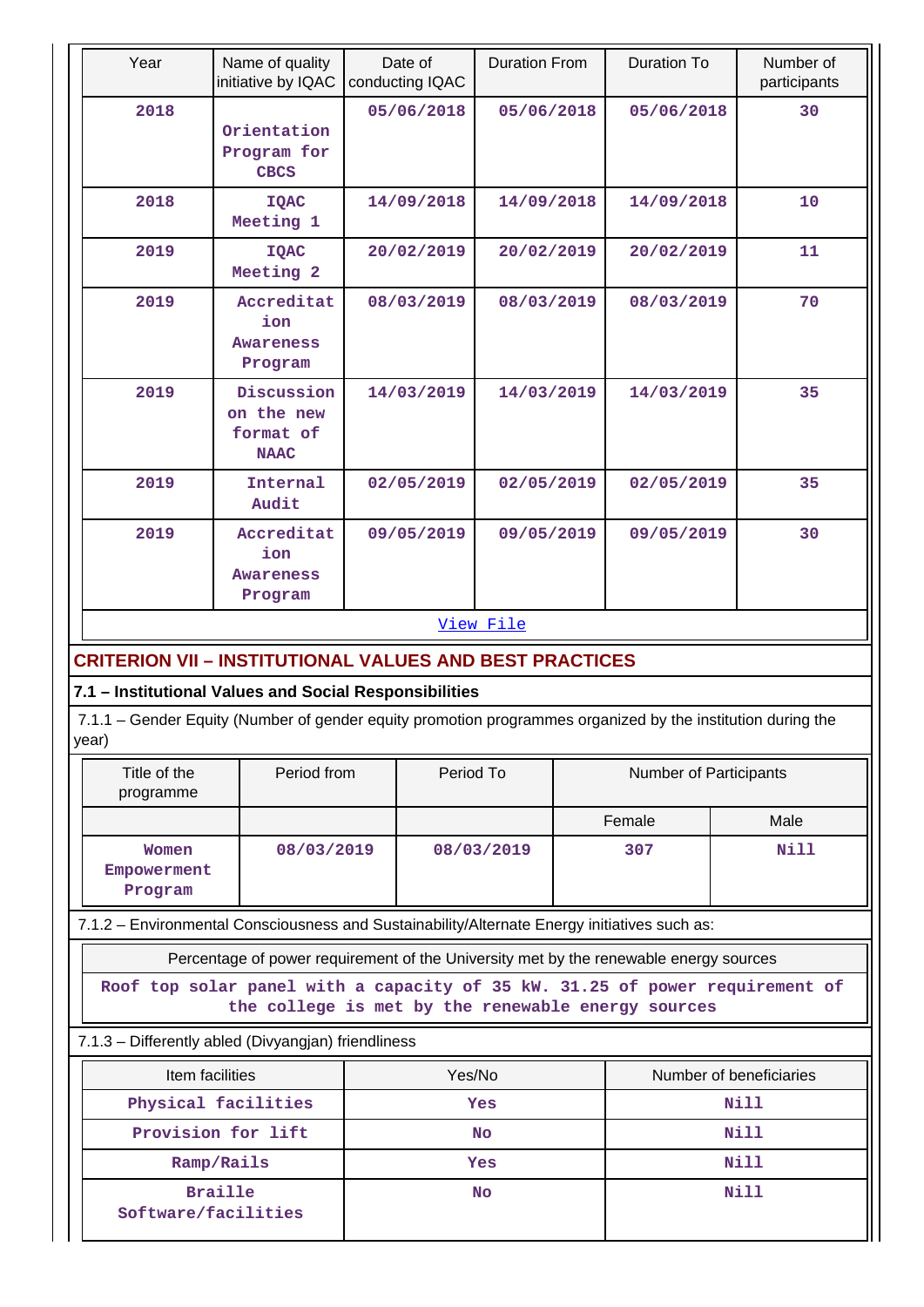| Rest Rooms                                                                                        |                                                                                                                                                                                                  |              | Yes       |                  |                                                                                                                        |  | <b>Nill</b>                      |                                                                           |                                                     |  |  |
|---------------------------------------------------------------------------------------------------|--------------------------------------------------------------------------------------------------------------------------------------------------------------------------------------------------|--------------|-----------|------------------|------------------------------------------------------------------------------------------------------------------------|--|----------------------------------|---------------------------------------------------------------------------|-----------------------------------------------------|--|--|
| Scribes for examination                                                                           |                                                                                                                                                                                                  |              | <b>No</b> |                  |                                                                                                                        |  |                                  | <b>Nill</b>                                                               |                                                     |  |  |
| Special skill<br>development for<br>differently abled<br>students                                 |                                                                                                                                                                                                  |              | <b>No</b> |                  |                                                                                                                        |  | <b>Nill</b>                      |                                                                           |                                                     |  |  |
|                                                                                                   | Any other similar<br>facility                                                                                                                                                                    |              |           |                  | <b>No</b>                                                                                                              |  |                                  |                                                                           | <b>Nill</b>                                         |  |  |
|                                                                                                   | 7.1.4 - Inclusion and Situatedness                                                                                                                                                               |              |           |                  |                                                                                                                        |  |                                  |                                                                           |                                                     |  |  |
| Year                                                                                              | Number of<br>Number of<br>initiatives to<br>initiatives<br>address<br>taken to<br>locational<br>engage with<br>advantages<br>and<br>and disadva<br>contribute to<br>local<br>ntages<br>community |              |           | Date             | Duration                                                                                                               |  | Name of<br>initiative            | <b>Issues</b><br>addressed                                                | Number of<br>participating<br>students<br>and staff |  |  |
| 2018                                                                                              | $\mathbf{1}$                                                                                                                                                                                     | $\mathbf{1}$ |           | 29/08/2<br>018   | $\mathbf{1}$                                                                                                           |  | <b>Blood</b><br>donation<br>camp | Donated<br>to a<br>nearby<br>hospital                                     | 20                                                  |  |  |
| 2019                                                                                              | $\mathbf{1}$                                                                                                                                                                                     | $\mathbf{1}$ |           | 19/03/2<br>019   | $\mathbf{1}$                                                                                                           |  | Eye<br>Camp                      | Eye<br>check up<br>for<br>Senior<br>citizens                              | 25                                                  |  |  |
| 2019                                                                                              | $\mathbf{1}$                                                                                                                                                                                     | $\mathbf{1}$ |           | 26/04/2<br>019   | $\mathbf{1}$                                                                                                           |  | Tree Pl<br>antation              | Provided<br>green<br>cover                                                | 25                                                  |  |  |
|                                                                                                   |                                                                                                                                                                                                  |              |           |                  | View File                                                                                                              |  |                                  |                                                                           |                                                     |  |  |
| 7.1.5 - Human Values and Professional Ethics Code of conduct (handbooks) for various stakeholders |                                                                                                                                                                                                  |              |           |                  |                                                                                                                        |  |                                  |                                                                           |                                                     |  |  |
|                                                                                                   | <b>Title</b><br>Date of publication                                                                                                                                                              |              |           |                  |                                                                                                                        |  |                                  |                                                                           | Follow up(max 100 words)                            |  |  |
| <b>Students Hand Book</b>                                                                         |                                                                                                                                                                                                  |              |           |                  | 22/05/2018                                                                                                             |  |                                  | Separate code of<br>conduct hand book is<br>available for the<br>students |                                                     |  |  |
| Faculty Service Rules                                                                             |                                                                                                                                                                                                  | 05/06/2018   |           |                  | <b>Staff Members follow</b><br>the service rules and<br>promotion policies of the<br>Kathir College of<br>Engineering. |  |                                  |                                                                           |                                                     |  |  |
| 7.1.6 - Activities conducted for promotion of universal Values and Ethics                         |                                                                                                                                                                                                  |              |           |                  |                                                                                                                        |  |                                  |                                                                           |                                                     |  |  |
|                                                                                                   | <b>Duration From</b><br>Activity                                                                                                                                                                 |              |           |                  | <b>Duration To</b>                                                                                                     |  |                                  | Number of participants                                                    |                                                     |  |  |
|                                                                                                   | Independence day<br>15/08/2018                                                                                                                                                                   |              |           | 15/08/2018       |                                                                                                                        |  | 30                               |                                                                           |                                                     |  |  |
|                                                                                                   | Pongal<br>13/01/2019<br>celebration                                                                                                                                                              |              |           |                  | 13/01/2019                                                                                                             |  |                                  | 100                                                                       |                                                     |  |  |
| 26/01/2019<br>Republic day                                                                        |                                                                                                                                                                                                  |              |           | 26/01/2019<br>40 |                                                                                                                        |  |                                  |                                                                           |                                                     |  |  |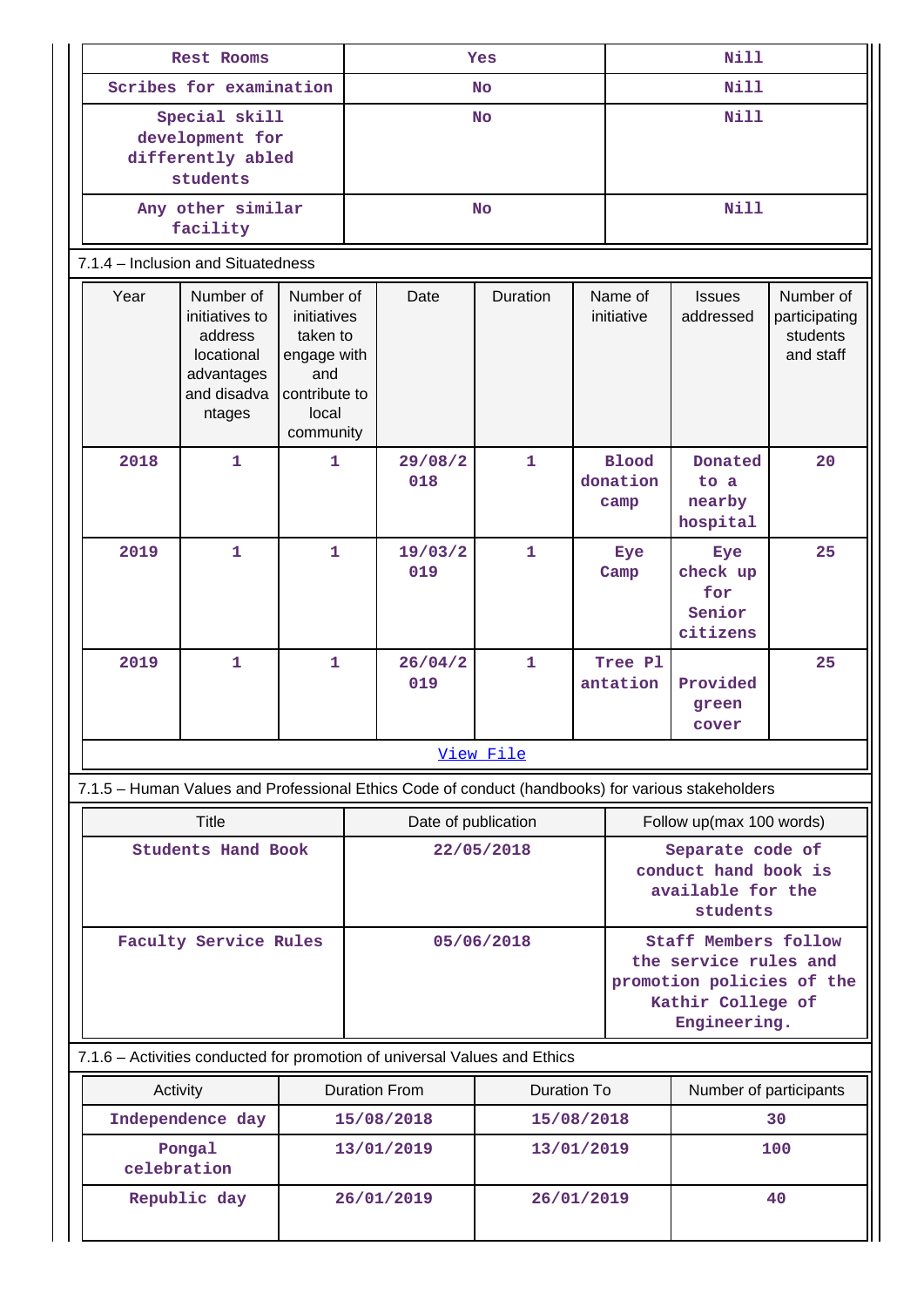| Teachers day                                                                                                                                                                                                                                                    | 05/09/2019                                                                                                                                                                                                                                                                                                                                                                                                                                                                                                                                                                                                                                                                                                                                                                                                                                                                                                                                                                                                                                                                                                                                                                                                                                                                                                                                                                                                                                                                                                                                                                                                                                                                                                                                                                                                                                                                                                                                                                                                                                                                                                                                                                                                                                                                                                                                                                                                                                                                                                                                                                                                                                                                                                                                                                                                                                                                                                                                                                                                                                                                                                                                                                                                                                                                                                                                                                                                                                                                                                                                                                                                                                                                                                                  | 05/09/2019 | 95 |  |  |  |  |  |
|-----------------------------------------------------------------------------------------------------------------------------------------------------------------------------------------------------------------------------------------------------------------|-----------------------------------------------------------------------------------------------------------------------------------------------------------------------------------------------------------------------------------------------------------------------------------------------------------------------------------------------------------------------------------------------------------------------------------------------------------------------------------------------------------------------------------------------------------------------------------------------------------------------------------------------------------------------------------------------------------------------------------------------------------------------------------------------------------------------------------------------------------------------------------------------------------------------------------------------------------------------------------------------------------------------------------------------------------------------------------------------------------------------------------------------------------------------------------------------------------------------------------------------------------------------------------------------------------------------------------------------------------------------------------------------------------------------------------------------------------------------------------------------------------------------------------------------------------------------------------------------------------------------------------------------------------------------------------------------------------------------------------------------------------------------------------------------------------------------------------------------------------------------------------------------------------------------------------------------------------------------------------------------------------------------------------------------------------------------------------------------------------------------------------------------------------------------------------------------------------------------------------------------------------------------------------------------------------------------------------------------------------------------------------------------------------------------------------------------------------------------------------------------------------------------------------------------------------------------------------------------------------------------------------------------------------------------------------------------------------------------------------------------------------------------------------------------------------------------------------------------------------------------------------------------------------------------------------------------------------------------------------------------------------------------------------------------------------------------------------------------------------------------------------------------------------------------------------------------------------------------------------------------------------------------------------------------------------------------------------------------------------------------------------------------------------------------------------------------------------------------------------------------------------------------------------------------------------------------------------------------------------------------------------------------------------------------------------------------------------------------------|------------|----|--|--|--|--|--|
| View File                                                                                                                                                                                                                                                       |                                                                                                                                                                                                                                                                                                                                                                                                                                                                                                                                                                                                                                                                                                                                                                                                                                                                                                                                                                                                                                                                                                                                                                                                                                                                                                                                                                                                                                                                                                                                                                                                                                                                                                                                                                                                                                                                                                                                                                                                                                                                                                                                                                                                                                                                                                                                                                                                                                                                                                                                                                                                                                                                                                                                                                                                                                                                                                                                                                                                                                                                                                                                                                                                                                                                                                                                                                                                                                                                                                                                                                                                                                                                                                                             |            |    |  |  |  |  |  |
| 7.1.7 – Initiatives taken by the institution to make the campus eco-friendly (at least five)                                                                                                                                                                    |                                                                                                                                                                                                                                                                                                                                                                                                                                                                                                                                                                                                                                                                                                                                                                                                                                                                                                                                                                                                                                                                                                                                                                                                                                                                                                                                                                                                                                                                                                                                                                                                                                                                                                                                                                                                                                                                                                                                                                                                                                                                                                                                                                                                                                                                                                                                                                                                                                                                                                                                                                                                                                                                                                                                                                                                                                                                                                                                                                                                                                                                                                                                                                                                                                                                                                                                                                                                                                                                                                                                                                                                                                                                                                                             |            |    |  |  |  |  |  |
| . Installation of Solar Panels to explore renewable energy sources . Campus is<br>free from polythene carry bags . New saplings are added to increase the green<br>cover of the campus . Paperless office . Rain water harvesting . Minimizing<br>Water Wastage |                                                                                                                                                                                                                                                                                                                                                                                                                                                                                                                                                                                                                                                                                                                                                                                                                                                                                                                                                                                                                                                                                                                                                                                                                                                                                                                                                                                                                                                                                                                                                                                                                                                                                                                                                                                                                                                                                                                                                                                                                                                                                                                                                                                                                                                                                                                                                                                                                                                                                                                                                                                                                                                                                                                                                                                                                                                                                                                                                                                                                                                                                                                                                                                                                                                                                                                                                                                                                                                                                                                                                                                                                                                                                                                             |            |    |  |  |  |  |  |
| 7.2 - Best Practices                                                                                                                                                                                                                                            |                                                                                                                                                                                                                                                                                                                                                                                                                                                                                                                                                                                                                                                                                                                                                                                                                                                                                                                                                                                                                                                                                                                                                                                                                                                                                                                                                                                                                                                                                                                                                                                                                                                                                                                                                                                                                                                                                                                                                                                                                                                                                                                                                                                                                                                                                                                                                                                                                                                                                                                                                                                                                                                                                                                                                                                                                                                                                                                                                                                                                                                                                                                                                                                                                                                                                                                                                                                                                                                                                                                                                                                                                                                                                                                             |            |    |  |  |  |  |  |
| 7.2.1 – Describe at least two institutional best practices                                                                                                                                                                                                      |                                                                                                                                                                                                                                                                                                                                                                                                                                                                                                                                                                                                                                                                                                                                                                                                                                                                                                                                                                                                                                                                                                                                                                                                                                                                                                                                                                                                                                                                                                                                                                                                                                                                                                                                                                                                                                                                                                                                                                                                                                                                                                                                                                                                                                                                                                                                                                                                                                                                                                                                                                                                                                                                                                                                                                                                                                                                                                                                                                                                                                                                                                                                                                                                                                                                                                                                                                                                                                                                                                                                                                                                                                                                                                                             |            |    |  |  |  |  |  |
|                                                                                                                                                                                                                                                                 | Best Practice-I 1. Title of the practice: Enhancing the Employability Skills,<br>Entrepreneurial skills of the students to get better placement opportunities.<br>2. Objectives of the Practice: To develop students in recruitment process tests<br>through pre placement training on aptitude, verbal and reasoning etc. To<br>provide career counselling and guidance to the students. To upskill students to<br>accomplish their goals to pursue post-graduation or to become an entrepreneur.<br>To give training to students by Entrepreneurship Development Cell of the<br>College so as to create young entrepreneurs from the existing batch. To shape<br>the students to leave a punch in the society in a well established way. To<br>develop interpersonal skills, soft skills and technical skills of the students<br>to face interviews and secure placements. To create awareness on latent<br>technologies and latest technologies among students in order to make them<br>industry-ready. To conduct workshops once in a trimester 'On emerging areas of<br>Engineering' in order to expose the latest advancements in the field of<br>Engineering and Technology. 3. The Context Ever changing technological<br>advancements in engineering and technology necessitate students to expose them<br>to latest software tools and gain knowledge on latest developments in the<br>subject areas. Further exposure through short term 'internship' in core<br>industries during their study strengthen the students to gain knowledge on<br>industrial requirements and practices. 4. Practice College gives prerogative to<br>enrich communication skills of students. Many 'personality development training<br>programs' are conducted in the college by renowned trainers from in and around<br>Coimbatore. The program includes 'Soft skills Enhancement' 'Life Skills<br>Enhancement', 'Motivational Lectures by Leading Entrepreneurs', etc. Special<br>session for Aptitude Skills and Verbal Reasoning are also held at frequent<br>intervals. These placement enhancement precursors help the students to secure<br>placement in reputed organizations in India as well as in Abroad. Trainings<br>like this help the students not only to crack Competitive exams of TNPSC, Group<br>I, Group II and UPSC but also to crack the Entrance exams like CAT, GRE, GMAT,<br>TOEFL etc. Mock interview sessions by industrial experts are conducted to<br>instill confidence among the students by providing necessary inputs to face the<br>interviews. College upskill the students in computer 'programming' by inviting<br>specialists from software Industries to conduct workshops in order to elevate<br>the understanding level of students in computer 'programming'. Hands-on<br>training on latest software tools such as MATLAB, PHYTHON, etc., has also been<br>arranged for pre final and final years in the campus itself. Workshops by<br>Eminent Academicians and Industry Experts on 'Cloud Computing, Robotics, PCB<br>layout Designing, Solar Power Energy etc., have also been conducted from second<br>year with the aim of placing the students Multi National Companies. 5. Evidence<br>of success: By giving these development programs for the students, Aptitude,<br>Attitude and Communication skills are gradually developed and this is the<br>foremost evident of success. These 'Life Skills' programs help the students to<br>identify their in-born skills like 'Critical Thinking and 'Decision Making,<br>etc. Learning these skills carve a niche in the life of the students to perform<br>judiciously when they are placed in an organization. Providing hands-on |            |    |  |  |  |  |  |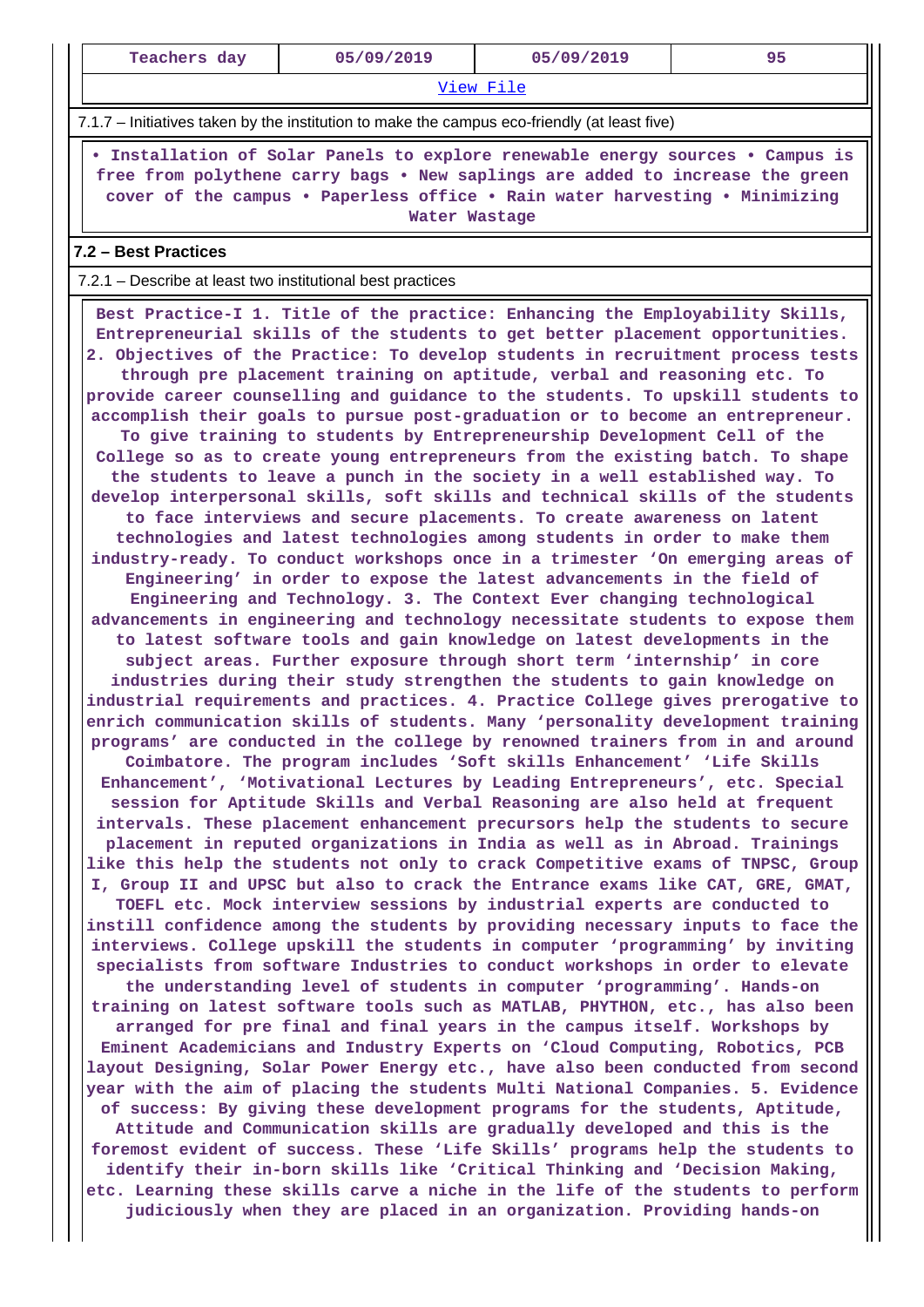**experience in the college on latest software tools also eases their anxiety to work anywhere in any of the industry all over the world. 6. Problems Encountered and Resources Required: While conducting various training programs, personality development programs and workshops on emerging technologies, financial assistance is required. Arranging internships in industries to all students is a tough task to the administration. There is need to recruit more number of faculties and professional trainers to conduct these kind programs. Best Practice-II 1. Title of the Practice: Industry involvement in Teaching Learning Process Assessments. 2. Objectives of the Practice: • To make the students industry ready • To enhance the skills of students to solve real time industrial problems and involve in consultancy works 3. The Context: Industry experts have to be involved in designing the curriculum and syllabus for the students by incorporating latest industrial expectations. In addition, the curriculum and syllabus of the University has to bridge the gap between Institute and Industry. Industry Experts are evaluating the student projects and Industry trainings. 4. The Practice: All students are encouraged to attend inplant training, internship, industrial visit etc., so as to get exposure into real time setups of various industries. Assessment of students' performance (awarding marks) must be done either by internal faculty or industry experts. Institute – Industry collaborative programmes such as workshop, guest lecturers etc., are conducted in every department to uplift industrial knowledge among students. Doing academic projects in pre-final or final years in industries give a wider perspective about the Industries and placing himself or herself is not going to be a tough task for the student as well as for the College once they complete their studies. 5. Evidence of Success: Students are monitored and assessed by faculty. Paid Internships are arranged and Non-paid Internships are converted into full time placement offer for students. 6. Problems Encountered and Resources Required: Eminent persons do not find time to interact frequently with students on regular basis. In order to overcome this issue, Web conference and skype calls are arranged for better interaction with students.**

 Upload details of two best practices successfully implemented by the institution as per NAAC format in your institution website, provide the link

[http://kathir.ac.in/uploads/NAAC\\_doc/Best%20Practices.pdf](http://kathir.ac.in/uploads/NAAC_doc/Best%20Practices.pdf)

#### **7.3 – Institutional Distinctiveness**

 7.3.1 – Provide the details of the performance of the institution in one area distinctive to its vision, priority and thrust in not more than 500 words

 **Kathir College of Engineering knows that Quality of learning can never be isolated from Research activities at different levels. Hence, Laboratories are established by the management to support research activities of faculty members and students. Students are encouraged to involve in research activities such as 'Research Paper Presentation' in National conferences and International conferences all over India. Also, faculty members are encouraged to publish 'Research papers' in National and International Journals to carry out their research in different core areas. This student : faculty research culture kindles the interest of all other students to involve in research activities. Kathir College of Engineering aims to be an institution par excellence in research activities along with world class learning environment. To support the research activities, Kathir College of Engineering has : 1. KCE - IIT Bombay Remote centre for Applied Research and Workshop Interaction: IIT Bombay Remote Centre has been established in our College to conduct online 'workshops' / 'seminars' for faculty members of Engineering Colleges in and around Coimbatore. The facilities of the centre is also available for general public to conduct Web conferences. 2. KCARDS Centre for Embedded System Research and Development: KCARDS Lab is one of the state of art laboratories where in the**

**students are exposed to carry out projects starting from the basic level to the**